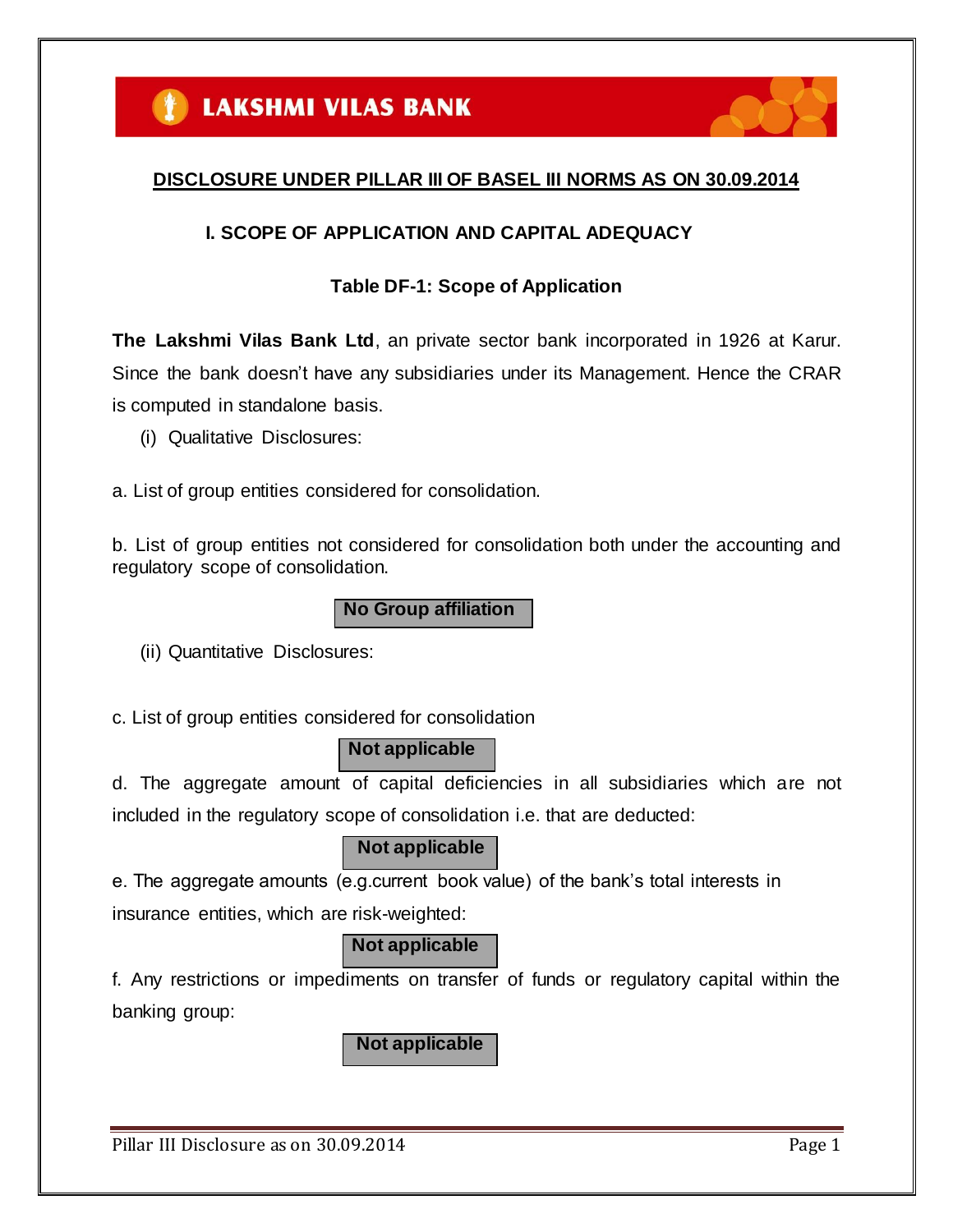## **Table DF-2**

#### **CAPITAL ADEQUACY**

#### **Qualitative Disclosures:**

# **a) A summary discussion of the bank's approach for assessing the adequacy of its capital to support current and future activities.**

The Bank is exposed to Credit risk, market risk, Operational risk and other Pillar II risks. Based on the scale of business operations approaches have been put in place to compute the required capital of the bank and controls that are commensurate the risk profile of the bank. The bank has adopted the following approaches for the computing the capital charge.

Credit Risk – Standardized Approach Market Risk – Standardized duration Approach Operational Risk – Basic Indicator Approach

- The Business projections, capital requirement, Assessment methodology, controlling mechanism, etc., have been discussed in ICAAP document and it has been reviewed on yearly basis.
- CRAR has been computed based on the Basel III guidelines and it is well above the regulatory minimum level of 9% (other than capital conservation buffer and Countercyclical Capital buffer etc.,)

#### **Quantitative Disclosures:**

#### **Capital Requirements: (Amount in** `)

|                           | <b>No of Equity</b> | <b>Face Value</b> |               |
|---------------------------|---------------------|-------------------|---------------|
| <b>Particulars</b>        | <b>Shares</b>       | <b>Per share</b>  | <b>Amount</b> |
| <b>Authorized Capital</b> | 300000000           | 10                | 3000000000    |
| <b>Issued Capital</b>     | 180329986           | 10                | 1803299860    |
| <b>Subscribed Capital</b> | 178821609           | 10                | 1788216090    |
| Called up/paid up Capital | 178821609           | 10                | 1788216090    |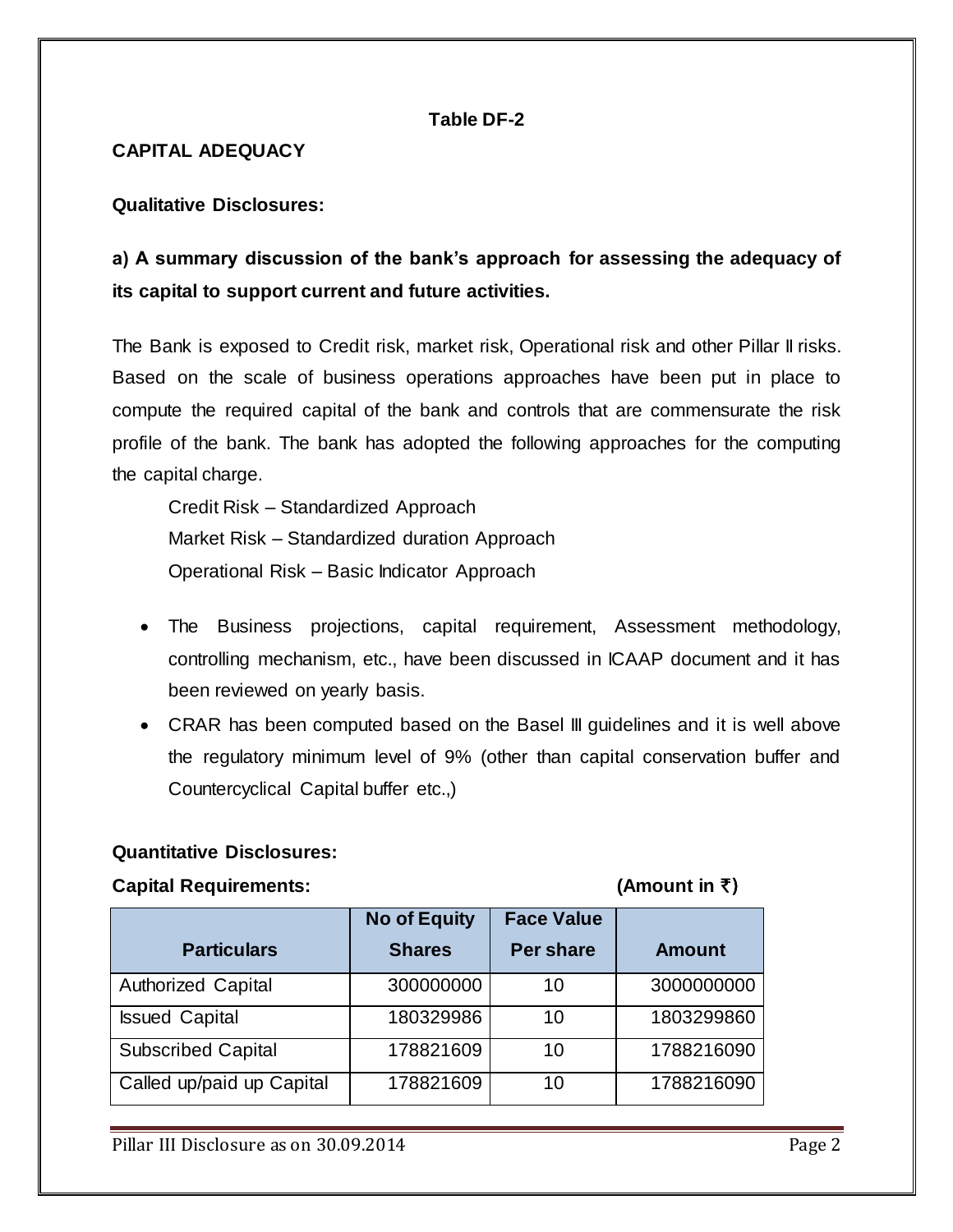The Bank"s shares are listed on the National Stock Exchange Limited and Bombay Stock Exchange Limited.

As on 30.09.2014 the bank does not have Capital in the form of additional Tier-I.

Tier 1 capital includes Equity share capital, Reserves comprising of statutory reserves, capital and other revenue reserves, share premium and Balance in profit and loss account and less intangible assets.

Tier 2 Capital consists of the general provisions, Tier II bonds – subordinated Debt (Discounted value), and Revaluation reserves as on 30.09.2014.

Break up of capital funds:

The Tier I Capital of the Bank comprises of

(₹.in Lacs)

| Paid up capital         | 17882.16  |
|-------------------------|-----------|
| Reserves & surplus      | 119740.42 |
| Less: Intangible Assets | 12784.22  |
| Total                   | 124838.36 |

| The Tier II Capital of the Bank comprises of  | (₹.in Lacs) |
|-----------------------------------------------|-------------|
| <b>General Provisions and Loss Reserve</b>    | 7731.79     |
| Subordinated debts                            | 23510.00    |
| <b>Revaluation Reserves</b>                   | 3439.26     |
| Less: Tier II Bonds Cross Holding (Basel III) | 1371.00     |
| <b>Total</b>                                  | 33310.05    |

The Total Capital comprises of

(₹.in Lacs)

| <b>Tier I Capital</b>  | 124838.36 |
|------------------------|-----------|
| <b>Tier II Capital</b> | 33310.05  |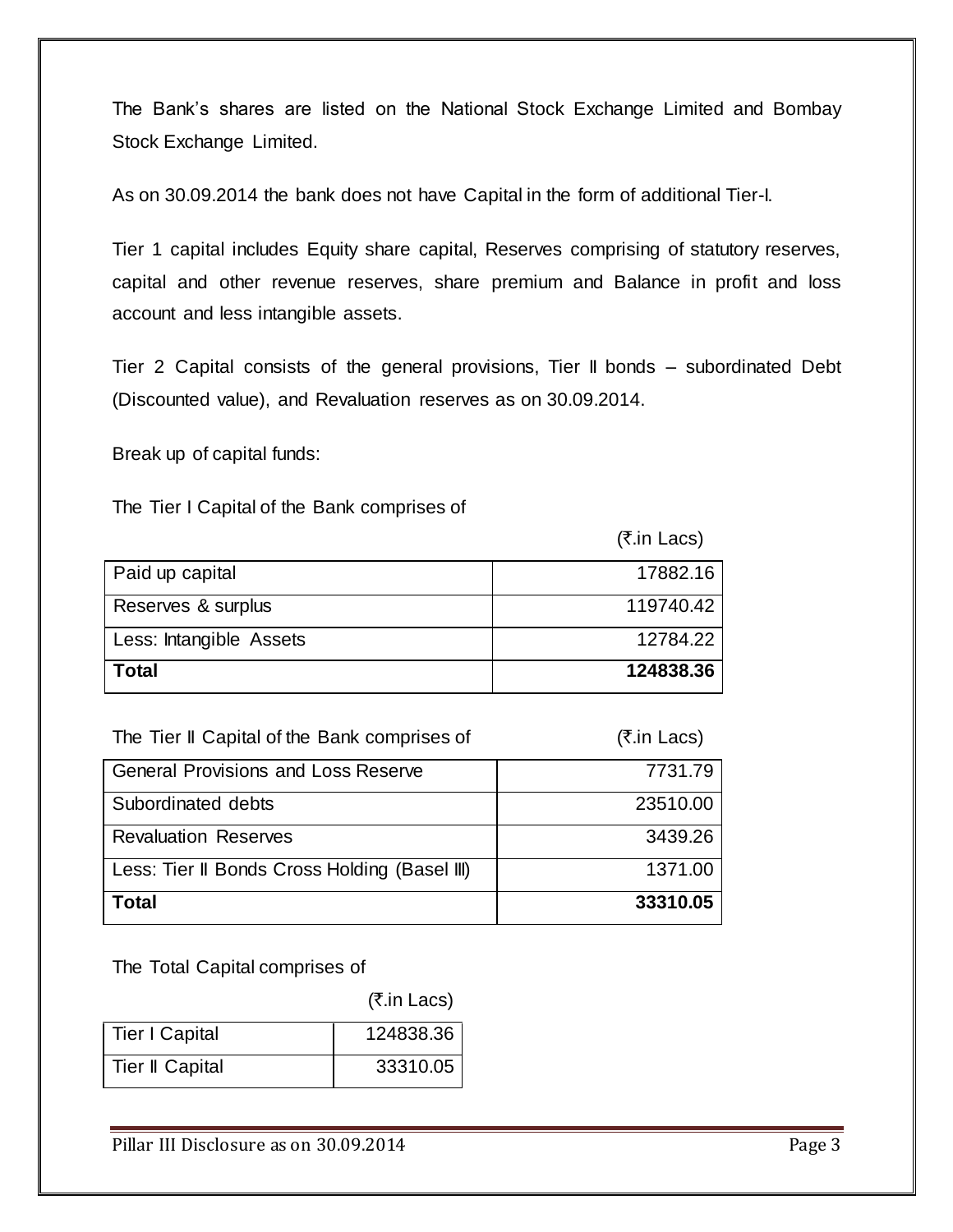| <b>Risk Type</b>                             | $($ ₹ In Lacs) |
|----------------------------------------------|----------------|
| b) Capital requirements for Credit Risk      | 92277.85       |
| Portfolios subject to standardized approach  |                |
| Cash & Bank                                  | 164.67         |
| Investments (Under HTM - RIDF)               | 92.25          |
| Loans and Advances                           | 87192.41       |
| <b>Fixed Assets</b>                          | 1637.19        |
| <b>Other Assets</b>                          | 3191.33        |
| Securitization exposures                     |                |
| c) Capital requirements for Market Risk      | 6767.92        |
| <b>Standardized Duration approach</b>        |                |
| <b>Interest Rate Risk</b>                    | 5877.93        |
| Foreign Exchange Risk (including gold)       | 139.95         |
| <b>Equity Risk</b>                           | 750.04         |
| d) Capital requirements for Operational Risk | 8796.95        |
| Basic Indicator approach                     | 8796.95        |
| Total Risk weight Assets (b+c+d)*100/9       | 1198252.44     |
| <b>Total Capital funds</b>                   | 158148.41      |
| <b>CRAR (Basel III)</b>                      | 13.20%         |

# **e) Common Equity Tier 1, Tier I and Total Capital ratios:**

For the top consolidated group; and for significant bank subsidiaries (stand alone or sub-consolidated depending on how the framework is applied)

# **Not applicable**

# **II. Risk Exposure and Assessment**

**General Qualitative Disclosure requirement:**

**Credit Risk:**

Pillar III Disclosure as on 30.09.2014 Pillar III Disclosure as on 30.09.2014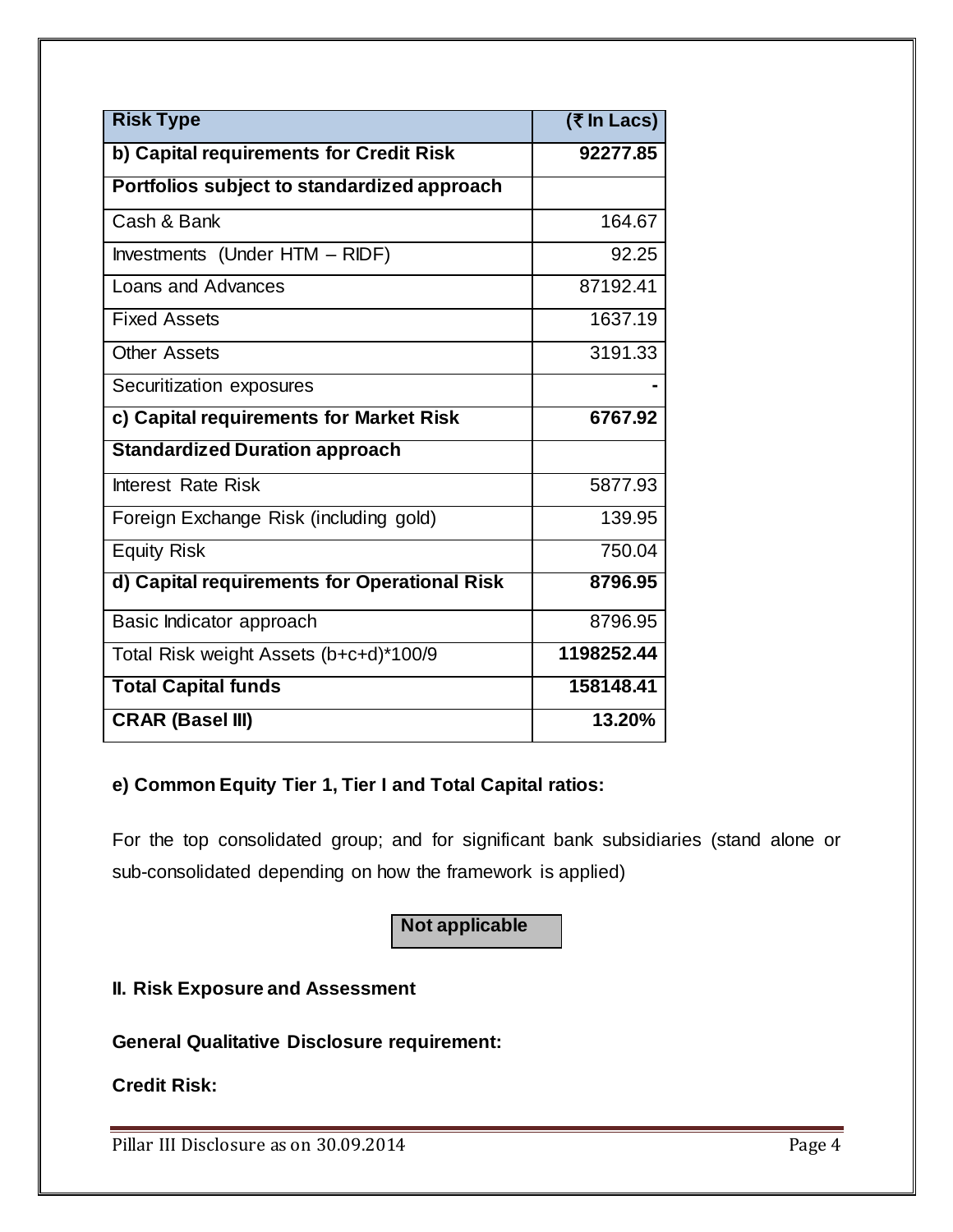The objectives of Credit risk management practices in the bank are the following:

- $\triangleright$  To ensure business continuity with growth and stability.
- $\triangleright$  To ensure that the bank holds adequate capital in alignment with risks undertaken as well as the regulatory requirements from time to time.
- $\triangleright$  To optimize risk-return profile by providing a framework for risk-based pricing.
- $\triangleright$  To provide decision support for entry / exit strategies.
- $\triangleright$  To provide a framework for monitoring risk profile of the bank through structured reports.
- $\triangleright$  To facilitate the identification of risks in various activities undertaken by the bank through its operating units.
- $\triangleright$  To provide guidance on measurement of risks and their quantification for assessing the level of risk under portfolio management.
- $\triangleright$  To provide guidance on risk mitigation for ensuring customer retention while promoting risk-reward consciousness at all levels of operation.
- $\triangleright$  To set / monitor prudential risk limits in tune with the business strategy, capital adequacy and regulatory prescriptions.
- $\triangleright$  To ensure the adherence to these risk limits through defining the reporting structures and systems.
- $\triangleright$  To ensure compliance with other regulatory prescriptions.
- $\triangleright$  The bank proposes to keep its overall risk profile as moderate and stable for the medium term.

Risk appetite and risk-return profile, credit risk strategy shall also include a statement of the banks willingness to grant credit based on: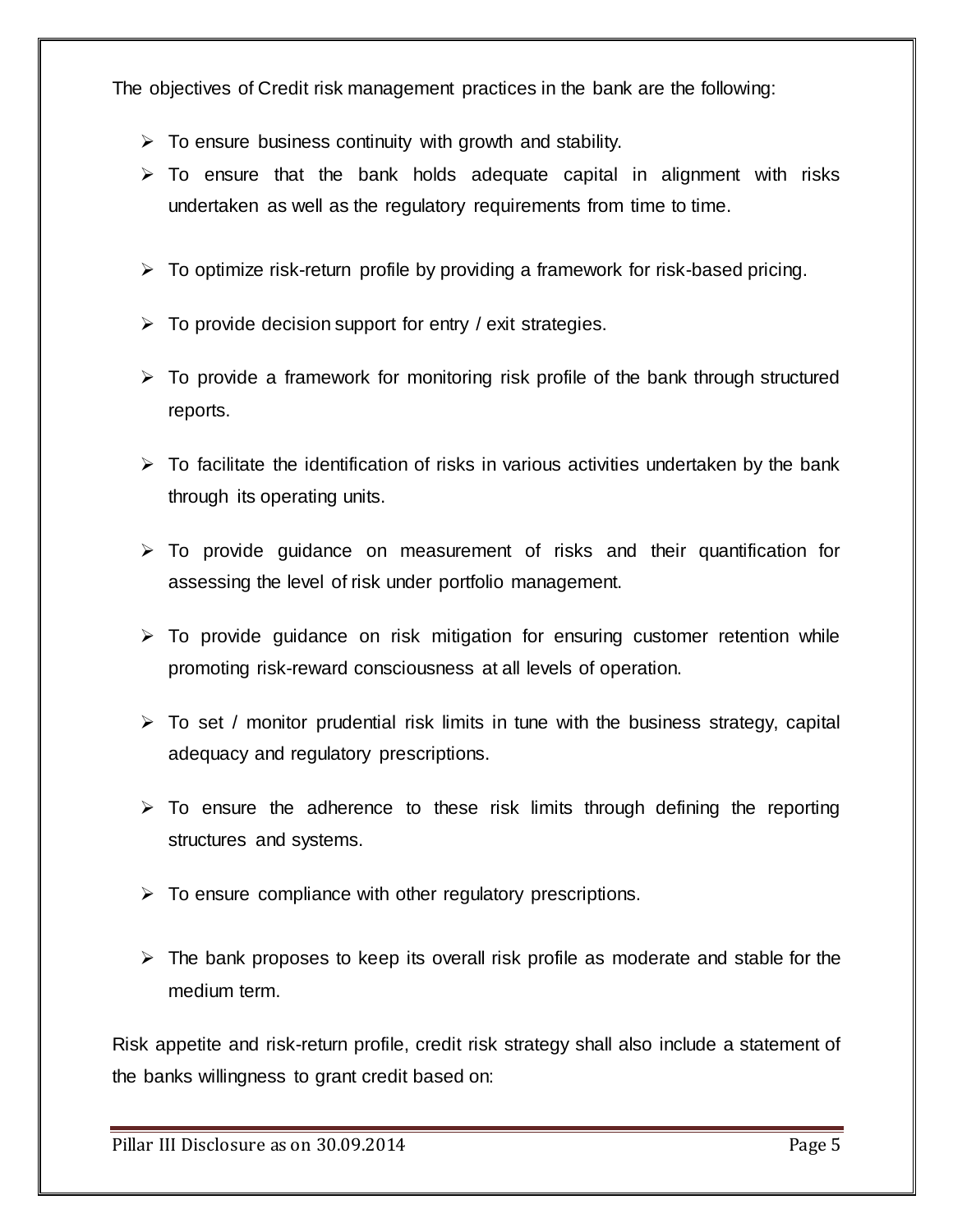- exposure type (for example, commercial, consumer, real estate,etc.,),
- economic sector (e.g. textile, iron etc.),
- geographical location,
- currency,
- maturity,
- anticipated profitability,
- identification of target markets / business sectors (like priority sector lending) and
- the overall credit portfolio composition
- preferred levels of diversification & concentration tolerances.

Credit risk strategy of the bank shall provide continuity in approach considering cyclical approach of the economy and the resulting shifts in the composition and quality of the overall credit portfolio.

Strategy is being reviewed yearly in CRM policy.

# **Organization Structure:**



Comprehensive Risk Management Policy put in place and the same has been approved by Board. The hierarchy of the IRMD starts from Board of Directors. Board is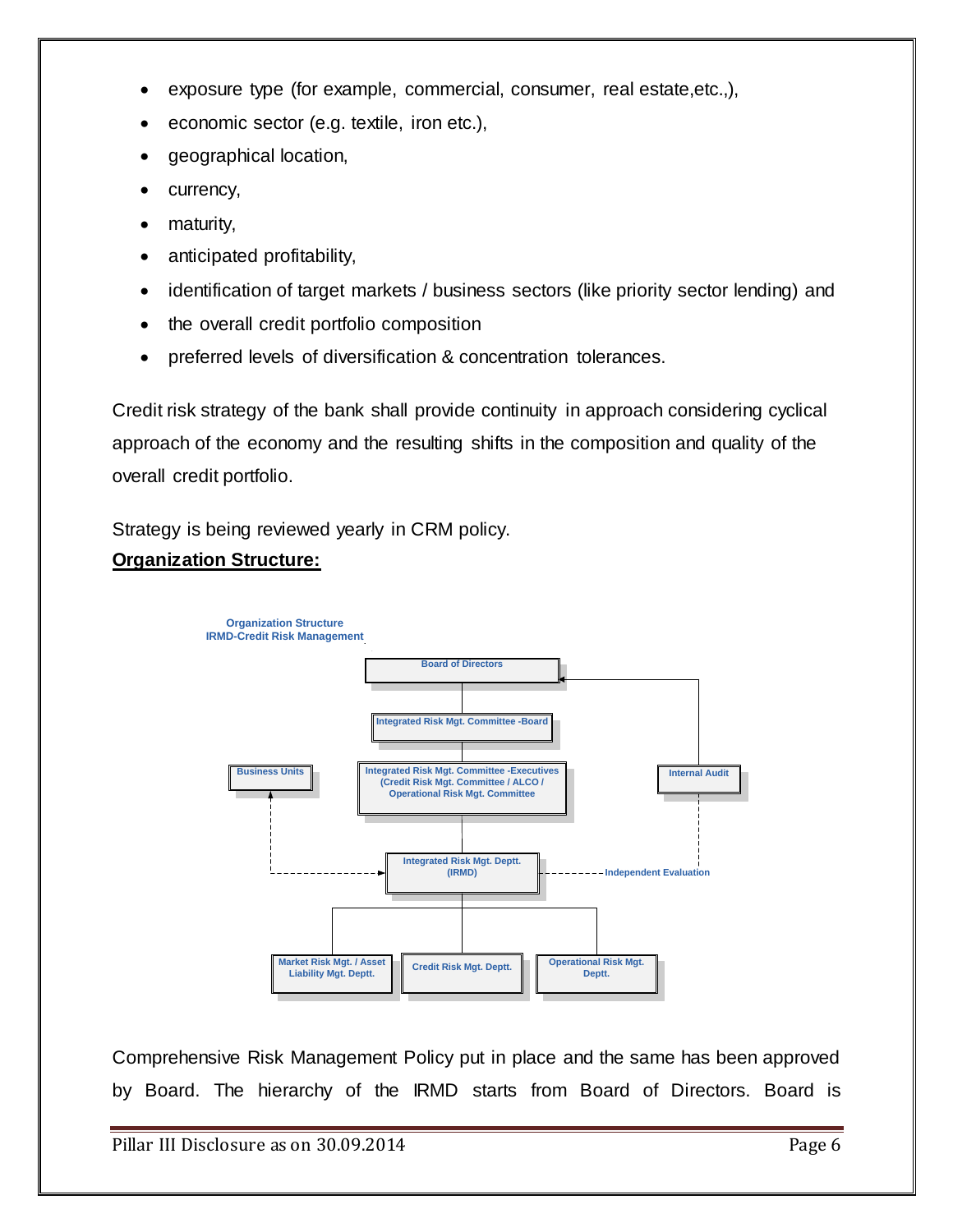responsible for approving & reviewing on a periodical basis credit risk related policies, strategy & limits. Further Board has sub level committee (IRMCB) to review the risk limits, monitor the functioning of the IRMC-E and issue necessary directions if require.

#### **The Scope and nature of risk reporting and / or measurement systems**

Risk-rating model is an important tool and is an integral part of the Credit Risk Management. The benefits of a robust system based rating model

- Serves as a **single point indicator of diverse risks** of a borrower
- Enables banks to take **informed credit decisions** in a consistent manner.
- Facilitates adoption of **risk-based pricing**.
- Arriving at **Facility Risk rating** for the particular facility/product based on the comforts of securities/guarantors.

Internal credit rating models / systems are an important tool in monitoring the quality of individual credits, as well as the total portfolio. A well-structured internal risk rating system is a good means of differentiating the degree of credit risk in the different credit exposures of the bank. This will allow more accurate determination of the overall characteristics of the credit portfolio, concentrations, problem credits, and the adequacy of loan loss reserves.

Internal credit rating framework enables the Bank to standardize and uniformly communicate the "judgment" in credit selection procedures but is not a substitute to the vast lending experience accumulated by the bank"s professional staff.

In order to make the credit risk assessment more consistent and effective, a two dimensional approaches to measure risk comprising borrower risk (Obligor Rating) and transaction risk (Facility Rating) has been implemented.

# **Use of Risk Rating Models / Systems**

• Individual credit selection, wherein a borrower or a particular exposure/ facility is rated.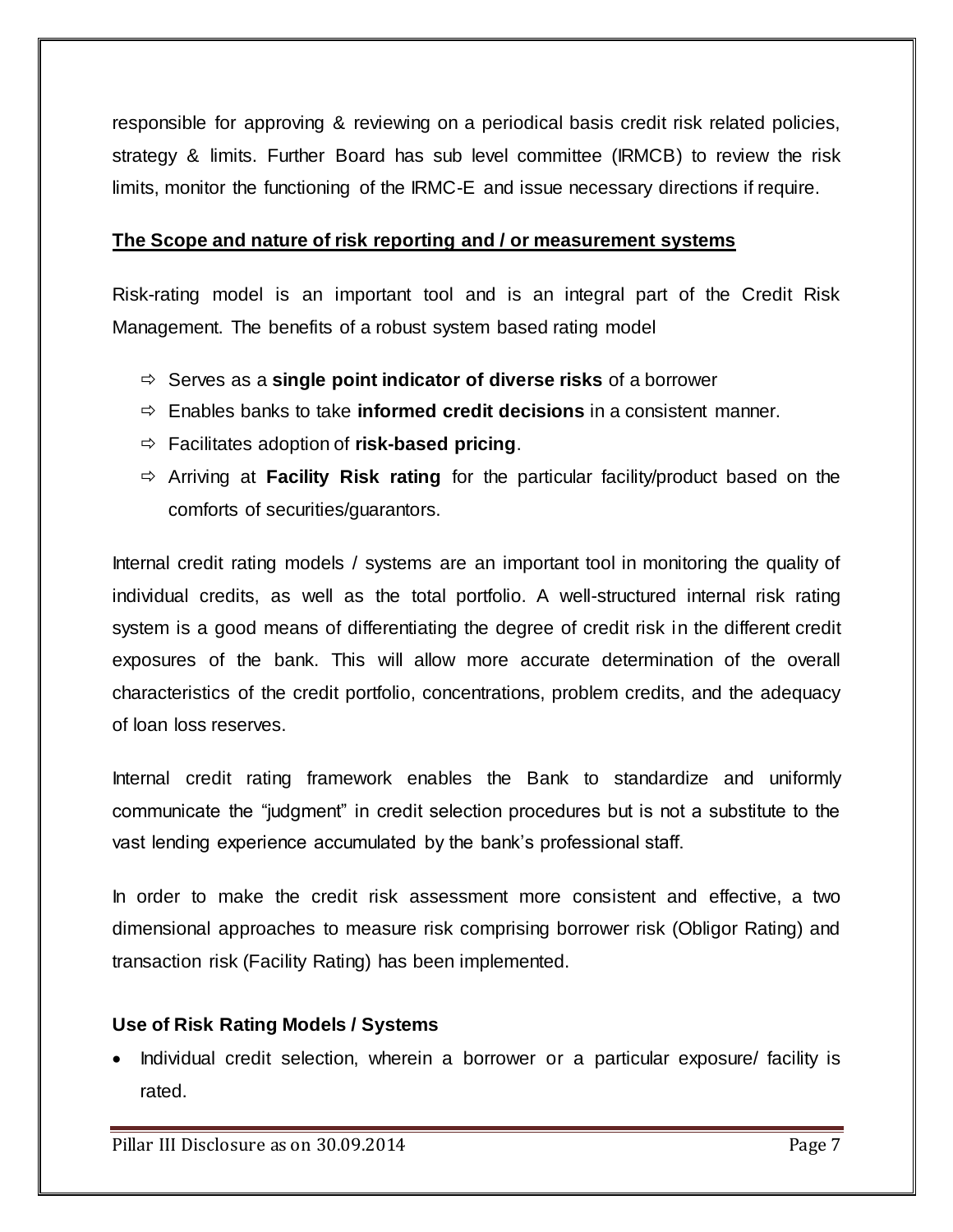- Pricing of the facility  $\ell$  loan
- Deciding the limits & tenure of the proposed credit assistance.
- Portfolio-level analysis and portfolio management
- Frequency and intensity of monitoring of the exposures.
- Internal MIS
- General provision "reasonable over provisioning" in addition to statutory prescribed provision.
- Assessing the aggregate risk profile of bank.

The Bank has a multi-tier structure for sanction of credit proposals, with proper delegation of lending powers at various levels of officers & executives, duly approved by Board.

The powers vested at each level depend on the quantum and type of the loan facility and the overall exposure to the borrower/group.

The Bank has a system under which the lending powers exercised by delegated authority are reported to and reviewed by a higher authority under the Internal Loan Review Mechanism.

A two dimensional approach to measure risk comprising borrower risk (Obligor Rating) and transaction risk (Facility Rating) has been implemented. The Credit Risk Assessment System (CRAS) operated through the risk rating models shall form the fulcrum of credit risk management.

# **Policies for hedging and / or mitigating risk and strategies and processes for monitoring the continuing effectiveness of hedges/mitigants**

As per the RBI guidelines, eligible financial collaterals have been taken into account for Risk mitigation purpose.

Bank is having a system in place to monitor compliance with country exposure limits. Exceptions are reported, approved and rectified as per laid down procedures.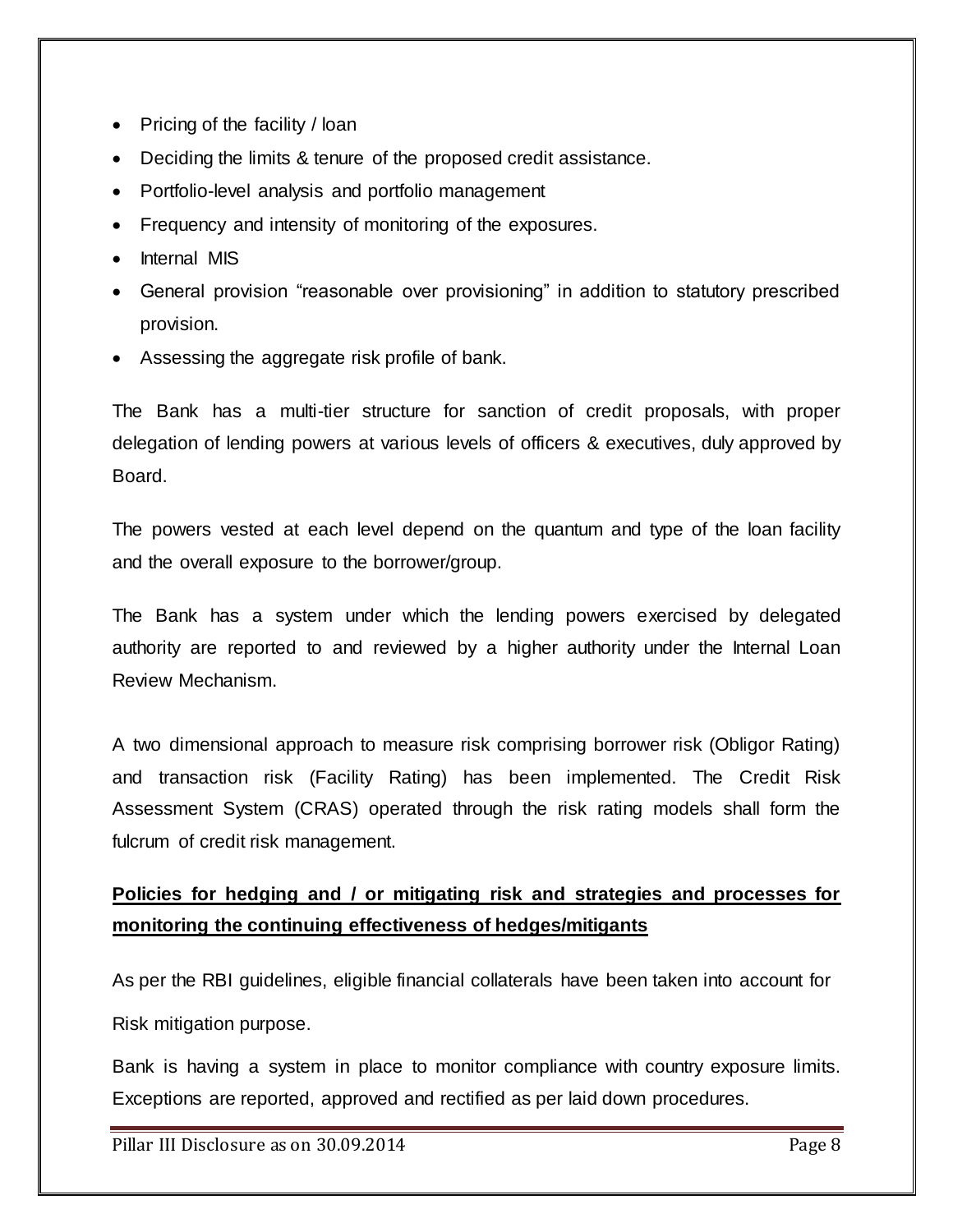Bank is having an effective system in place to generate management reports which are detailed enough for the senior management review and to identify exceptions in a timely manner.

### **Market Risk:**

#### **Strategies and processes**

The Bank has policies like Asset Liability Management Policy, Investment & Forex Risk Management Policy to address the liquidity risk and market risk respectively arising out of its banking book and trading book of investment portfolio.

Mid office is functioning independent of treasury and it monitors limits, trigger of investments, cut (stop) loss limit, Open position limit etc., Further it assess various limits set out by RBI and as stipulated in Investment/ trading book Policy, and keeps track on rating migration of rated securities on a daily basis. It fixes the overall counter-party exposure limits (Banks & FIs)

#### **The structure and organization of the relevant risk management function**

The Asset Liability Committee (ALCO) is responsible for

- $\triangleright$  Managing Interest Rate Risk and Liquidity Risk of the Banking Books.
- $\triangleright$  Pricing of Assets and Liabilities.
- $\triangleright$  Monitor and control the quality of the Balance Sheet
- $\triangleright$  Review and control of limits, procedures, reports, ratios & market trends, which impact bank"s Balance Sheet.
- $\triangleright$  Review the treasury operations including trading.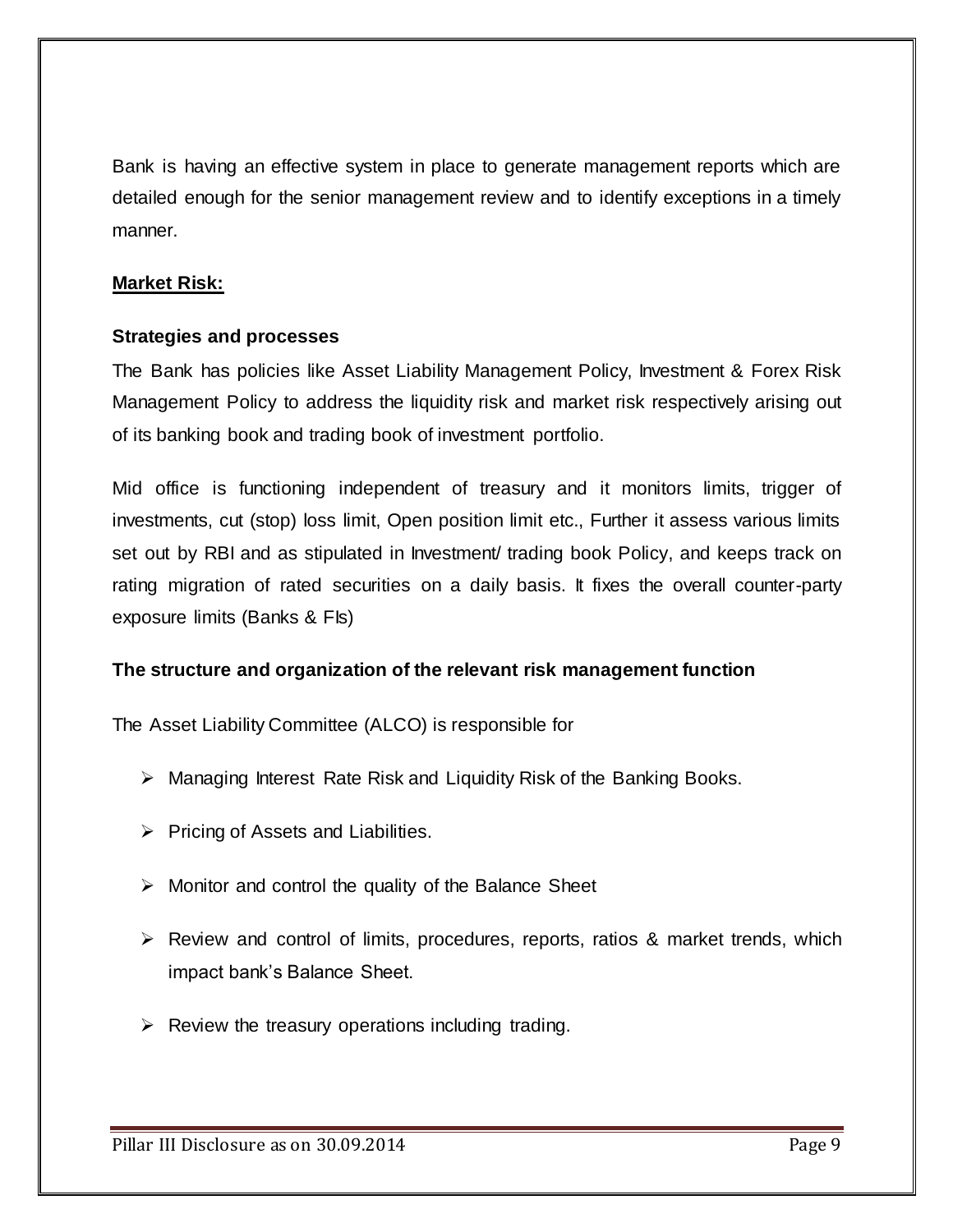$\triangleright$  Differential pricing of wholesale deposits be delegated to Planning & **Development** 

#### **The scope and nature of risk reporting and/or measurement systems**

The ALM Policy will be operated through the Integrated Risk Management Department (IRMD) which is responsible for evolving appropriate systems & procedures for ongoing identification & analysis of Balance Sheet risks and laying down parameters for management of these risks. IRMD will, therefore, have the responsibilities of periodic monitoring and control of the risks and the same has been reported to IRMC-E & IRMC-B.

# **Policies for hedging and/or mitigating and strategies and processes for monitoring the continuing effectiveness of hedges/mitigants.**

Board approved Investment and Forex policy are put in place. Policies for hedging/ mitigating risk and strategies and processes for monitoring the continuing effectiveness of hedges / mitigants are discussed in ALCO.

The Structural liquidity statement is prepared on a daily basis to analyze the liquidity profile of the bank in a static manner. Exchange risk is managed by fixing limits on position limits – Day light and Overnight limits, single deal limit, stop loss limit and Overall Overnight Open Exchange position limit. Additional liquidity ratios reviewed on a quarterly basis against the limits set under stock approach.

Interest rate risk is analyzed from earnings perspective using Traditional Gap analysis and Economic value perspective using Duration Gap analysis on a Quarterly basis. Further stress testing process conducted under scenario as well as stock approach to estimate the impact on various conditions.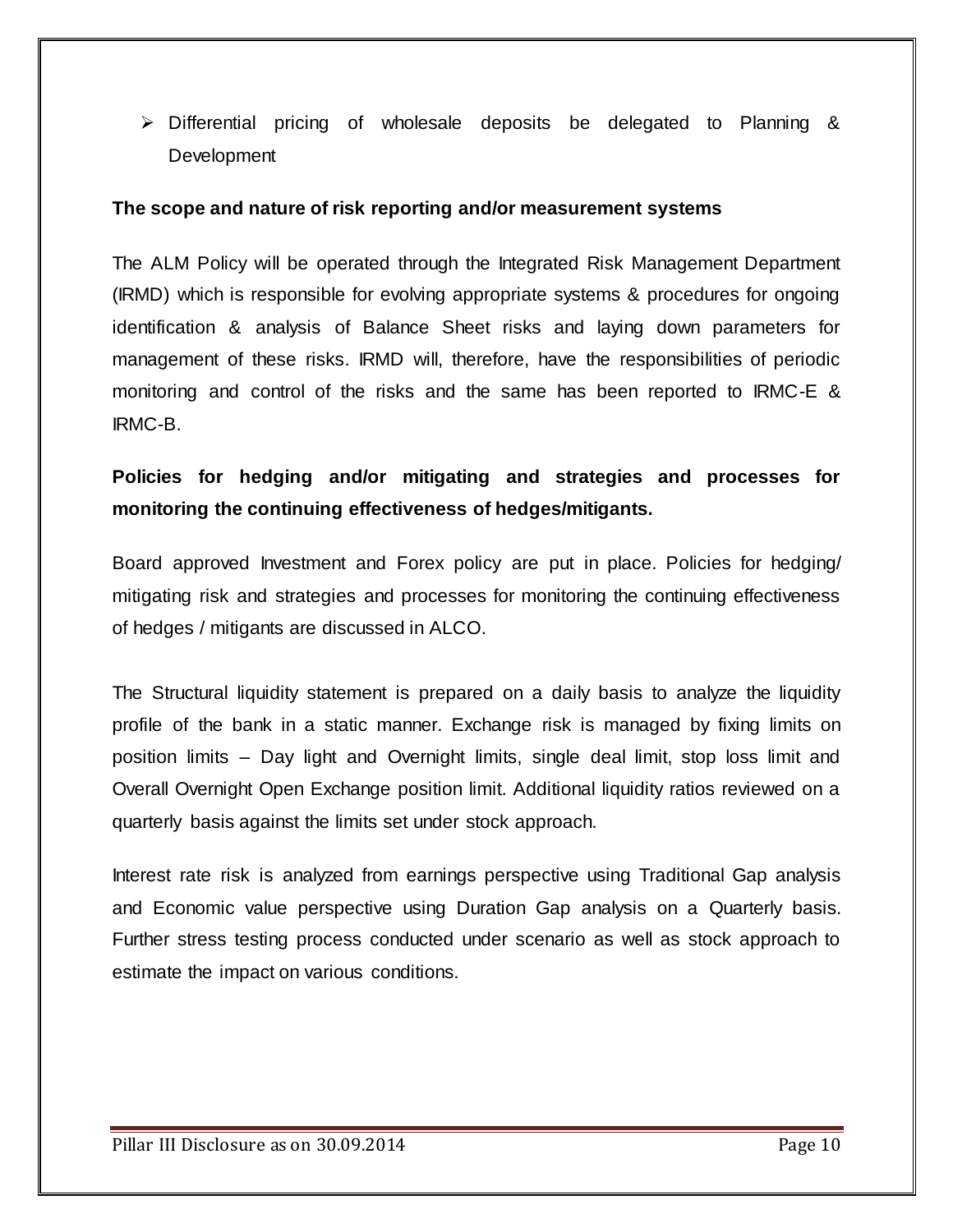## **Operational Risk**

#### **Strategies and processes**

The strategy for the overall management of operational risk is in alignment with the business objectives & risk appetite of the bank considering the size, nature and complexities of the bank activities.

The strategy towards operational risk management shall focus on:

#### **The Structure and organization of the relevant risk management function**

Operational Risk Management is organized within the IRMD and will report to the head of the risk. The hierarchy of ORM within the organizational chart for governance purposes is presented below. These roles and responsibilities relate only to the activities relating to operational risk management.

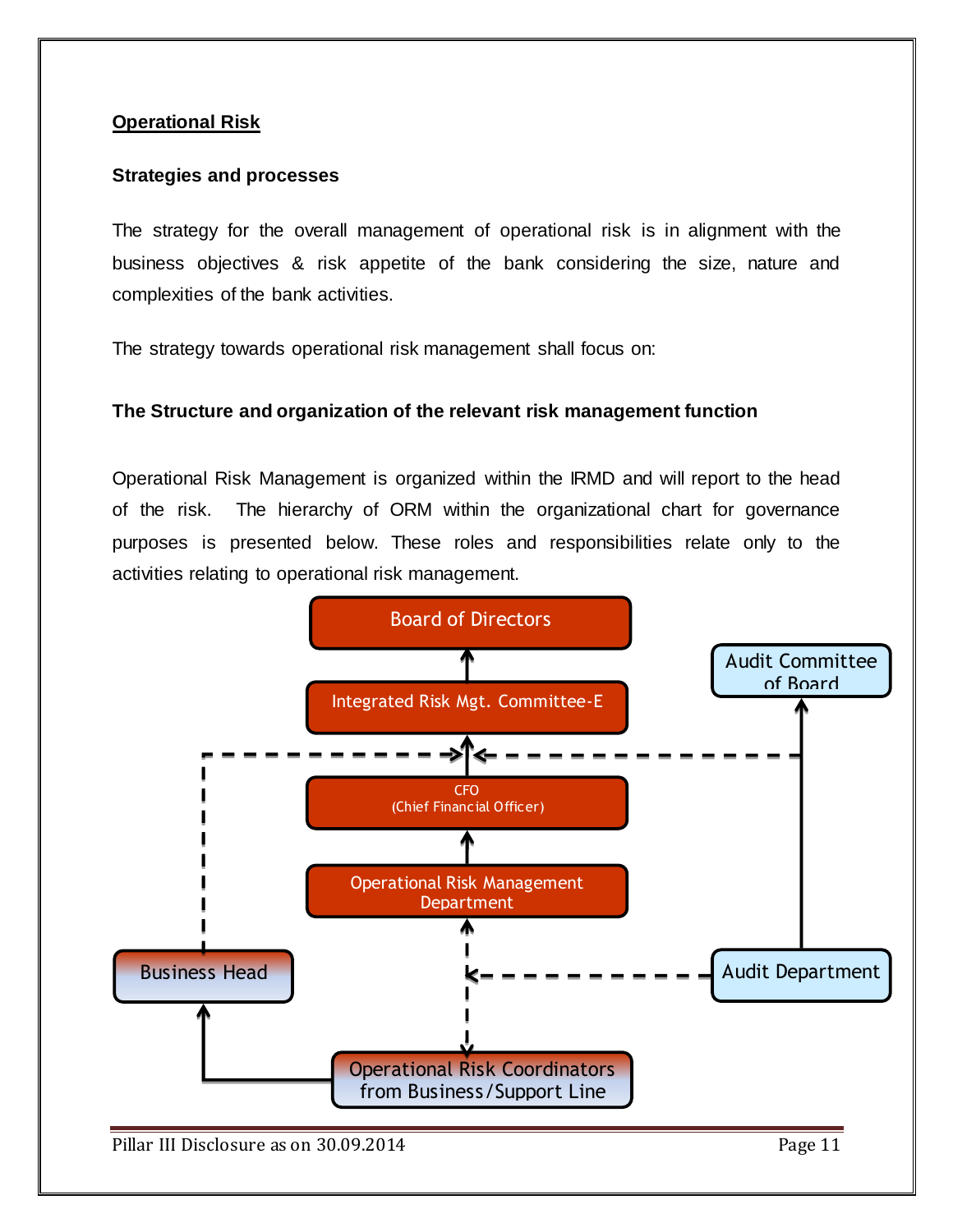A well defined Operational risk Management policy is put in place. The role of Board vests in setting business strategy, risk appetite, policies, governance, management framework, methodology of measurement and assessment, internal audit, report to stakeholders on risk management, etc.,

#### **The Scope and nature of risk reporting and/or measurement systems**

The scope of risk reporting is to establish an explicit operational risk management process that results in the identification, evaluation, assessment, measurement, analysis, monitoring, control, mitigation and reporting of operational risks. This process also includes independent evaluation of operational risk management function by the Internal Audit Department and to report its findings to the Board / Senior Management as an assurance for the effective discharge of responsibilities with respect to management of operational risk.

Policies and procedures are put in place for control / mitigate material operational risks to adjust the risk appetite / tolerance level based on its risk control and mitigation strategies. For those risks that cannot be controlled, the bank decides whether to accept these risks, reduce the level of business activity involved, or withdraw from this activity completely. Some major control/mitigation techniques like sound internal control system, Insurance, Standards for Insurance Recognition, retention/self insurance, Business Continuity and Disaster Recovery Plan, Outsourcing of financial services, Information Technology security, Internal Audit, External Audit, Reporting are deployed in the framework.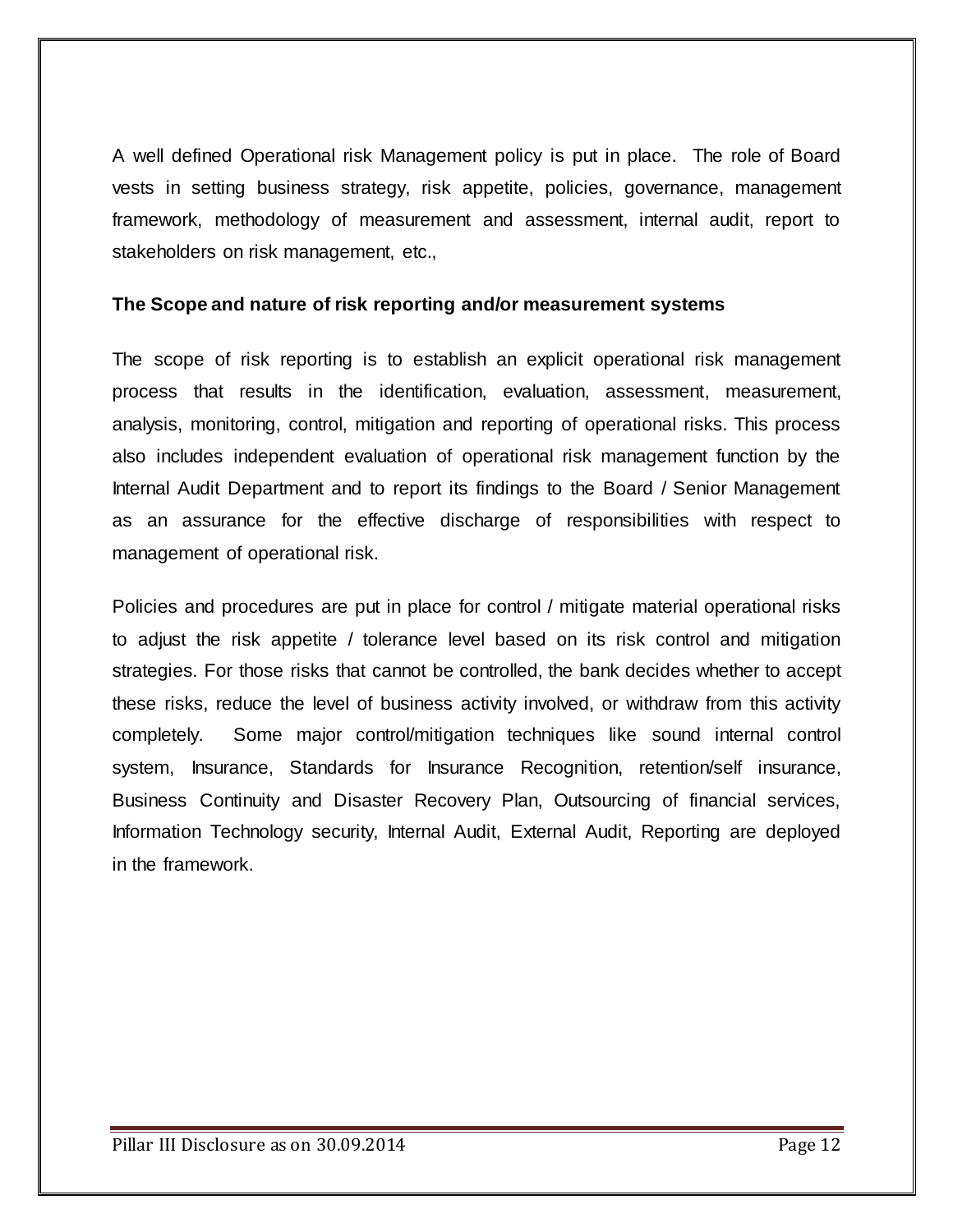### **Interest Rate Risk in Banking Book**

#### **Strategies and Processes**

Interest Rate Risk is measured in two different ways. Earnings perspective using Traditional Gap Analysis is to assess the impact of adverse movement in interest rate on the Net Interest Income (Earnings at Risk) and economic value perspective using Duration Gap Analysis to assess the impact of adverse movement in interest rate on the market value of Bank's equity.

#### **Structure and Organization of Risk Management Function**

ALM policy will manage and monitor the limits / guidance values / target set on interest rate risk of the Banking Book. IRMC-B and ALCO at the executive level are responsible for efficient and effective management of Interest rate risk in Banks business.

#### **Scope and nature of risk reporting / measurement systems**

The Duration/ Modified duration mainly depends on coupon, maturity and periodicity of payment of installments. Since the modified duration of the liabilities is less compared to the modified duration of assets, there would be fall in the equity value under major stress. Modified duration of Equity is calculated on a quarterly basis. The capital charge for Interest rate risk in banking book is assessed based on drop in the Market value of equity under 200 bps changes in interest rate. The results of Traditional Gap analysis and Duration Gap analysis including the adherence to tolerance limit set in this regard are monitored and the same has been placed before ALCO/IRMC-B level.

# **Policies for hedging / mitigating risk and strategies and processes for monitoring the continuing effectiveness of hedges/ mitigants**

Investment policy, Forex policy, ALM policy, Stress testing policy, Credit Risk Management Policy are put in place to measure, mitigate / hedge the various risks.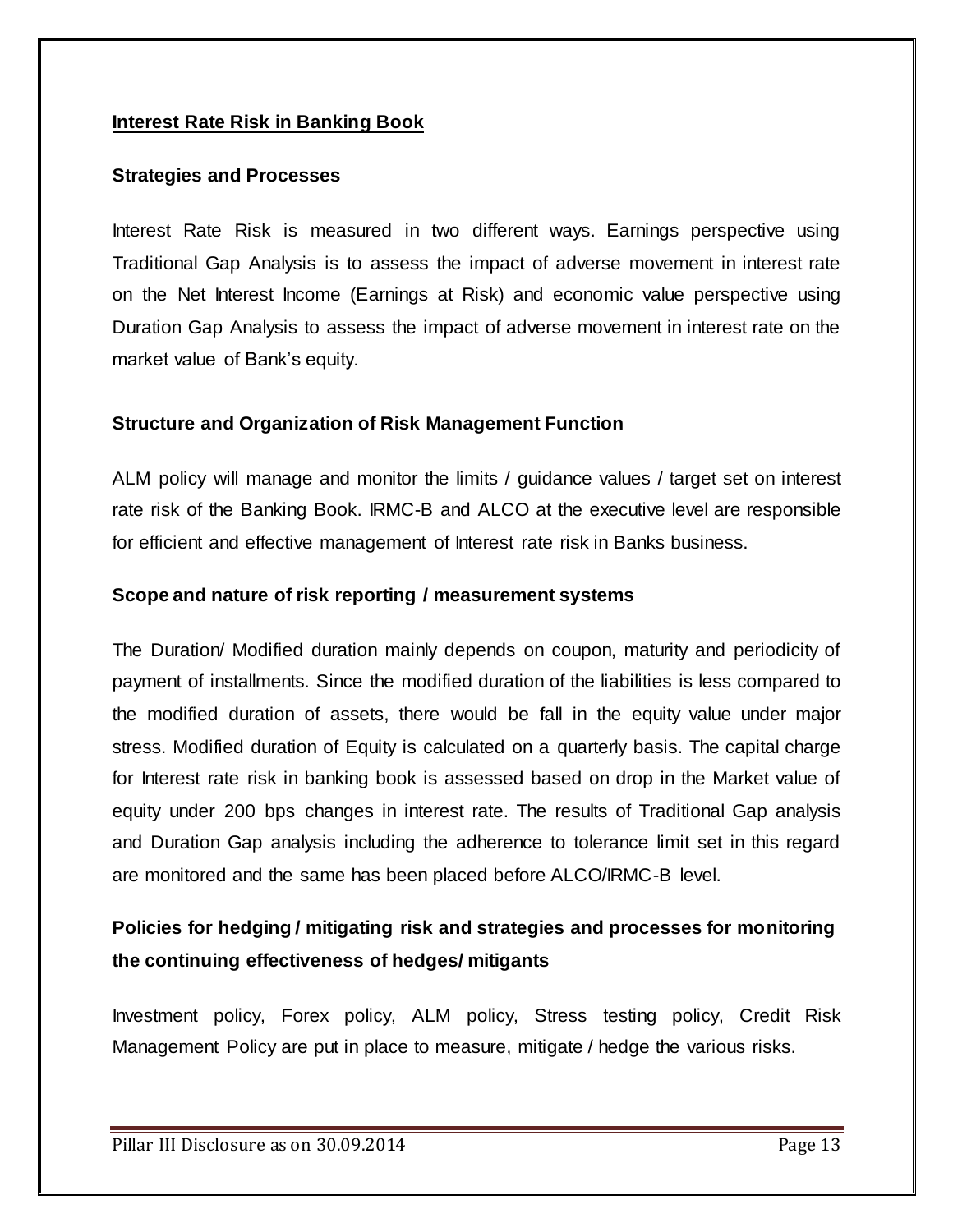# **TABLE DF-3: Credit Risk**

# **Credit Risk: General Disclosures For All Banks**

#### **Qualitative Disclosures**

(a) The general qualitative disclosure requirement with respect to credit risk, Includes the definitions of Past Due, NPA of a loan or a advance and impaired assets (For Accounting Purposes), Out of order and Overdue. These definitions are as per the extant guidelines of Reserve Bank of India.

### **Credit Risk**

Credit risk in simple terms is the potential that bank"s borrower or counterparty will fail to meet its obligations in accordance with agreed terms.

Credit risk is defined as the possibility of losses associated with default in repayment or diminution in the credit quality of borrowers or counterparties or diminution in the value of primary and/or collateral assets. In a bank"s portfolio, losses stem from outright default due to inability or unwillingness of a customer or counterparty to meet commitments in relation to lending, trading, settlement and other financial transactions.

#### **Discussion Of the Bank's Credit risk management policy**

The Board level approved Credit Risk Management Policy is put in place. The goal of the policy is to ensure that it is within the acceptable risk appetite and tolerance limit set by the bank. It manages the credit risk inherent in the entire portfolio as well as the risk in individual credits or transactions and it encompasses identification, measurement, monitoring and control of the credit risk exposures. Further it deals the structure, governance, framework, processes for effective and efficient management of the Credit risk.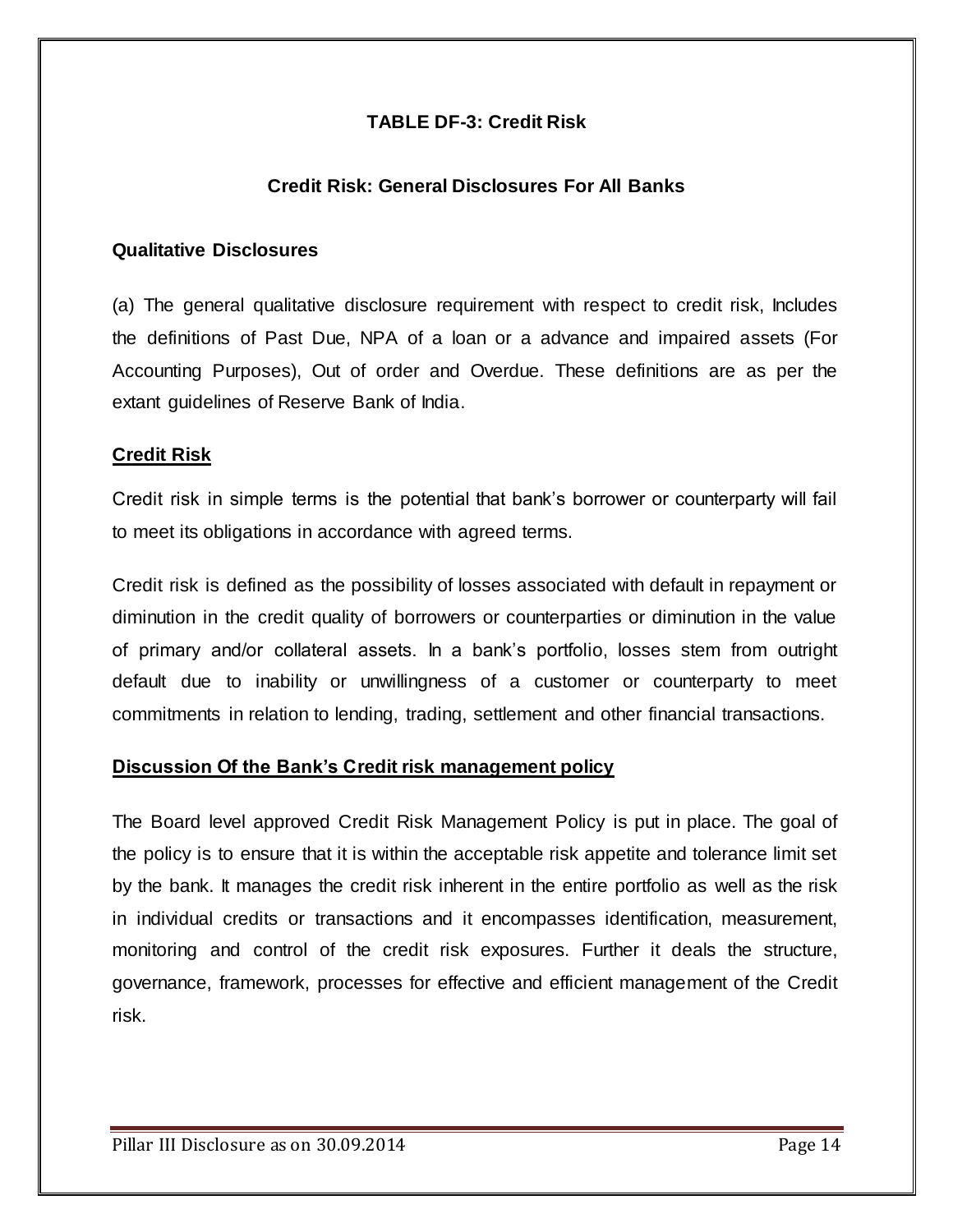# **Quantitative Disclosures**

b) Total gross credit risk exposures, Fund based and Non-fund based separately.

| <b>Credit Risk Exposures</b>           | $(5 \text{ ln}$ Lacs) |
|----------------------------------------|-----------------------|
| Fund Based *                           | 1999208.87            |
| Non Fund Based                         | 161434.48             |
| <b>Total Fund &amp; Non Fund Based</b> | 2160643.35            |

\* It includes loans/advances; fixed assets, other assets, cash, bank balances, balance with RBI and investments.

C) Geographic distribution of exposures, Fund based and Non-fund based separately

 $($ ₹ in lacs)

| <b>STATE NAME</b>     | <b>FUNDED</b> | <b>NON-FUNDED</b> | <b>TOTAL</b> |
|-----------------------|---------------|-------------------|--------------|
| <b>TAMIL NADU</b>     | 728493.79     | 56920.91          | 785414.70    |
| MAHARASHTRA           | 223666.84     | 43202.25          | 266869.09    |
| ANDHRA PRADESH        | 178218.63     | 39309.68          | 217528.31    |
| KARNATAKA             | 131096.20     | 4153.98           | 135250.18    |
| <b>GUJARAT</b>        | 17099.76      | 786.56            | 17886.32     |
| <b>CHATTISGARH</b>    | 651.28        | 230.00            | 881.28       |
| <b>DELHI</b>          | 47112.85      | 13698.33          | 60811.18     |
| <b>HARYANA</b>        | 1411.47       | 1301.70           | 2713.17      |
| <b>JHARKHAND</b>      | 165.92        |                   | 165.92       |
| <b>KERALA</b>         | 12531.68      | 48.72             | 12580.40     |
| <b>MADHYA PRADESH</b> | 851.55        | 120.63            | 972.18       |
| <b>ORISSA</b>         | 242.30        | 10.10             | 252.40       |
| <b>PUDUCHERRY</b>     | 7935.26       | 458.67            | 8393.93      |
| <b>RAJASTHAN</b>      | 2430.85       | 5.00              | 2435.85      |
| UTTAR PRADESH         | 456.36        | 6.00              | 462.36       |
| <b>WEST BENGAL</b>    | 20067.57      | 1181.95           | 21249.52     |
| <b>GRAND TOTAL</b>    | 1372432.31    | 161434.48         | 1533866.79   |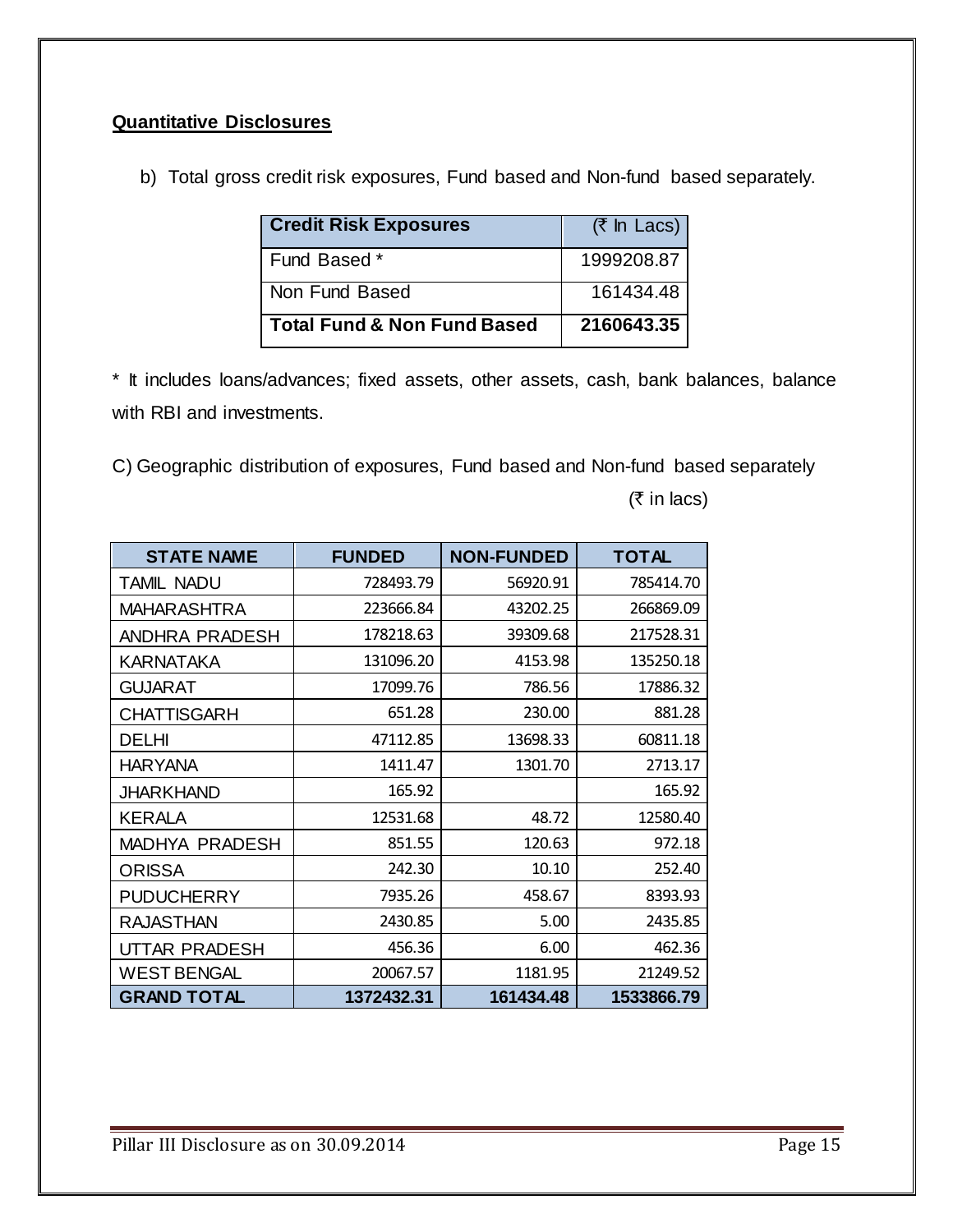(c) Industry Wise distribution of Exposures, Fund based and Non fund based .

 $($   $\bar{z}$  in lakhs)

|                |                                                   |               | Non-      | <b>Total</b>    | $%$ of<br><b>Gross</b> |
|----------------|---------------------------------------------------|---------------|-----------|-----------------|------------------------|
| S.NO           | <b>Industry Name</b>                              | <b>Funded</b> | funded    | <b>Exposure</b> | <b>Credit</b>          |
| 1              | Mining and Quarrying                              | 20227.36      | 130.61    | 20357.97        | 1.33                   |
| $\overline{2}$ | <b>Food Processing</b>                            | 47157.67      | 10970.54  | 58128.21        | 3.79                   |
|                | Beverages (excluding Tea &                        |               |           |                 |                        |
| 3              | Coffee) and Tobacco                               | 5551.11       | 178.08    | 5729.19         | 0.37                   |
| 4              | <b>Textiles</b>                                   | 82725.77      | 6949.30   | 89675.07        | 5.85                   |
| 5              | Leather and Leather products                      | 704.70        | 27.13     | 731.83          | 0.05                   |
| 6              | Wood and Wood Products                            | 8188.85       | 13454.57  | 21643.42        | 1.41                   |
| $\overline{7}$ | Paper and Paper Products                          | 11003.89      | 416.93    | 11420.82        | 0.74                   |
|                | Petroleum (non-infra), Coal                       |               |           |                 |                        |
| 8              | Products (non-mining) and<br><b>Nuclear Fuels</b> | 55.22         | 0.00      | 55.22           | 0.00                   |
|                | <b>Chemicals and Chemical</b>                     |               |           |                 |                        |
| 9              | Products (Dyes, Paints, etc.)                     | 23234.17      | 15408.87  | 38643.04        | 2.52                   |
|                | Rubber, Plastic and their                         |               |           |                 |                        |
| 10             | Products                                          | 5906.11       | 406.13    | 6312.24         | 0.41                   |
| 11             | <b>Glass &amp; Glassware</b>                      | 723.66        |           | 723.66          | 0.05                   |
| 12             | <b>Cement and Cement Products</b>                 | 14880.97      | 1.00      | 14881.97        | 0.97                   |
| 13             | <b>Basic Metal and Metal Products</b>             | 77852.12      | 31645.25  | 109497.37       | 7.14                   |
| 14             | All Engineering                                   | 19561.77      | 9115.94   | 28677.71        | 1.87                   |
|                | Vehicles, Vehicle Parts and                       |               |           |                 |                        |
| 15             | <b>Transport Equipments</b>                       | 5094.21       | 7.74      | 5101.95         | 0.33                   |
| 16             | Gems and Jwellery                                 | 9608.87       | 780.00    | 10388.87        | 0.68                   |
| 17             | Construction                                      | 904.78        | 1518.77   | 2423.55         | 0.16                   |
| 18             | Infrastructure                                    | 116949.52     | 14889.43  | 131838.95       | 8.60                   |
|                | <b>Other Industries</b>                           | 229923.95     | 6107.24   | 236031.19       | 15.39                  |
|                | <b>Residual Advance</b>                           | 692177.61     | 49426.95  | 741604.56       | 48.35                  |
|                | <b>Total Loans and Advance</b>                    | 1372432.31    | 161434.48 | 1533866.79      |                        |

Note: The industries break-up given on the same lines as prescribed for DSB returns. Residual advances are educational loans, aviation sector, Housing loans, Gold loans, Loan against deposits, Personnel loan, staff loan, consumer loans, vehicle loans, etc., The Industries which has crossed 5% of gross credit exposure are: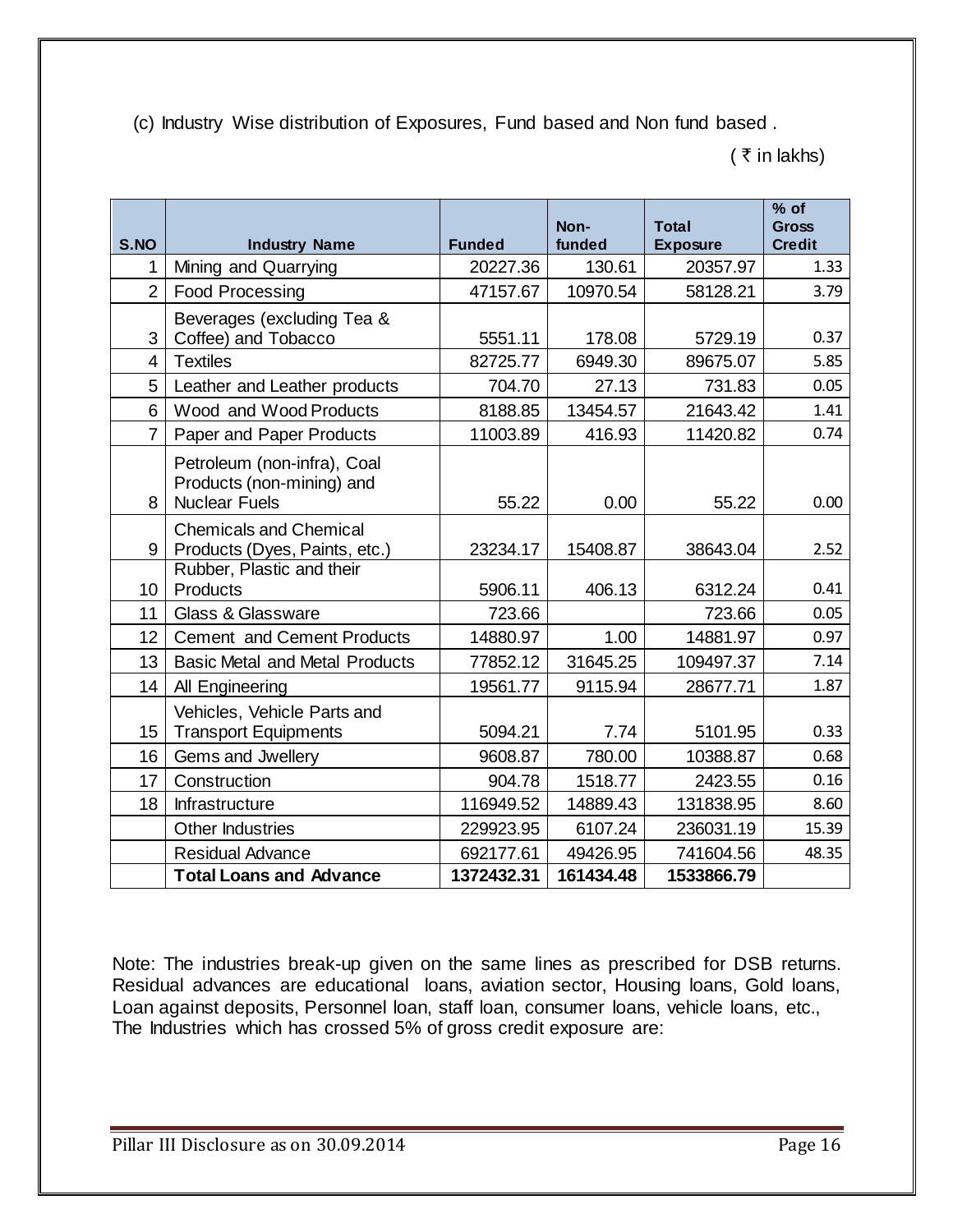- a) Textiles 6.03%
- b) Basic Metal and Metal Products 5.67%
- c) Infrastructure- 8.60%

# **e) Residual Contractual maturity breakdown of assets**

 $(\bar{\bar{\mathbf{z}}}$  in Lacs)

|                            | Cash         | <b>Balance</b><br><b>With RBI</b> | <b>Balance</b><br><b>With</b><br><b>Other</b><br><b>Banks</b> | <b>Investments</b> | Repo -<br><b>Assets</b> | Call<br><b>Money</b><br>Placement<br>s | <b>Advances</b> | <b>Fixed</b><br><b>Assets</b> | <b>Other</b><br><b>Assets</b> |
|----------------------------|--------------|-----------------------------------|---------------------------------------------------------------|--------------------|-------------------------|----------------------------------------|-----------------|-------------------------------|-------------------------------|
| Overdue<br>to1 Day         | 26930.7<br>0 | 924.71                            | 1845.84                                                       | 3703.83            | 19760.0<br>0            | 12497.18                               | 17235.43        | 0.00                          | 4315.47                       |
| 2-7 Days                   | 0.00         | 1083.24                           | 0.00                                                          | 1362.10            | 0.00                    | 0.00                                   | 38784.73        | 0.00                          | 375.68                        |
| 8-14 Days                  | 0.00         | 1384.69                           | 0.00                                                          | 5066.99            | 0.00                    | 0.00                                   | 46917.40        | 0.00                          | 437.54                        |
| $15 - 28$<br>Days          | 0.00         | 2658.49                           | 0.00                                                          | 7840.90            | 0.00                    | 0.00                                   | 68932.45        | 0.00                          | 873.96                        |
| 29 Days to<br>3 Months     | 0.00         | 7070.51                           | 0.00                                                          | 26370.68           | 0.00                    | 0.00                                   | 245963.87       | 0.00                          | 3873.77                       |
| $3-6$<br>Months            | 0.00         | 7186.06                           | 0.00                                                          | 21345.65           | 0.00                    | 0.00                                   | 65710.52        | 0.00                          | 5623.94                       |
| 6 Months-<br>1 Year        | 0.00         | 15306.69                          | 0.00                                                          | 18274.96           | 0.00                    | 0.00                                   | 176585.36       | 0.00                          | 0.00                          |
| 1-3 Years                  | 0.00         | 23547.92                          | 331.99                                                        | 53038.51           | 0.00                    | 0.00                                   | 550327.04       | 0.00                          | 70946.66                      |
| 3-5 Years                  | 0.00         | 4554.21                           | 0.00                                                          | 62963.36           | 0.00                    | 0.00                                   | 51347.50        | 0.00                          | 119.42                        |
| Over <sub>5</sub><br>Years | 0.00         | 10531.48                          | 0.00                                                          | 413427.06          | 0.00                    | 0.00                                   | 90909.16        | 20724.6<br>1                  | 3527.58                       |
| <b>Total</b>               | 26930.70     | 74247.99                          | 2177.82                                                       | 613394.04          | 19760.00                | 12497.18                               | 1352713.47      | 20724.61                      | 90094.02                      |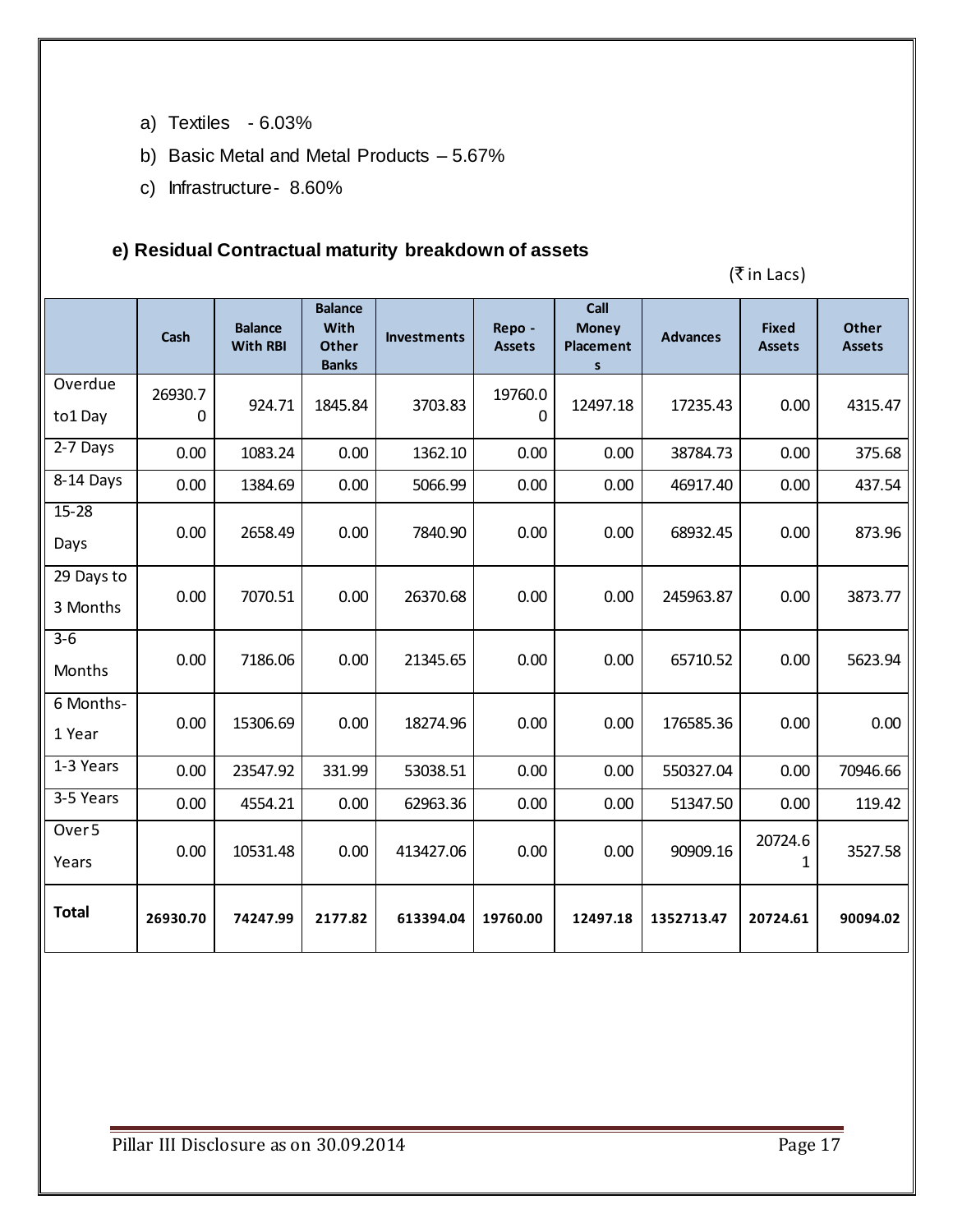#### **Asset Quality**

# **f) Amount of NPAs (Gross)** ( $\bar{\tau}$  in Lacs)

| Substandard | 16957.92 |
|-------------|----------|
| Doubtful 1  | 22798.27 |
| Doubtful 2  | 10218.13 |
| Doubtful 3  | 269.08   |
| Loss        | 854.15   |
| Total       | 51097.55 |

- g) Net NPAs **₹** 37548.52 Lacs
- h) NPA Ratios:

Gross NPAs to gross advances - 3.72%

Net NPAs to net advances - 2.78%

i) Movement of NPAs (Gross)

 $($ ₹ in.Lacs)

| Opening balance | 53111.15 |
|-----------------|----------|
| Additions       | 2222.20  |
| Reductions      | 4235.80  |
| Closing balance | 51097.55 |

j) Movement of provisions for NPAs (₹ in.Lacs)

| Opening balance                   | 6004.68 |
|-----------------------------------|---------|
| Provisions made during the period | 3082.40 |
| Write-back/Write -Off of excess   | 1021.53 |
| provisions                        |         |
| Closing balance                   | 8065.55 |

Pillar III Disclosure as on 30.09.2014 Pillar III Disclosure as on 30.09.2014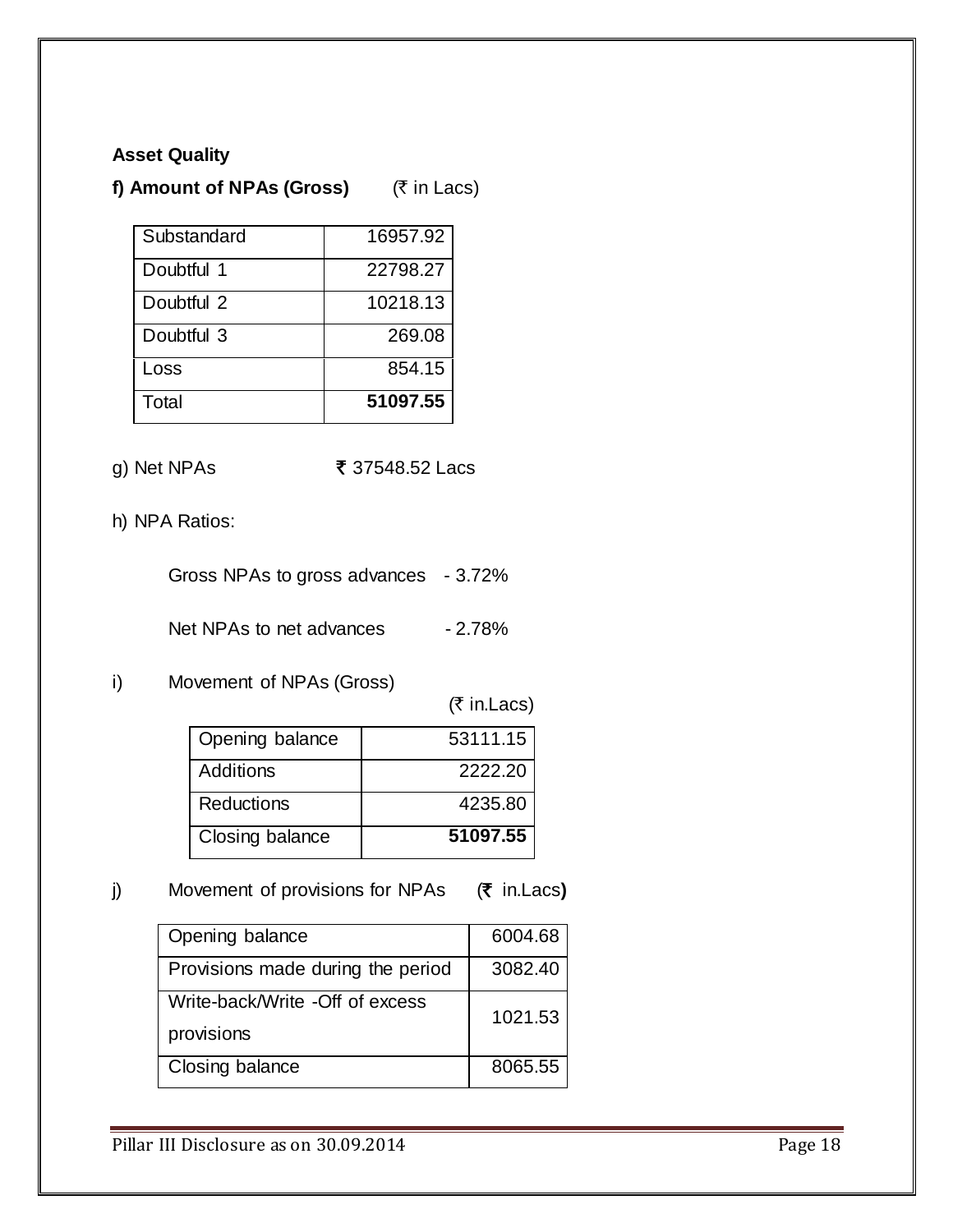- j) Amount of Non-performing investments  $\overline{\zeta}$  1077.60 lacs
- k) Amount of provisions held for non-performing investments  $-\bar{\tau}$  913.60 lacs
- l) Movement of provisions for depreciation on investments

( $\bar{\tau}$  in.Lacs)

| Opening balance                            | 3014.69 |
|--------------------------------------------|---------|
| Provisions made during the period          | 723.80  |
| Write-off/ Write-back of excess provisions |         |
| Closing balance                            | 3738.49 |

# **Table DF- 4- Credit Risk : Disclosures for Portfolios Subject to the Standardized Approach**

#### **Quantitative Disclosures**

a) For exposure amounts after risk mitigation subject to the standardized approach, amount of a bank"s outstanding (rated and unrated) in the following three major risk buckets as well as those that are deducted:

| <b>Particulars</b> | Below 100% Risk Weight |           | 100% Risk Weight |                   | More than 100% Risk |            |            | <b>Grand Total</b> |
|--------------------|------------------------|-----------|------------------|-------------------|---------------------|------------|------------|--------------------|
|                    |                        |           |                  |                   |                     | Weight     |            |                    |
|                    | $BV**$                 | $RWA**$   | <b>BV</b>        | <b>RWA</b>        | <b>BV</b>           | <b>RWA</b> | <b>BV</b>  | <b>RWA</b>         |
|                    |                        |           |                  | <b>Fund Based</b> |                     |            |            |                    |
| Loans $\&$         | 846190.88              | 300964.21 | 343564.23        | 343564.23         | 182677.20           | 252820.02  | 1372432.31 | 897348.46          |
| Advances           |                        |           |                  |                   |                     |            |            |                    |
| Investments        | 415712.85              | 1025.00   | 0.00             | 0.00              | 0.00                | 0.00       | 415712.85  | 1025.00            |
| Other              | 190239.10              | 37288.36  | 20824.62         | 18191.02          | 0.00                | 0.00       | 211063.72  | 55479.38           |
| Assets*            |                        |           |                  |                   |                     |            |            |                    |
| Loans &            | 376879.30              | 0.00      | 2633.60          | 0.00              | 0.00                | 0.00       | 379512.9   | 0.00               |
| Advances           |                        |           |                  |                   |                     |            |            |                    |
| Deducted           |                        |           |                  |                   |                     |            |            |                    |
| (Taken for         |                        |           |                  |                   |                     |            |            |                    |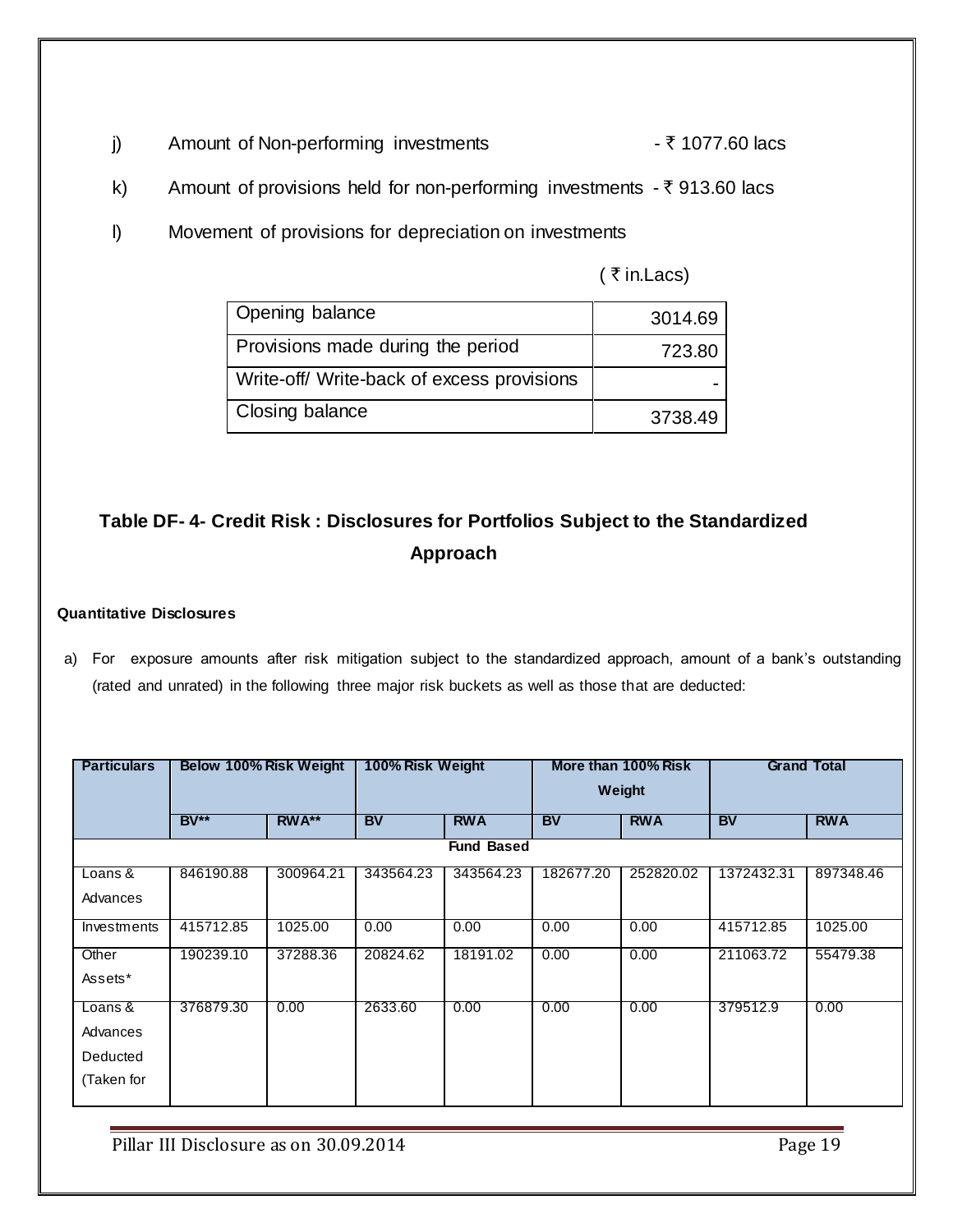| Mitigation          |            |           |           |           |           |           |            |            |
|---------------------|------------|-----------|-----------|-----------|-----------|-----------|------------|------------|
| purpose)            |            |           |           |           |           |           |            |            |
|                     |            |           |           |           |           |           |            |            |
|                     |            |           |           |           |           |           |            |            |
|                     |            |           |           |           |           |           |            |            |
| <b>Total Fund</b>   |            |           |           |           |           |           |            |            |
| Based               |            |           |           |           |           |           |            |            |
|                     | 1452140.00 | 339277.60 | 364388.90 | 361755.30 | 182677.20 | 252820.00 | 1999208.88 | 953852.90  |
| Non Fund            |            |           |           |           |           |           |            |            |
| Based inc.          |            |           |           |           |           |           |            |            |
| Contingent          | 30569.72   | 5881.48   | 73838.68  | 19912.72  | 57026.07  | 45662.15  | 161434.47  | 71456.35   |
| credit              |            |           |           |           |           |           |            |            |
|                     |            |           |           |           |           |           |            |            |
| <b>Total Credit</b> |            |           |           |           |           |           |            |            |
| Risk                |            |           |           |           |           | 298482.15 |            |            |
| Exposures           | 1482709.72 | 345159.08 | 438227.58 | 381668.02 | 239703.28 |           | 2160643.35 | 1025309.15 |
|                     |            |           |           |           |           |           |            |            |

\* other assets includes cash, balance with RBI, balance with other banks, fixed assets and others

#### **\*\* BV: Book Value; RWA: Risk Weighted Assets**

# **Table DF- 5**

**Credit Risk: Credit Risk Mitigation: Disclosures for Standardized Approaches** 

#### **Qualitative Disclosures**

a) The general qualitative disclosure requirement with respect to credit risk mitigation including

**Policies and process for and an indication of the extent to which the bank makes use of, on and off balance sheet netting;**

#### **Policies and processes for collateral valuation and management**

Bank has a policy and procedure for the management of collateral and guarantees.

Valuation should be based on the current market value of the collateral and should not be biased in order to enable the bank, to grant a higher credit limit to the borrower or improve its internal credit rating, make a smaller amount of provision or continue interest accrual for a problem credit.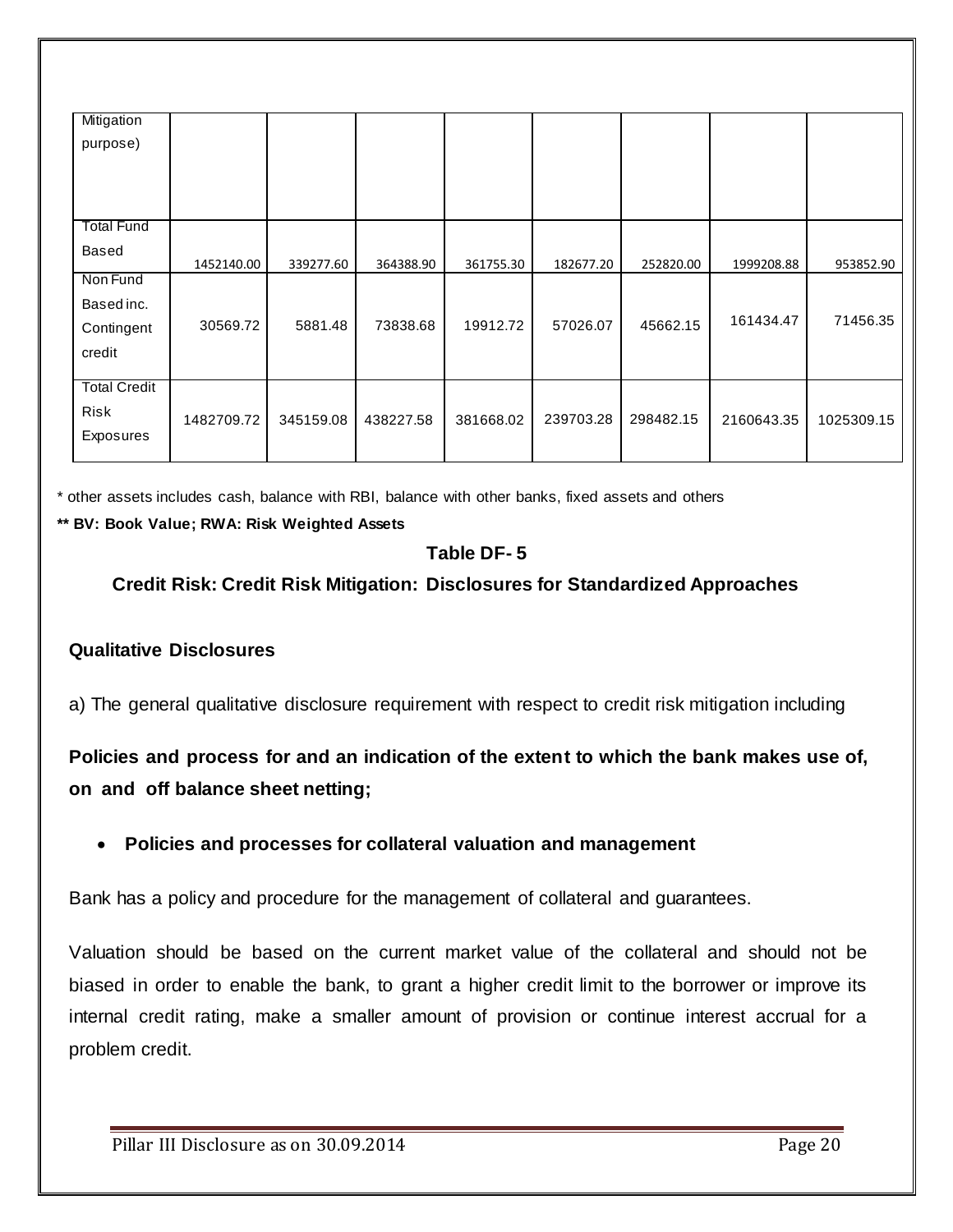Collateral should be revalued on a regular basis, though the frequency may vary with the type of collateral involved and the nature & the internal credit rating of the underlying credit e.g. frequency for shares and properties as collateral would be different

Collaterals & guarantees are properly evaluated with respect to legal validity, enforceability in all relevant jurisdictions, etc., for the purpose of netting as credit risk mitigants as per the policy.

A more conservative approach should be adopted for valuing the collateral of problem credits because the forced-sale value, rather than the open market value, is likely to be closer to what eventually may be realized from an asset sale when the market conditions are un-favorable. Therefore, a discount to the estimated market value should be applied where appropriate.

# **Description of the main types of collateral taken by the bank**

Under Standardized approach, the following collateral instruments used as risk mitigants for the capital computation.

- 1. Cash and fixed deposits of the Borrower with the Bank.
- 2. Gold ( The value of the gold arrived after notionally converting into 99.99% purity)
- 3. Securities issued by Central and State Governments.
- 4. Kisan Vikas Patra and National Savings Certificates (with no lock-in period)
- 5. Life insurance policies with a declared surrender value of an insurance company which is regulated by an insurance sector regulator.
- 6. Debt Securities issued by Public Sector Entities and other entities (including banks and other primary dealers) rated by chosen rating agency attracting 100% risk weight or lesser risk weight.( i.e. rated atleast BBB(-) or A3 for short-term debt instruments)
- 7. Debt Securities not rated by a chosen Credit Rating Agency in respect of which banks should be sufficiently confident about the market liquidity where these are
	- a) Issued by a bank
	- b) Listed on a recognized stock exchange,
	- c) Classified as senior debt and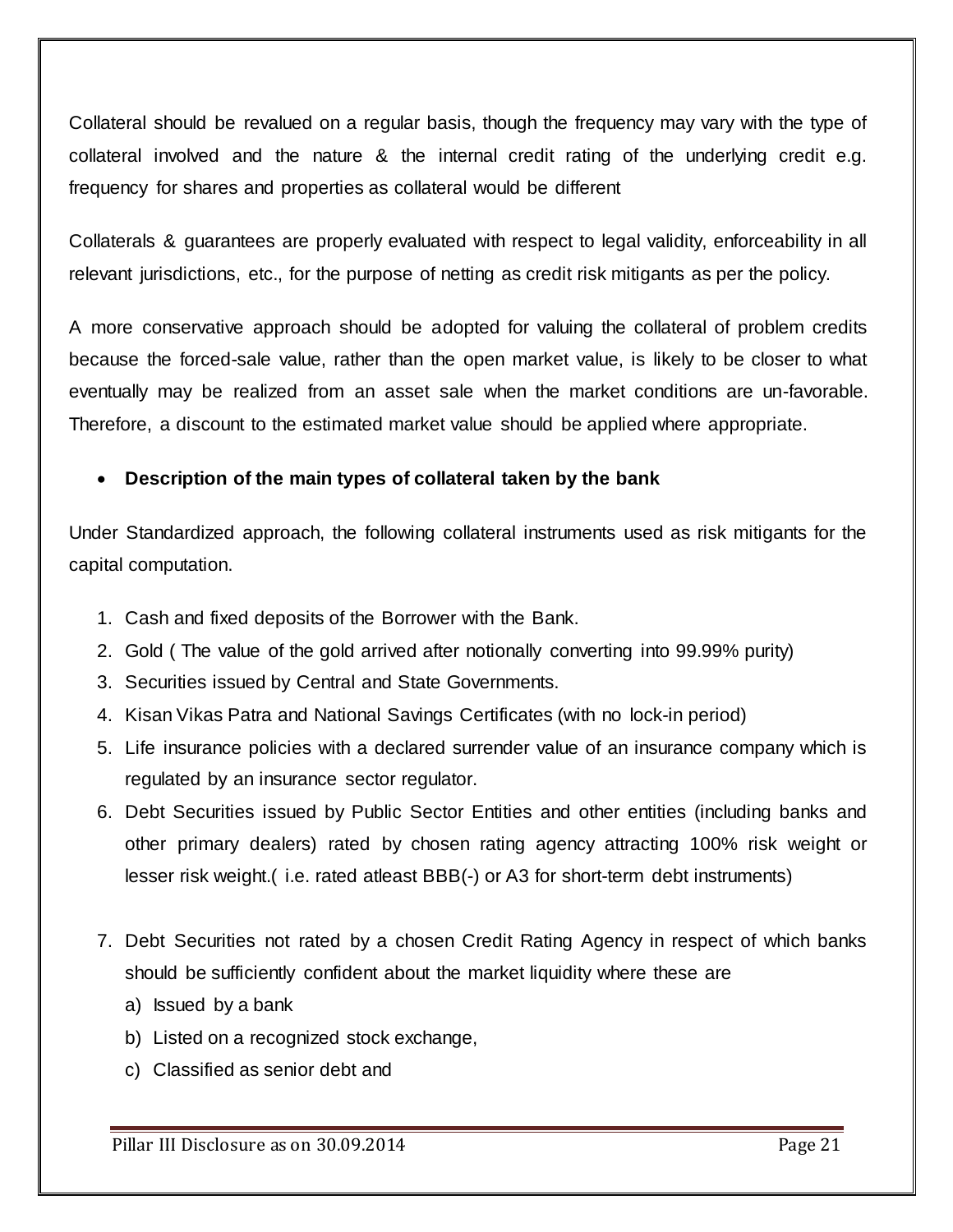- d) all the rated issues of the same senior by the issuing bank are rated atleast BBB (-) or A3 by a chosen Credit Rating Agency.
- e) The bank has no information to suggest that the issue justifies a rating below BBB (-) or A3 by a chosen Credit Rating Agency
- 8. Units of Mutual Funds regulated by the securities regulator of the jurisdiction of the Bank"s operation and mutual funds where
	- a. A price for the units is publicly quoted daily i.e. where the daily NAV is available in public domain
	- b. Mutual fund is limited to investing in the permitted instruments listed.
- **Information about (market or credit ) risk concentrations within the mitigation taken**

 Majority of the exposures are retail exposures and insulated with adequate liquid collateral by way of cash margin, KVP, fixed deposits, National Savings Certificate, Life Insurance Policies etc for reducing the capital buffer after applying applicable haircuts in the respective securities.

# **Quantitative Disclosures**

a) For each separately disclosed credit risk portfolio the total exposure (after, where applicable, on –or off balance sheet netting) that is covered by eligible financial collateral after the application of haircuts.

Credit Risk exposure covered by Eligible Financial Collaterals

(` **in Lacs**)

| Type of Exposure         | Notional   | Exposure  | Eligible    | Financial | Net Exposure |      |
|--------------------------|------------|-----------|-------------|-----------|--------------|------|
|                          | After CCF) |           | Collaterals |           |              |      |
| On Balance Sheet         |            | 247274.83 |             | 290911.56 |              | 0.00 |
| <b>Off Balance Sheet</b> |            | 87361.74  |             | 27663.99  | 59697.75     |      |
| <b>Total</b>             |            | 334636.57 |             | 318575.55 | 59697.75     |      |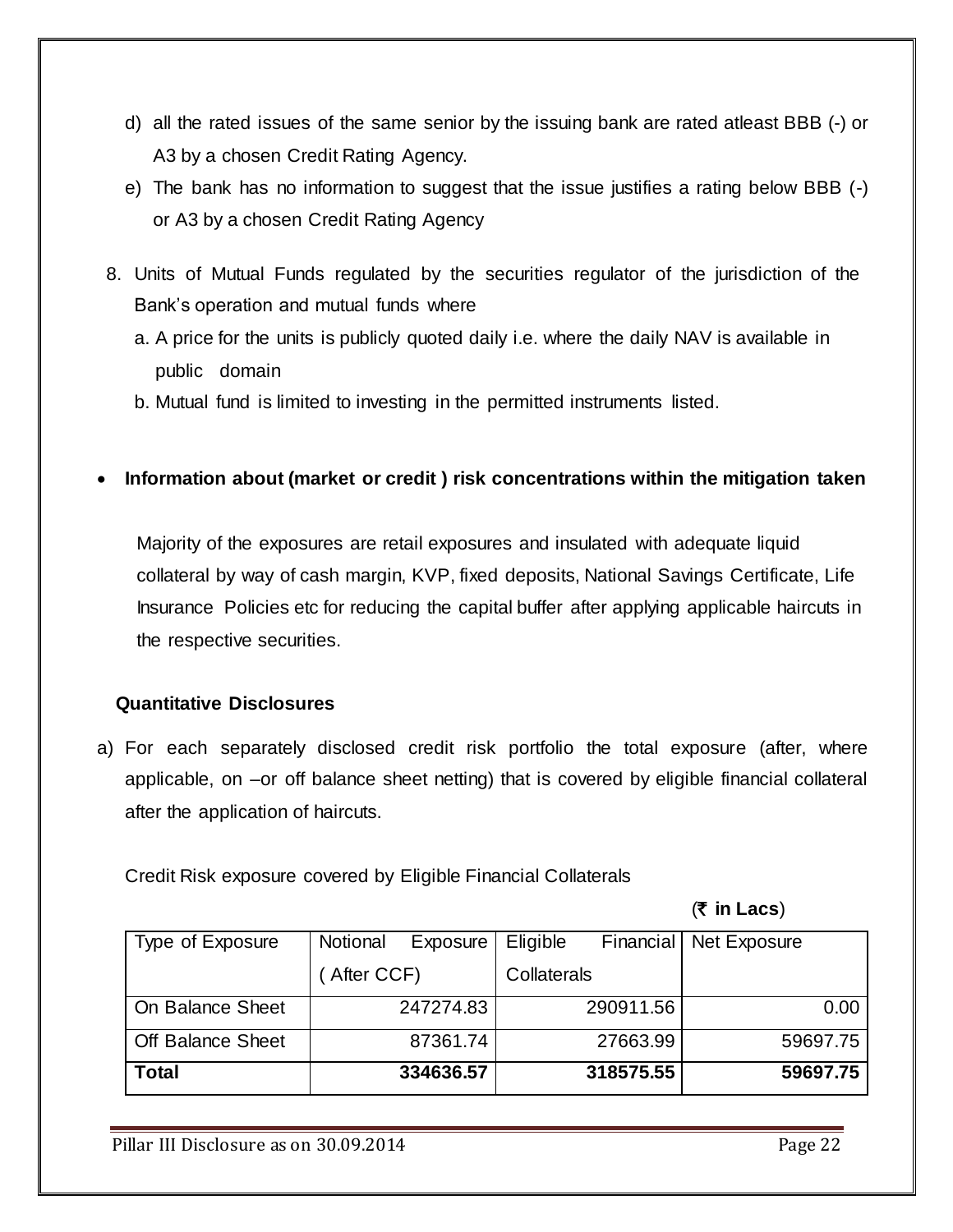b) For each separately disclosed portfolio the total exposure (after, where applicable, on- or off-balance sheet netting) that is covered by guarantees/credit derivatives (whenever specifically permitted by RBI)

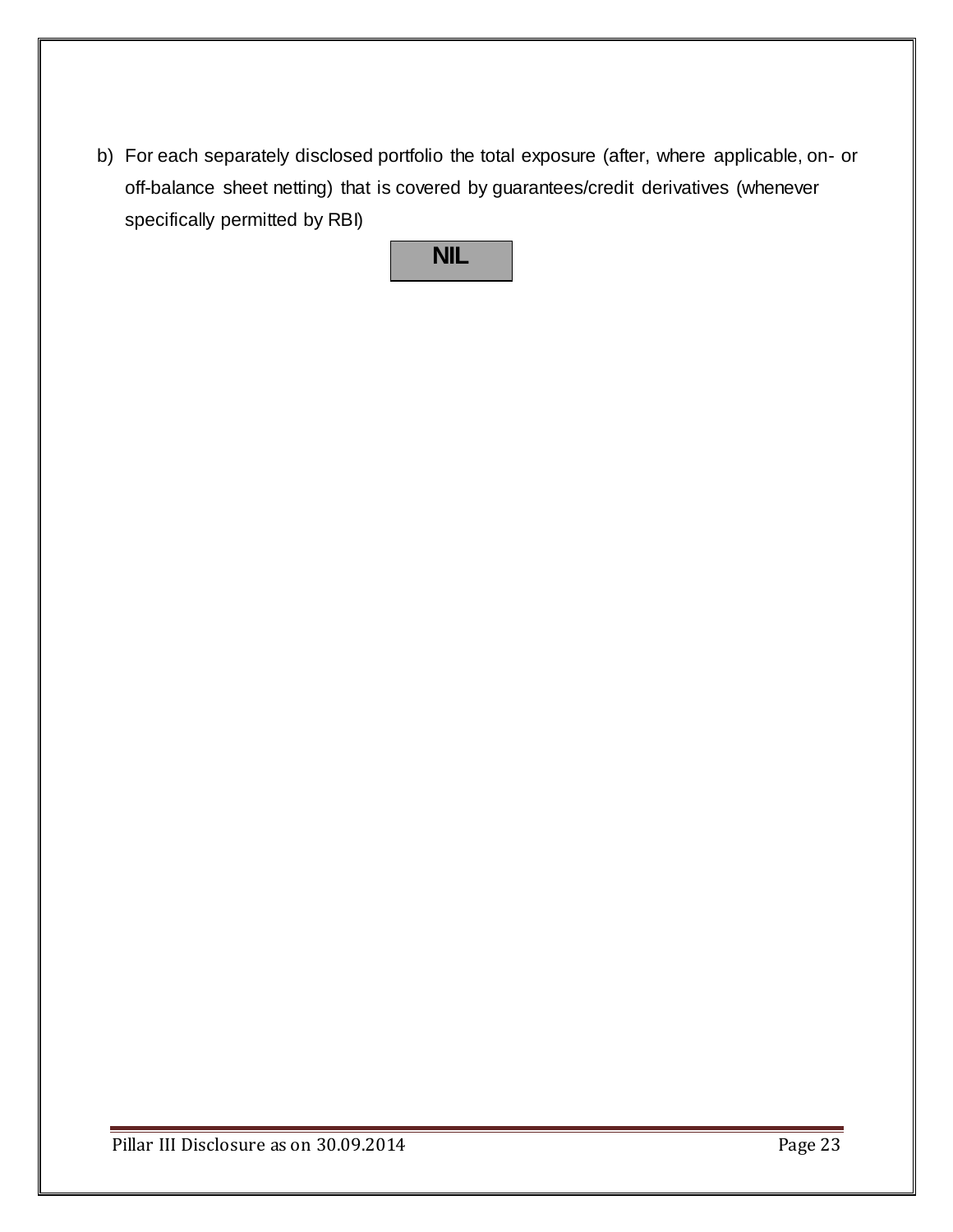## **Table DF- 6**

**Credit Risk Mitigation: Securitization Exposures: Disclosure for Standardised Quantitative Disclosures**

# **a) The general qualitative disclosure requirement with respect to securitisation including a discussion of:**

- $\triangleright$  the bank's objectives in relation to securitisation activity, including the extent to which these activities transfer credit risk of the underlying securitised exposures away from the bank to other entities.
- $\triangleright$  the nature of other risks (e.g. liquidity risk) inherent in securitised assets;
- $\triangleright$  the various roles played by the bank in the securitization process (For example: originator, investor, servicer, provider of credit enhancement, liquidity provider, swap provider@, protection provider#) and an indication processes in place to monitor changes in the credit and market risk of securitization exposures (for example, how the behavior of the underlying assets impacts securitization exposures as defined in paragraph 5.16.1 of Basel III Capital Regulations).
- $\triangleright$  A description of the bank's policy governing the use of credit risk mitigation to mitigate the risks retained through securitization exposures;

@ A bank may have provided support to a securitization structure in the form of an interest rate swap or currency swap to mitigate the interest rate/currency risk of the underlying assets, if permitted as per regulatory rules.

 # A bank may provide credit protection to a securitization transaction through guarantees, credit derivatives or any other similar product, if permitted as per regulatory rules.of the extent of the bank's involvement in each of them;

# **Not applicable**

# **b) Summary of the bank's accounting policies for securitisation activities, including:**

- $\triangleright$  Whether the transactions are treated as sales or financings;
- $\triangleright$  methods and key assumptions (including inputs) applied in valuing positions retained or purchased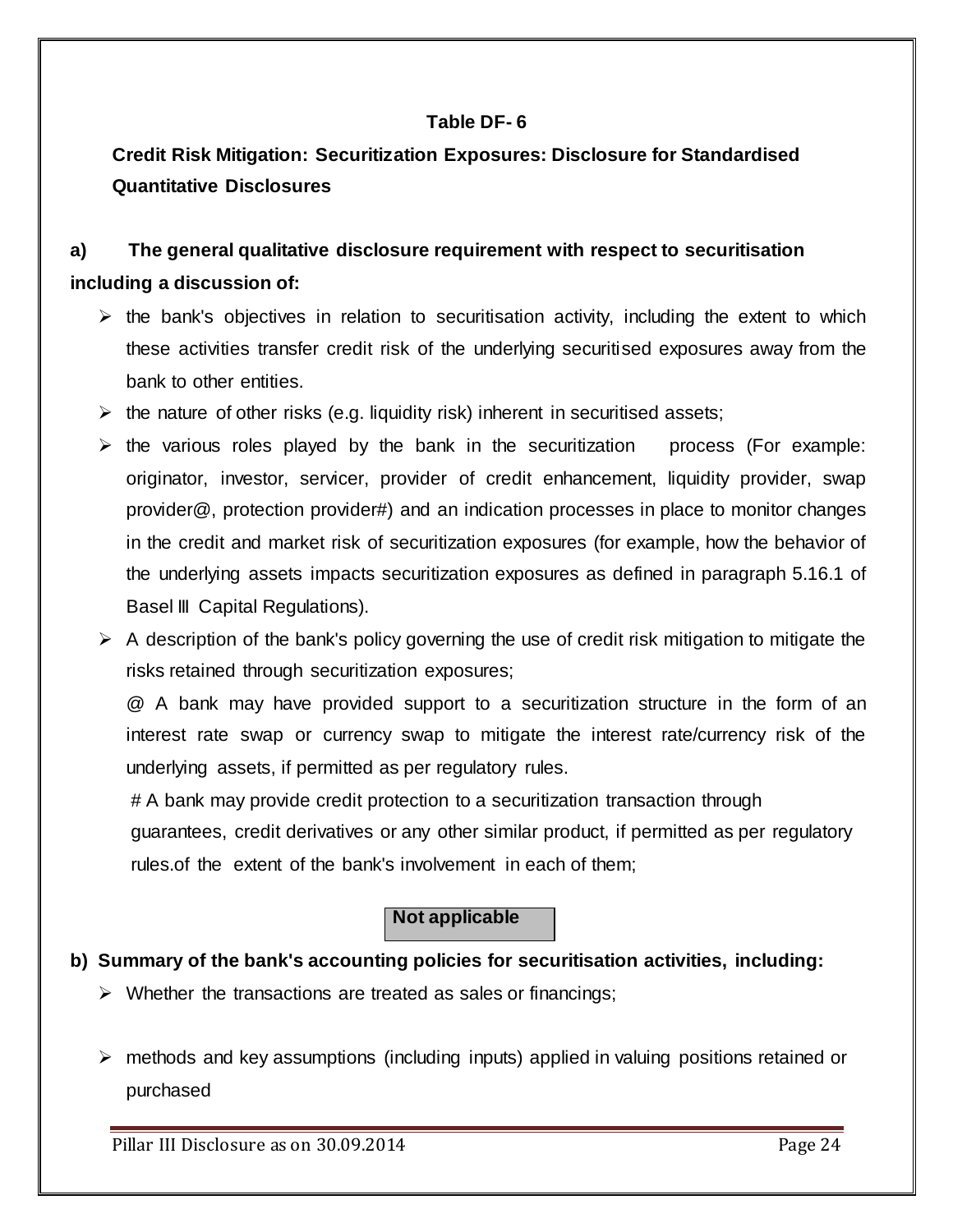- $\triangleright$  changes in methods and key assumptions from the previous period and impact of the changes;
- $\triangleright$  policies for recognising liabilities on the balance sheet for arrangements that could require the bank to provide financial support for securitised assets

**c) In the banking book, the names of ECAIs used for securitisations and the types of securitisation exposure for which each agency is used.**

# **Not applicable**

### **Quantitative Disclosures-Banking Book**

d) The total amount of exposures securitised by the bank.

e) For exposures securitised losses recognised by the bank during the current period broken by the exposure type (e.g. housing loans, auto loans etc. detailed by underlying security)

f) Amount of assets intended to be securitised within a year

g) Of (f), amount of assets originated within a year before securitisation

h) The total amount of exposures securitised (by exposure type) and unrecognised gain or losses on sale by exposure type.

i) Aggregate amount of:

• on-balance sheet securitization exposures retained or purchased broken down by exposure type and

• off-balance sheet securitization exposures broken down by exposure type

j) Aggregate amount of securitization exposures retained or purchased and the associated capital charges, broken down between exposures and further broken down into different risk weight bands for each regulatory capital approach

Exposures that have been deducted entirely from Tier 1 capital, credit enhancing I/Os deducted from total capital, and other exposures deducted from total capital (by exposure type).

**Not applicable**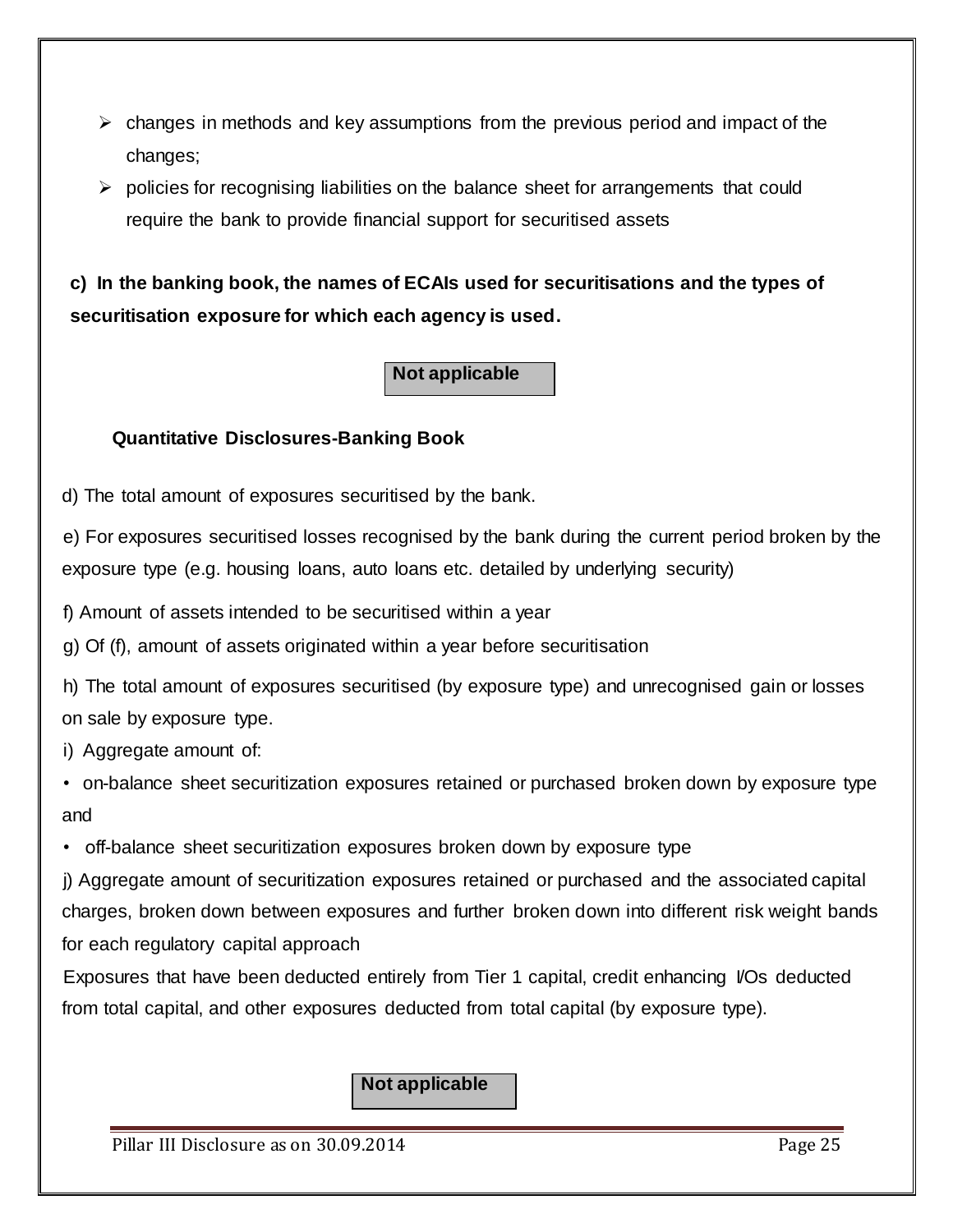# **Quantitative Disclosures: Trading book**

k) Aggregate amount of exposures securitized by the bank for which the bank has retained some exposures and which is subject to the market risk approach, by exposure type.

m) Aggregate amount of securitization exposures retained or purchased separately for:

- securitization exposures retained or purchased subject to Comprehensive Risk Measure for specific risk; and
- securitization exposures subject to the securitization framework for specific risk into different risk weight bands.
- n) Aggregate amount of:
- the capital requirements for the securitization exposures, subject to the securitization framework broken down into different risk weight bands.
- securitisation exposures that are deducted entirely from Tier 1 capital, credit enhancing VOs deducted from total capital, and other exposures deducted from total capital(by exposure type).

Not applicable

# **Table DF- 7**

# **Market risk in Trading Book**

# **Qualitative disclosures**

a) Approach for Computation of Capital charge for Market Risk

Standardized Duration Approach is used for calculating Capital charge for Market Risk. Components under Market risk are

- a) Specific Risk Capital Charge for market risk is computed based on risk weights prescribed by the regulator.
- b) General Market Risk is calculated for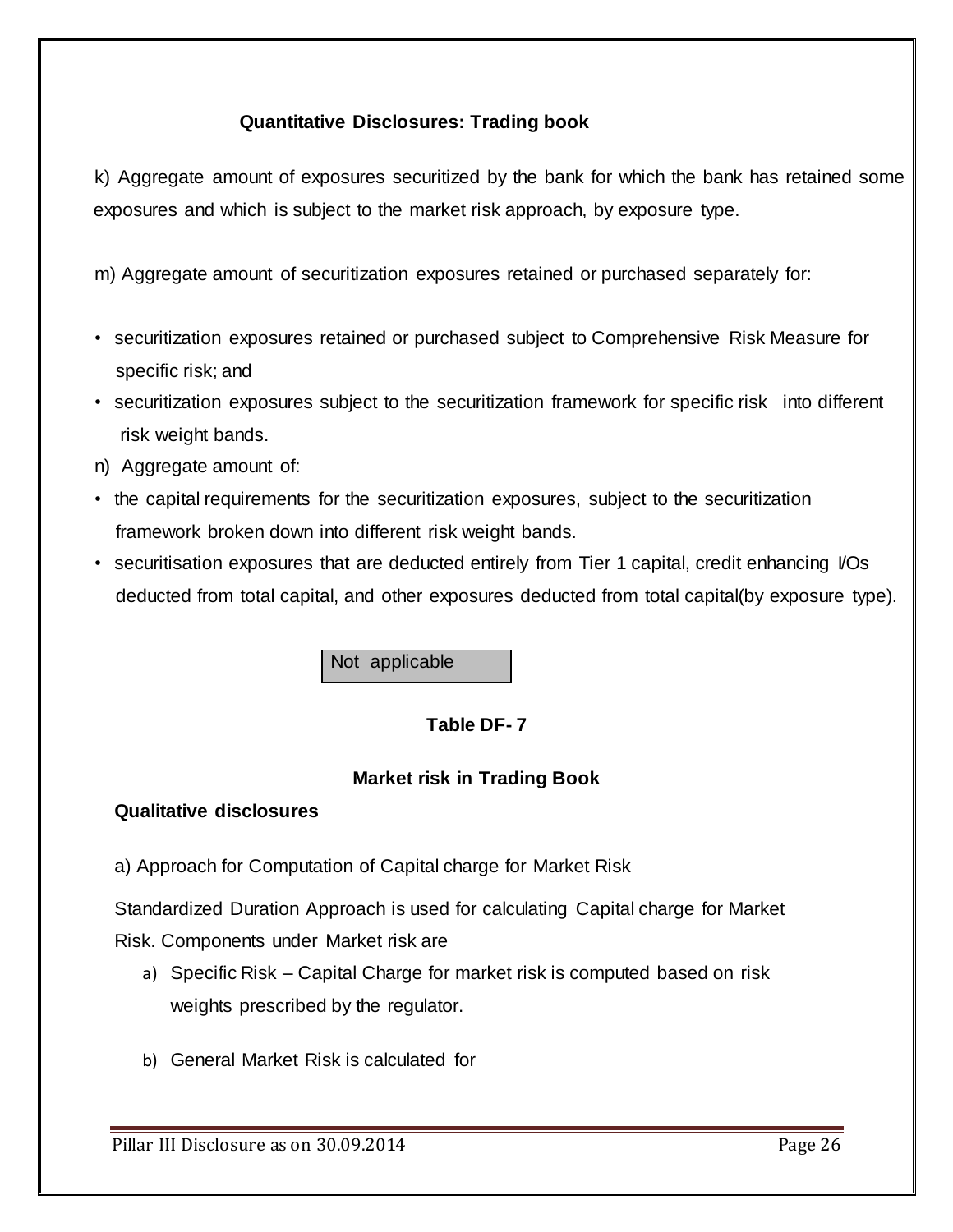Securities under HFT category Securities under AFS category Open foreign exchange position limits Trading Positions in Derivatives

The total Capital charge for market risk is equal to greater of Specific Capital charge plus General Market Risk Capital Charge or Alternative total capital charge.

#### **Quantitative Disclosures**

a) The capital requirements for:

| $\bullet$ | Interest rate risk      | ₹ 5877.93 Lacs |  |
|-----------|-------------------------|----------------|--|
|           | • Equity position risk  | ₹ 750.04 Lacs  |  |
|           | • Foreign exchange risk | ₹ 139.95 Lacs  |  |

#### **Table DF- 8**

#### **Operational Risk**

The Bank has put in place important policies like Operational Risk Management, Information System Security, Know your Customer (KYC) and Anti Money Laundering (AML), Business Continuity and Disaster Recovery Management. The updated manuals on all important functional areas have been circulated to the branches. Risk Based Internal Audit is introduced in all branches in our Bank.

The Operational Risk Management Policy outlines the Organisation structure and covers the process of identification, assessment / measurement and control of various operational risks. Internal control mechanism is in place to control and minimize the operational risks.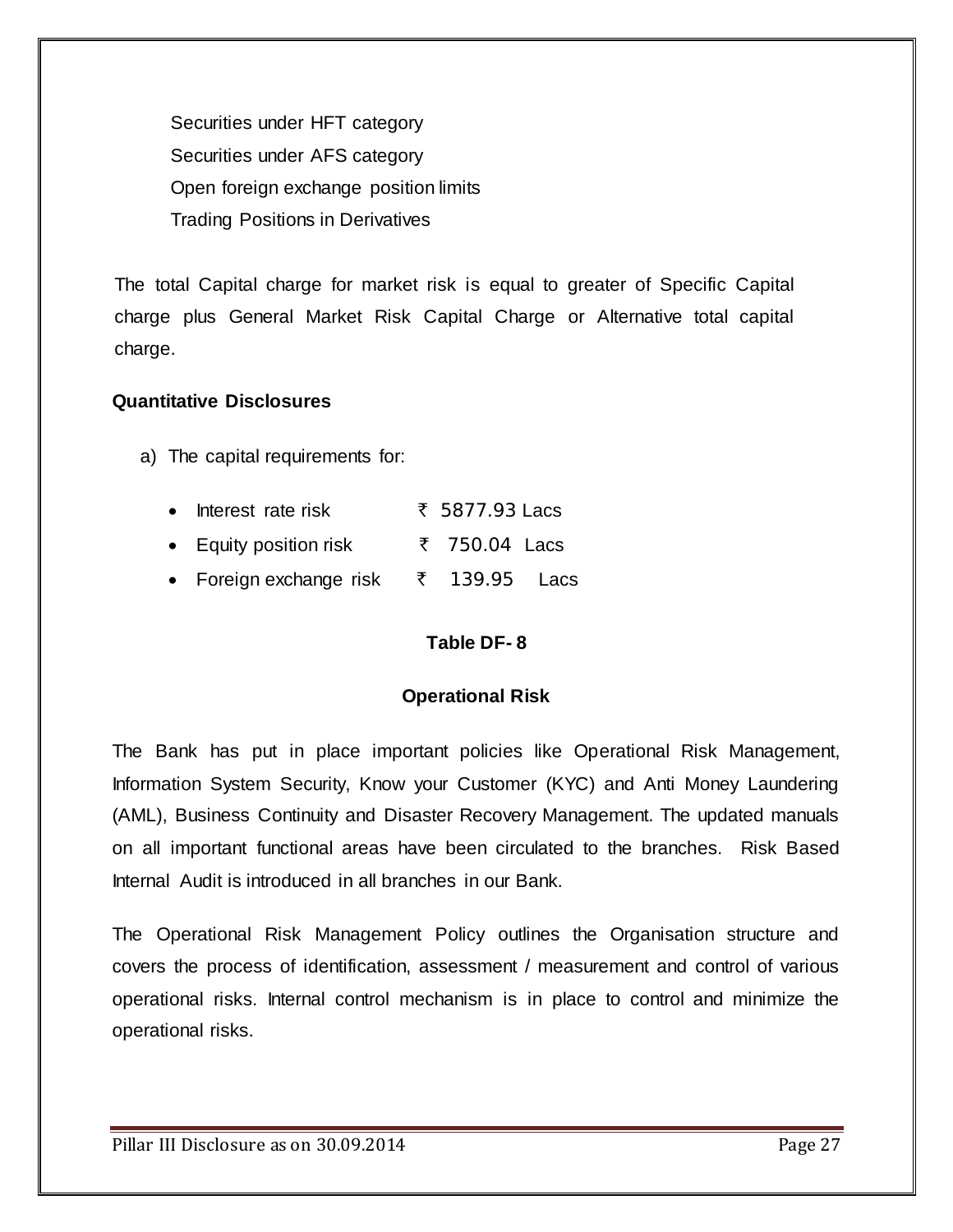Capital charge for operational risk is computed as per the Basic Indicator Approach. The average of the gross income, as defined in the New Capital Adequacy Framework guidelines, for the previous 3 years i.e 2013-14, 2012-13, 2011-12 is considered for computing the capital charge. The required capital is  $\bar{\tau}$  8796.95 Lacs

# **Table DF -9: Interest Rate Risk in the Banking Book (IRRBB)**

Interest Rate Risk in Banking Book (IRRBB) refers to the risk of loss in earnings and economic value of the Bank"s Banking Book as a consequence of movement in interest rates. The Bank has significant portion of its assets and liabilities portfolio not marked to market and is carried on the books of the Bank at historical values. Thus, the economic value of such assets and liabilities is generally not ascertained on a regular basis and can be a significant source of risk if the asset or liability is not held till maturity.

### **IRRBB Earnings Perspective**

.

The immediate impact of changes in interest rates in the market is on bank"s earnings by changing the Net Interest Income (NII). The interest rate risk when viewed from this perspective is known as "**Earnings Perspective'**.

The asset liability profile up to 6 months is 'asset sensitive'. The positive mismatches in the near term time buckets (up to 6 months) will be beneficial to the bank if the interest rates increases in the economy.

# **Interest Rate Risk – Economic Value Perspective**

The long-term impact of changes in interest rates in the economy will be on bank"s Market Value of Equity (**MVE**) since the economic value of the bank"s assets, liabilities and off-balance sheet positions get affected due to variations in market interest rates.

Duration Gap Analysis (DGA) for IRR management is a simple approach to measure the volatility of market value of equity (MVE) in response to the changes in interest rates in the economy.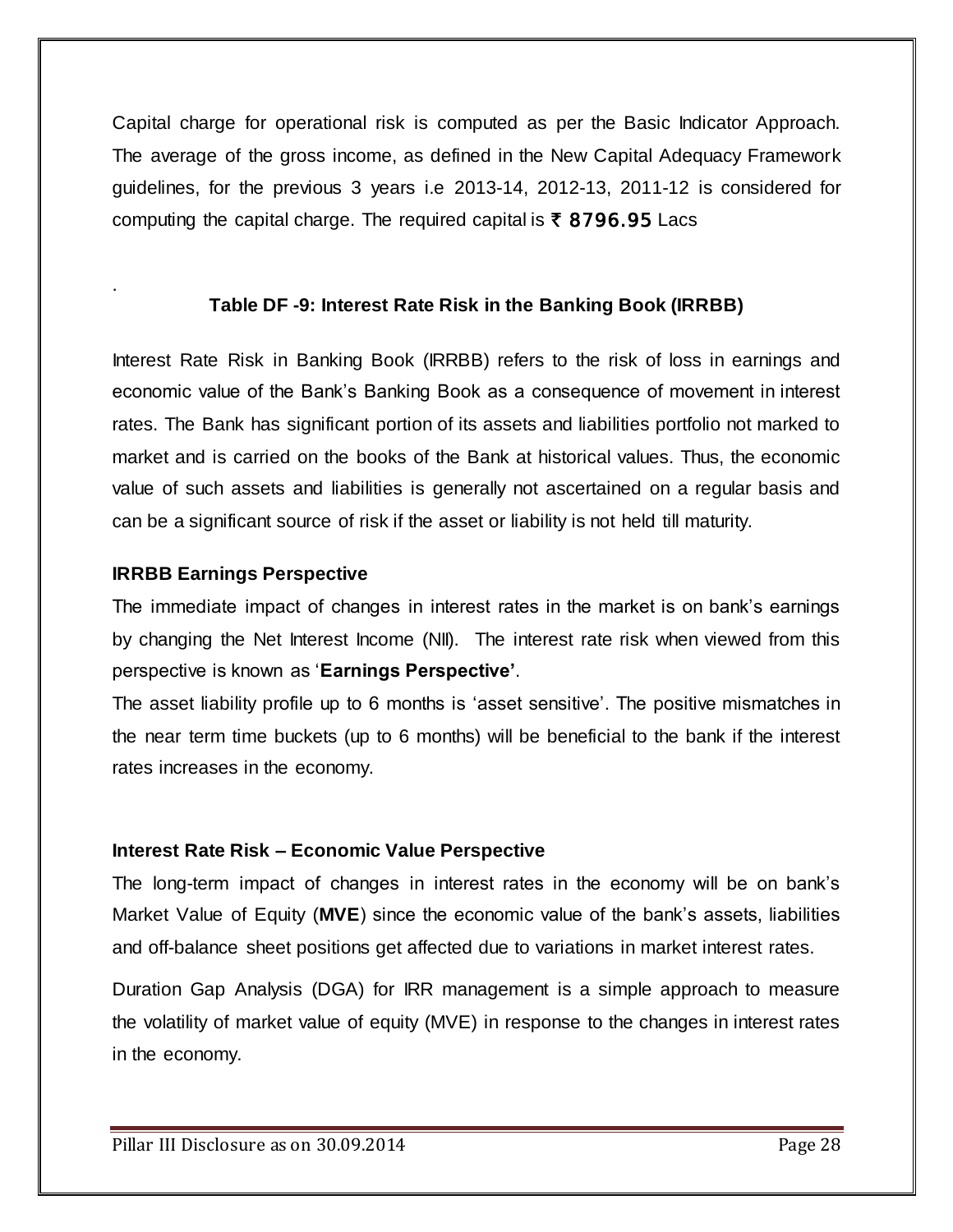Since the modified duration of the liabilities are less compared to the modified duration of assets, there would be a fall in the equity value under major stress. In order to bring down the percentage of fall in market value of equity and earnings at risk under major stress, we have been mobilizing term deposits with longer tenure i.e., 3-5 years and over 5 years. As longer the tenure of liabilities, higher will be the modified duration.

The level of IRRBB (Earnings Perspective & Economic Value Perspective) is being measured and monitored on a quarterly basis aiming at managing it within the limit over a period and minimizes the impact of interest rate movement on near term profitability.

#### **Quantitative Disclosures**

Limits have been fixed for changes in Earnings at Risk and Market Value of Equity for 200bps shock in the interest rates. The impact in EaR and MVE is assessed in the following six different scenarios.

|                                | <b>Stress Scenarios - Change in Rate of Interest</b> |                        |                       |                     |                           |                    |                    |              |
|--------------------------------|------------------------------------------------------|------------------------|-----------------------|---------------------|---------------------------|--------------------|--------------------|--------------|
|                                |                                                      | <b>Bucket 1</b>        | <b>Bucket 3</b>       | <b>Bucket 4</b>     | <b>Bucket 5</b>           | Bucket 6           | Bucket 7           | Bucket 8     |
| <b>Stress Test</b><br>Scenario | Assets/<br>Liabilities                               | Upto 1<br><b>Month</b> | 29 days -<br>3 months | $>3$ to 6<br>months | >6<br>months<br>to 1 year | $>1$ to 3<br>years | $>3$ to 5<br>years | > 5<br>years |
| Scenario 1                     | Assets                                               | 1%                     | $1\%$                 | 1%                  | 1%                        | $1\%$              | 1%                 | 1%           |
|                                | Liabilities                                          | 1%                     | 1%                    | 1%                  | 1%                        | 1%                 | 1%                 | 1%           |
| Scenario 2                     | Assets                                               | 1%                     | 1%                    | 1%                  | 1%                        | $-1%$              | $-1%$              | $-1%$        |
|                                | Liabilities                                          | 1%                     | 1%                    | 1%                  | 1%                        | $-1\%$             | $-1\%$             | $-1\%$       |
| Scenario 3                     | Assets                                               | 2%                     | 2%                    | 2%                  | $-1%$                     | $-1%$              | $-1%$              | $-1%$        |
|                                | Liabilities                                          | 2%                     | 2%                    | 2%                  | $-1\%$                    | $-1\%$             | $-1\%$             | $-1\%$       |
| Scenario 4                     | Assets                                               | 1%                     | 1%                    | 1%                  | 1%                        | 1%                 | 1%                 | 1%           |
|                                | Liabilities                                          | 0.5%                   | 0.5%                  | 0.5%                | 0.5%                      | 0.5%               | 0.5%               | 0.5%         |
| Scenario 5                     | Assets                                               | $-0.25%$               | $-0.25%$              | $-0.25%$            | $-0.25%$                  | $-0.25%$           | $-0.25%$           | $-0.25%$     |
|                                | Liabilities                                          | 0.75%                  | 0.75%                 | 0.75%               | 0.75%                     | 0.75%              | 0.75%              | 0.75%        |
| Scenario 6                     | Assets                                               | 2%                     | 2%                    | 2%                  | 2%                        | 2%                 | 2%                 | 2%           |
|                                | Liabilities                                          | 2%                     | 2%                    | 2%                  | 2%                        | 2%                 | 2%                 | 2%           |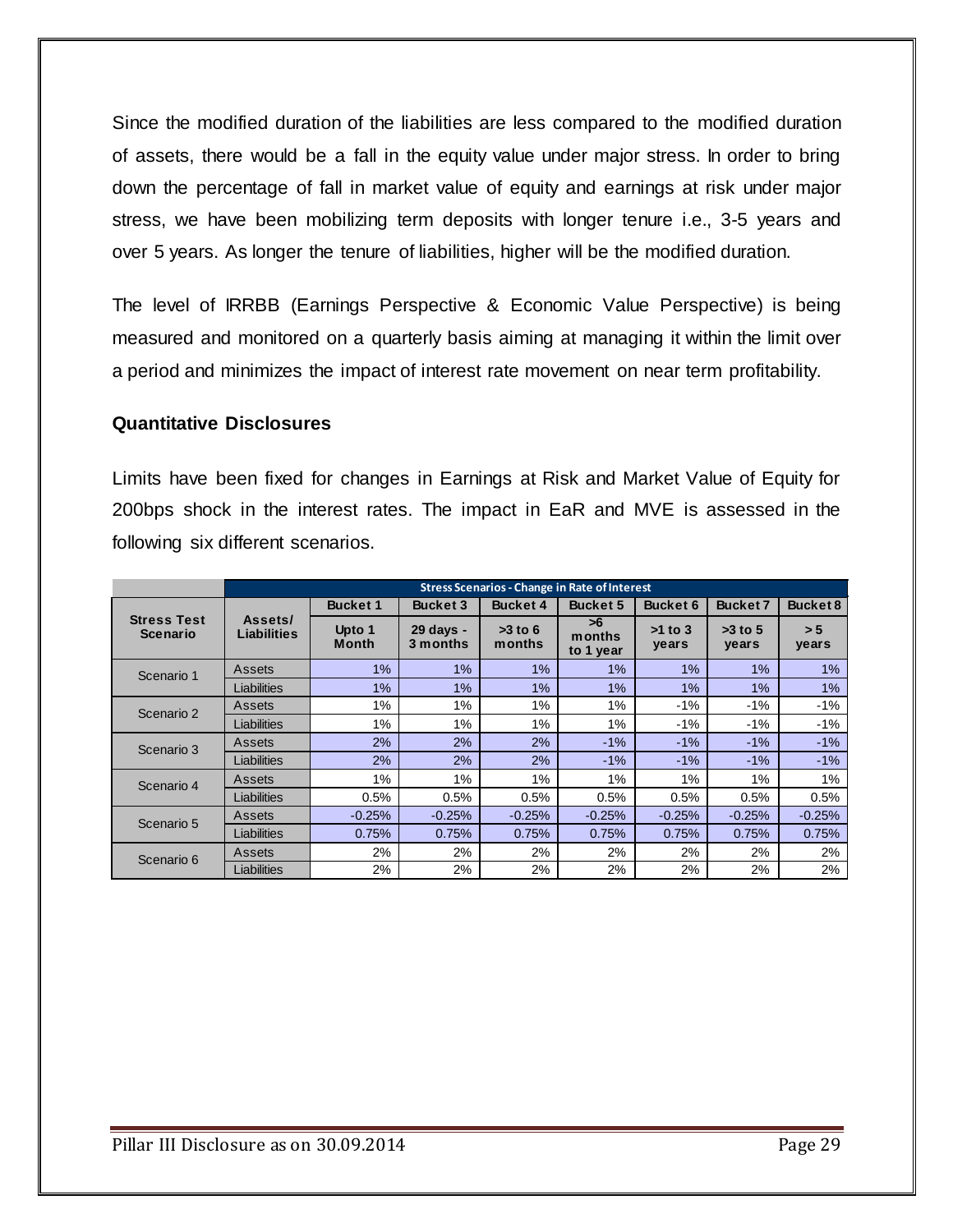Impact on Stress test Scenarios:

 $($ ₹ In lacs)

| <b>Stress Test</b><br><b>Scenario</b> | Impact on<br><b>Profit</b> | Impact on<br><b>Equity</b> |
|---------------------------------------|----------------------------|----------------------------|
| Scenario 1                            | $-711.04$                  | 718.29                     |
| Scenario 2                            | $-4,649.22$                | 3,325.16                   |
| Scenario 3                            | 4,972.42                   | $-6,089.85$                |
| Scenario 4                            | 4,668.42                   | $-16,550.95$               |
| Scenario 5                            | $-10,581.15$               | 34,358.92                  |
| Scenario 6                            | $-1,422.07$                | 1,436.58                   |

For a parallel shift of 200 bps, fall of NII is at  $\bar{\tau}$  1422.07 lakhs and there would be increase of EVE by ₹ 1436.58 lakhs

# **Table DF-10: General Disclosure for Exposures related to Counterparty Credit Risk**

Counterparty exposures for other entities are assessed subject to exposure ceilings as per the policy of the bank. Capital for Counterparty Credit Risk exposure is assessed based on the Standardized approach.

Bank does not have bilateral netting. The Credit equivalent amount of the derivative exposure is assessed based on the Current Exposure method.

Credit Exposure as on  $30.09.2014$  ( $\bar{\tau}$  in lakhs)

|                      | <b>Notional</b><br>Amount | <b>Gross Positive</b><br>fair value of<br>contracts | <b>Potential Future</b><br>Exposure | <b>Total Credit</b><br>Exposure |
|----------------------|---------------------------|-----------------------------------------------------|-------------------------------------|---------------------------------|
| Forward<br>Contracts | 90183.10                  | 557.01                                              | 1803.67                             | 2360.68                         |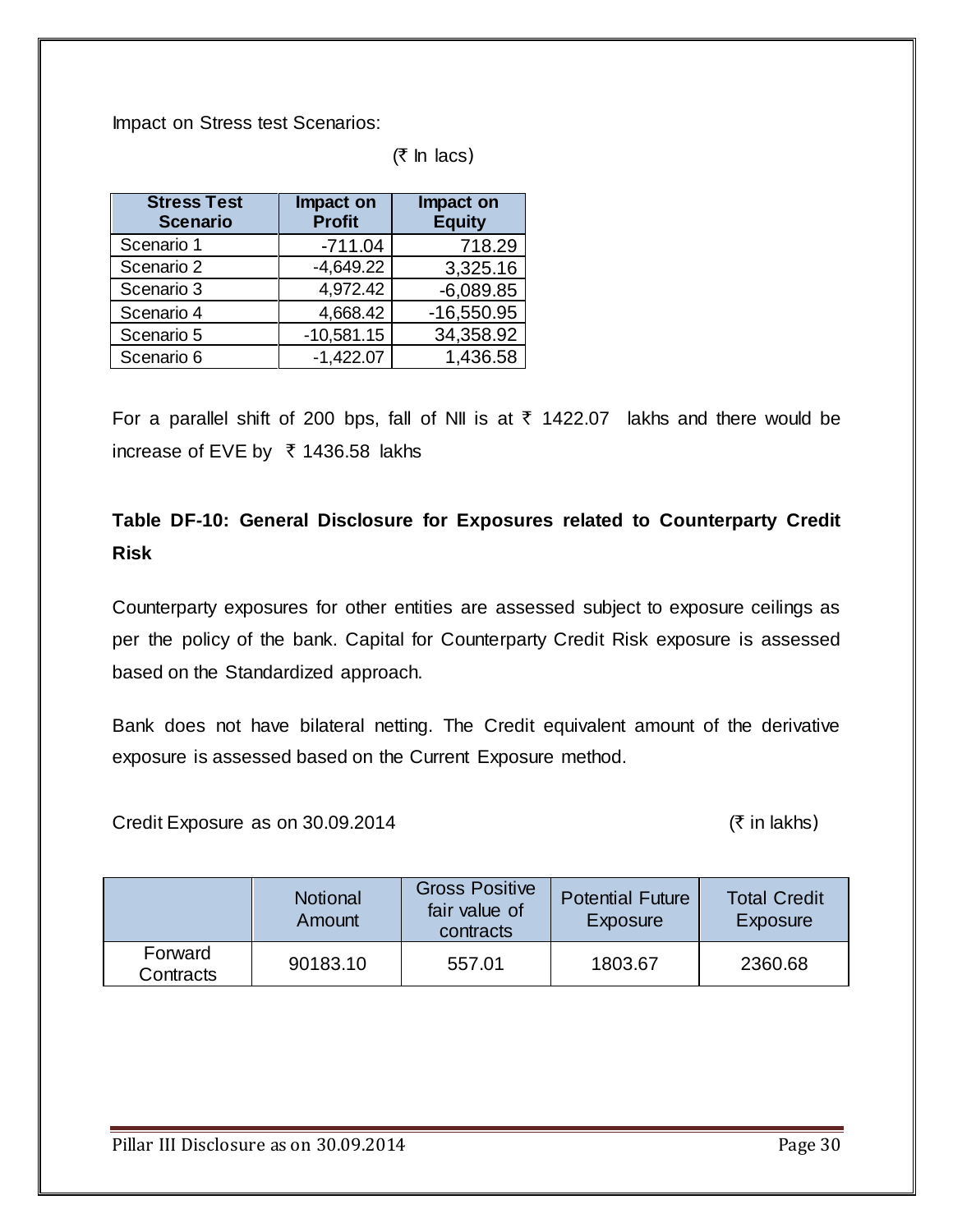**Table DF-11: Composition of Capital (**` **in lakhs**)

| Basel III common disclosure template to be used during the transition of<br>regulatory adjustments (i.e. from April 1, 2013 to December 31, 2017) |                                                                  |           |  |  |  |  |  |
|---------------------------------------------------------------------------------------------------------------------------------------------------|------------------------------------------------------------------|-----------|--|--|--|--|--|
|                                                                                                                                                   | <b>Common Equity Tier 1 capital: instruments and reserves</b>    |           |  |  |  |  |  |
| $\mathbf 1$                                                                                                                                       | Directly issued qualifying common share capital plus related     | 83041.36  |  |  |  |  |  |
|                                                                                                                                                   | stock surplus (share premium)                                    |           |  |  |  |  |  |
| $\overline{2}$                                                                                                                                    | Retained earnings                                                | 54165.83  |  |  |  |  |  |
| 3                                                                                                                                                 | Accumulated other comprehensive income (and other                |           |  |  |  |  |  |
|                                                                                                                                                   | reserves)                                                        |           |  |  |  |  |  |
| $\overline{4}$                                                                                                                                    | Directly issued capital subject to phase out from CET1 (only     |           |  |  |  |  |  |
|                                                                                                                                                   | applicable to non-joint stock companies)                         |           |  |  |  |  |  |
|                                                                                                                                                   | Public sector capital injections grandfathered until             |           |  |  |  |  |  |
|                                                                                                                                                   | <b>January 1, 2018</b>                                           |           |  |  |  |  |  |
| 5                                                                                                                                                 | Common share capital issued by subsidiaries and held by third    |           |  |  |  |  |  |
|                                                                                                                                                   | parties (amount allowed in group CET1)                           |           |  |  |  |  |  |
|                                                                                                                                                   | Common Equity Tier 1 capital before regulatory                   |           |  |  |  |  |  |
|                                                                                                                                                   |                                                                  |           |  |  |  |  |  |
| 6                                                                                                                                                 | adjustments                                                      | 137207.19 |  |  |  |  |  |
|                                                                                                                                                   | <b>Common Equity Tier 1 capital: regulatory adjustments</b>      |           |  |  |  |  |  |
| $\overline{7}$                                                                                                                                    | Prudential valuation adjustments                                 |           |  |  |  |  |  |
| 8                                                                                                                                                 | Goodwill (net of related tax liability)                          |           |  |  |  |  |  |
|                                                                                                                                                   | Intangibles other than mortgage-servicing rights (net of related |           |  |  |  |  |  |
| 9                                                                                                                                                 | tax liability)                                                   | 5310.88   |  |  |  |  |  |
| 10                                                                                                                                                | Deferred tax assets                                              | 6112.16   |  |  |  |  |  |
| 11                                                                                                                                                | Cash-flow hedge reserve                                          |           |  |  |  |  |  |
| 12                                                                                                                                                | Shortfall of provisions to expected losses                       |           |  |  |  |  |  |
| 13                                                                                                                                                | Securitisation gain on sale                                      |           |  |  |  |  |  |
|                                                                                                                                                   | Gains and losses due to changes in own credit risk on fair       |           |  |  |  |  |  |
| 14                                                                                                                                                | valued liabilities                                               |           |  |  |  |  |  |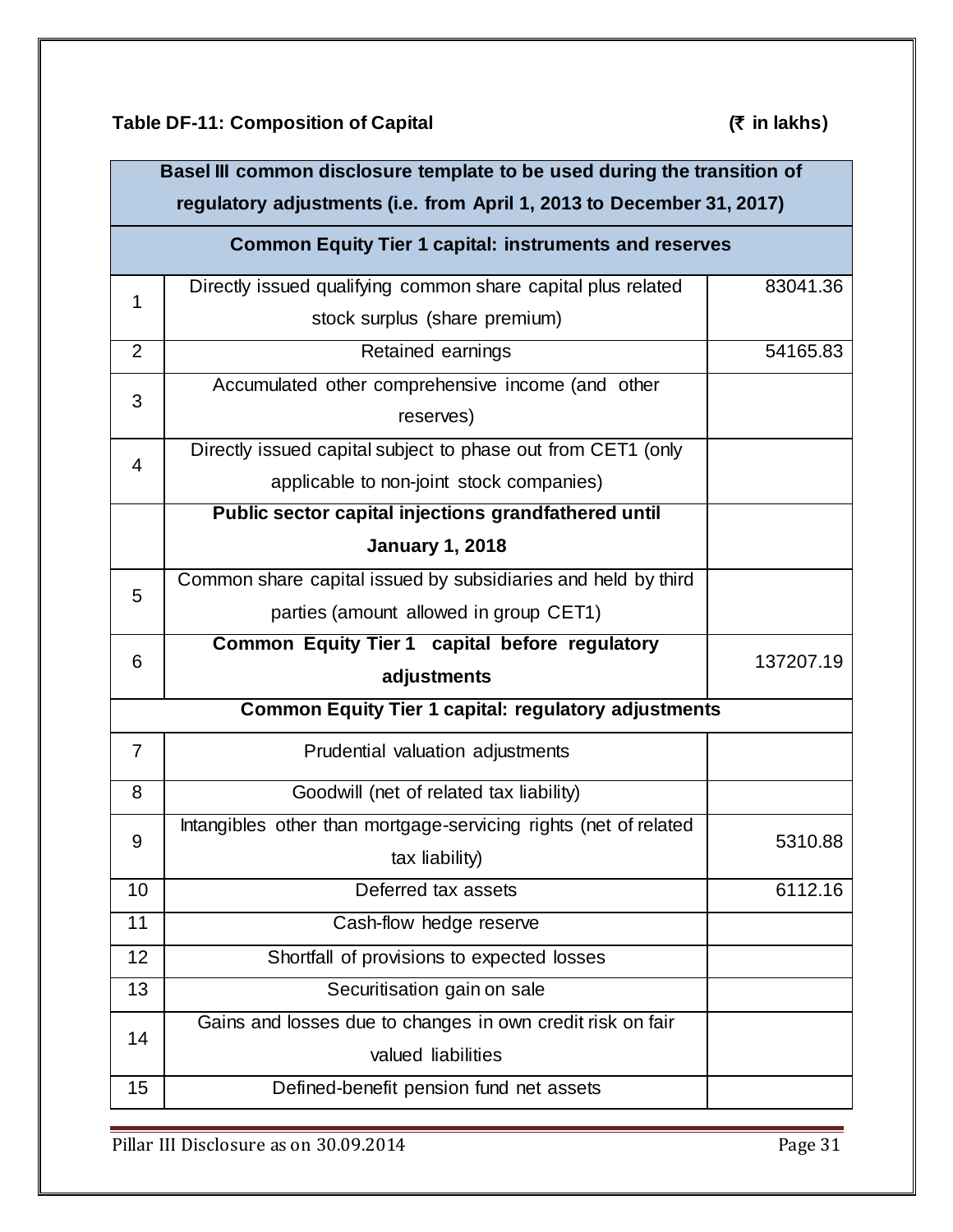| 16  | Investments in own shares (if not already netted off paid-in      |        |
|-----|-------------------------------------------------------------------|--------|
|     | capital on reported balance sheet)                                |        |
| 17  | Reciprocal cross-holdings in common equity                        | 14.64  |
|     | Investments in the capital of banking, financial and insurance    |        |
|     | entities that are outside the scope of regulatory                 |        |
| 18  | consolidation, net of eligible short positions, where the bank    |        |
|     | does not own more than 10% of the issued share capital            |        |
|     | (amount above 10% threshold)                                      |        |
|     | Significant investments in the common stock of banking,           |        |
| 19  | financial and insurance entities that are outside the scope of    |        |
|     | regulatory consolidation, net of eligible short positions (amount |        |
|     | above 10% threshold)                                              |        |
| 20  | Mortgage servicing rights (amount above 10% threshold)            |        |
| 21  | Deferred tax assets arising from temporary differences            |        |
|     | (amount above 10% threshold, net of related tax liability)        |        |
| 22  | Amount exceeding the 15% threshold                                |        |
| 23  | of which: significant investments in the common stock of          |        |
|     | financial entities                                                |        |
| 24  | of which: mortgage servicing rights                               |        |
| 25  | of which: deferred tax assets arising from temporary              |        |
|     | differences                                                       |        |
| 26  | National<br>specific<br>regulatory<br>adjustments                 | 931.15 |
|     | $(26a+26b+26c+26d)$                                               |        |
| 26a | of which: Investments in the equity capital of the                |        |
|     | unconsolidated insurance subsidiaries                             |        |
| 26b | of which: Investments in the equity capital of unconsolidated     |        |
|     | non-financial subsidiaries                                        |        |
|     | of which: Shortfall in the equity capital of majority owned       |        |
| 26c | financial entities which have not been consolidated with the      |        |
|     | bank                                                              |        |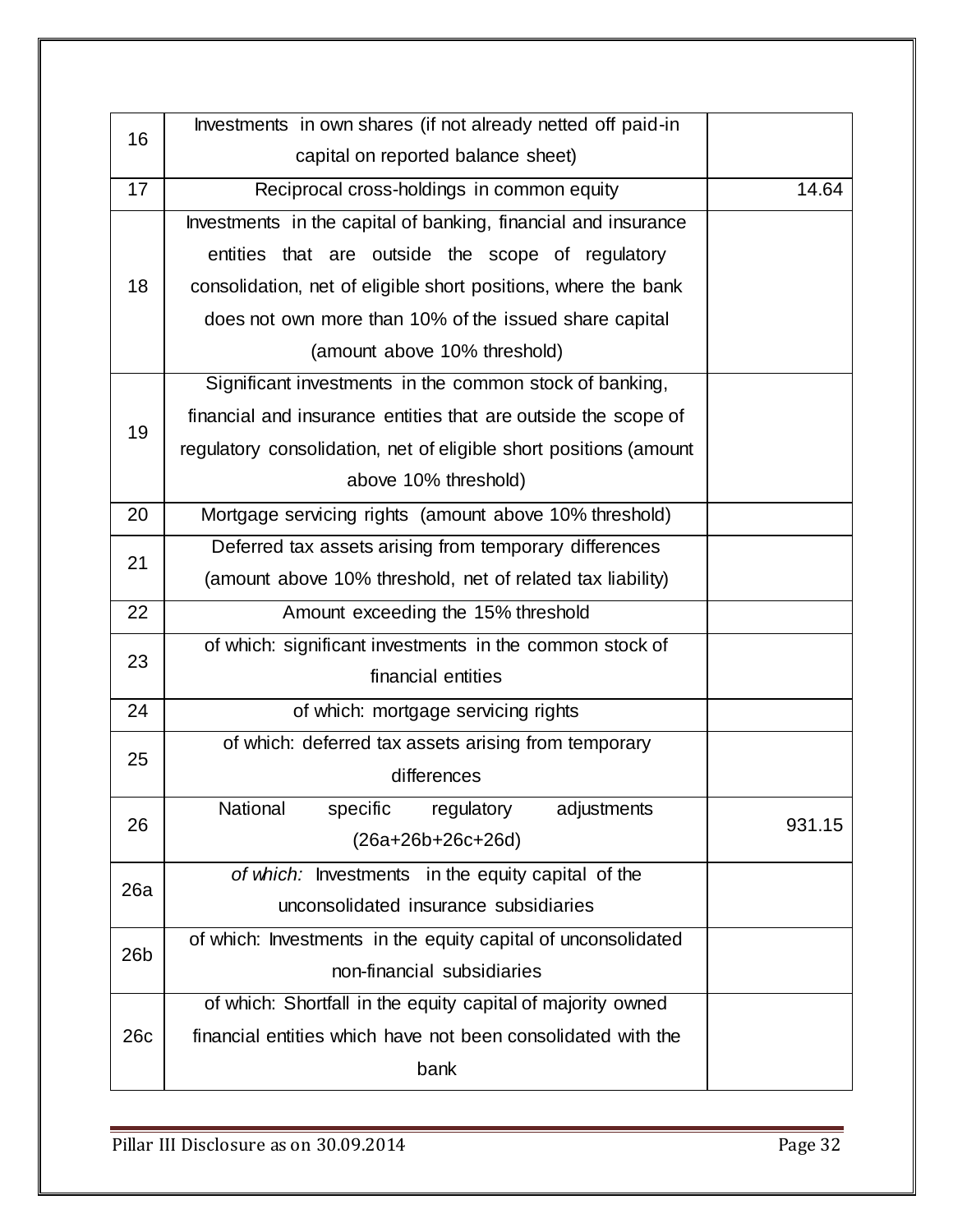| <b>26d</b> | of which: Unamortized pension funds expenditures                 | 931.15    |
|------------|------------------------------------------------------------------|-----------|
|            | Regulatory Adjustments Applied to Common Equity Tier 1 in        |           |
|            | respect of Amounts Subject to Pre-Basel III Treatment            |           |
|            | of which: [INSERT TYPE OF ADJUSTMENT]                            |           |
|            | For example: filtering out of unrealized losses on AFS debt      |           |
|            | securities (not relevant in Indian context)                      |           |
|            | of which: [INSERT TYPE OF ADJUSTMENT]                            |           |
|            | of which: [INSERT TYPE OF ADJUSTMENT]                            |           |
| 27         | Regulatory adjustments applied to Common Equity Tier 1 due       |           |
|            | to insufficient Additional Tier 1 and Tier 2 to cover deductions |           |
| 28         | Total regulatory adjustments to Common equity Tier 1             | 12368.83  |
| 29         | <b>Common Equity Tier 1 capital (CET1)</b>                       | 124838.36 |
|            | <b>Additional Tier 1 Capital : Instruments</b>                   | 0.00      |
| 30         | Directly issued qualifying Additional Tier 1 instruments plus    |           |
|            | related stock surplus (31+32)                                    |           |
| 31         | of which: classified as equity under applicable accounting       |           |
|            | standards (Perpetual Non-Cumulative Preference Shares)           |           |
| 32         | of which: classified as liabilities under applicable accounting  |           |
|            | standards (Perpetual debt Instruments)                           |           |
| 33         | Directly issued capital instruments subject to phase out from    |           |
|            | <b>Additional Tier 1</b>                                         |           |
|            | Additional Tier 1 instruments (and CET1 instruments not          |           |
| 34         | included in row 5) issued by subsidiaries and held by third      |           |
|            | parties (amount allowed in group AT1)                            |           |
| 35         | of which: instruments issued by subsidiaries subject to phase    |           |
|            | out                                                              |           |
| 36         | Additional Tier 1 capital before regulatory adjustments          |           |
|            | Additional Tier 1 Capital: regulatory adjustments                |           |
| 37         | Investments in own Additional Tier 1 instruments                 |           |
| 38         | Reciprocal cross-holdings in Additional Tier 1 instruments       |           |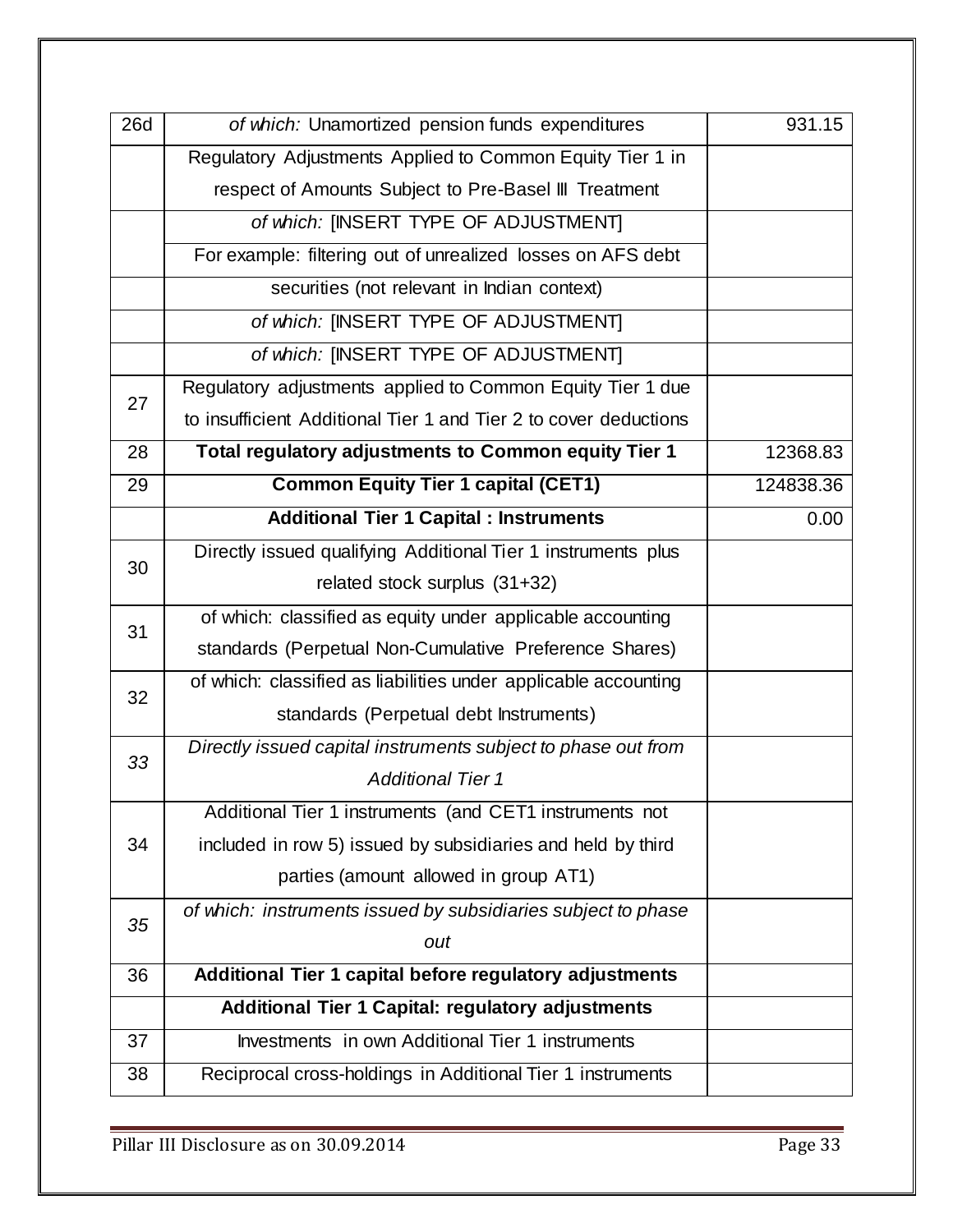|                 | Investments in the capital of banking, financial and insurance   |           |
|-----------------|------------------------------------------------------------------|-----------|
|                 | entities that are outside the scope of regulatory consolidation, |           |
| 39              | net of eligible short positions, where the bank does not own     |           |
|                 | more than 10% of the issued common share capital of the          |           |
|                 | entity (amount above 10% threshold)                              |           |
|                 | Significant investments in the capital of banking, financial and |           |
| 40              | insurance entities that are outside the scope of regulatory      |           |
|                 | consolidation (net of eligible short positions)                  |           |
| 41              | National specific regulatory adjustments (41a+41b)               |           |
| 41a             | Investments in the Additional Tier 1 capital of unconsolidated   |           |
|                 | insurance subsidiaries                                           |           |
|                 | Shortfall in the Additional Tier 1 capital of majority owned     |           |
| 41 <sub>b</sub> | financial entities which have not been consolidated with the     |           |
|                 | bank                                                             |           |
|                 | Regulatory Adjustments Applied to Additional Tier 1 in respect   |           |
|                 | of Amounts Subject to Pre-Basel III Treatment                    |           |
|                 | of which: [INSERT TYPE OF ADJUSTMENT e.g. DTAs]                  |           |
|                 | of which: [INSERT TYPE OF ADJUSTMENT e.g. existing               |           |
|                 | adjustments which are deducted from Tier 1 at 50%]               |           |
|                 | of which: [INSERT TYPE OF ADJUSTMENT]                            |           |
| 42              | Regulatory adjustments applied to Additional Tier 1 due to       |           |
|                 | insufficient Tier 2 to cover deductions                          |           |
| 43              | Total regulatory adjustments to Additional Tier 1 capital        |           |
| 44              | <b>Additional Tier 1 Capital (AT1)</b>                           |           |
| 44a             | Additional Tier 1 capital reckoned for capital adequacy          |           |
| 45              | Tier 1 capital (T1 = CET1 + AT1) (29 + 44a)                      | 124838.36 |
|                 | <b>Tier 2 Capital : Instruments and provisions</b>               |           |
| 46              | Directly issued qualifying Tier 2 instruments plus related stock | 23510.00  |
|                 | surplus                                                          |           |
| 47              | Directly issued capital instruments subject to phase out from    |           |
|                 |                                                                  |           |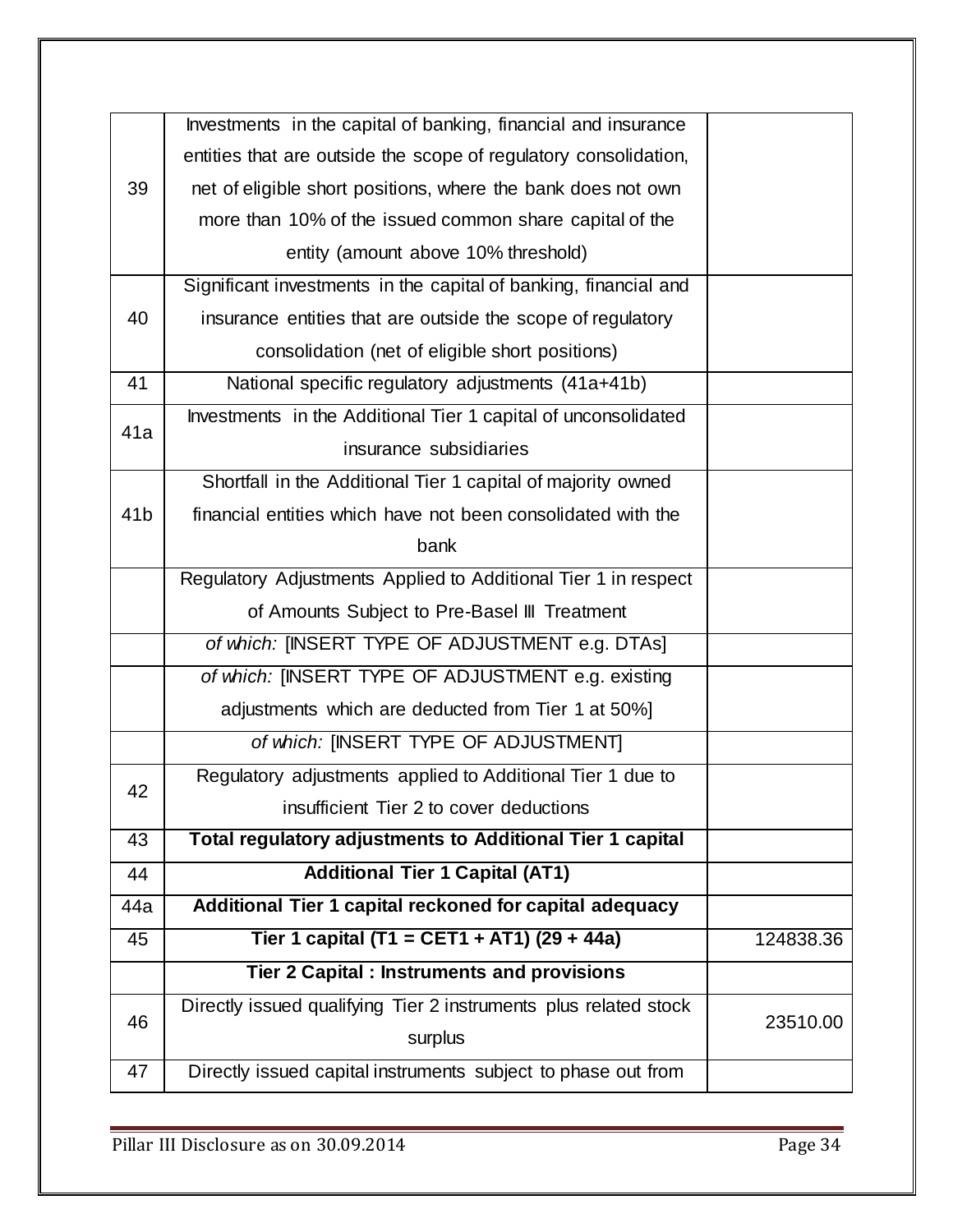|                 | Tier <sub>2</sub>                                                           |          |
|-----------------|-----------------------------------------------------------------------------|----------|
|                 | Tier 2 instruments (and CET1 and AT1 instruments not                        |          |
| 48              | included in rows 5 or 34) issued by subsidiaries and held by                |          |
|                 | third parties (amount allowed in group Tier 2)                              |          |
| 49              | of which: instruments issued by subsidiaries subject to phase               |          |
|                 | out                                                                         |          |
| 50              | Provisions                                                                  | 11171.05 |
| 51              | Tier 2 capital before regulatory adjustments                                | 34681.05 |
|                 | Tier 2 Capital: regulatory adjustments                                      |          |
| 52              | Investments in own Tier 2 instruments                                       |          |
| 53              | Reciprocal cross-holdings in Tier 2 instruments                             | 1371.00  |
|                 | Investments in the capital of banking, financial and insurance              |          |
|                 | entities that are outside the scope of regulatory consolidation,            |          |
| 54              | net of eligible short positions, where the bank does not own                |          |
|                 | more than 10% of the issued common share capital of the                     |          |
|                 | entity (amount above the 10% threshold)                                     |          |
|                 | Significant investments <sup>13</sup> in the capital banking, financial and |          |
| 55              | insurance entities that are outside the scope of regulatory                 |          |
|                 | consolidation (net of eligible short positions)                             |          |
| 56              | National specific regulatory adjustments (56a+56b)                          |          |
| 56a             | of which: Investments in the Tier 2 capital of unconsolidated               |          |
|                 | subsidiaries                                                                |          |
|                 | of which: Shortfall in the Tier 2 capital of majority owned                 |          |
| 56 <sub>b</sub> | financial entities which have not been consolidated with the                |          |
|                 | bank                                                                        |          |
|                 | Regulatory Adjustments Applied To Tier 2 in respect of                      |          |
|                 | Amounts Subject to Pre-Basel III Treatment                                  |          |
|                 | of which: [INSERT TYPE OF ADJUSTMENT e.g. existing                          |          |
|                 | adjustments which are deducted from Tier 2 at 50%]                          |          |
|                 | of which: [INSERT TYPE OF ADJUSTMENT                                        |          |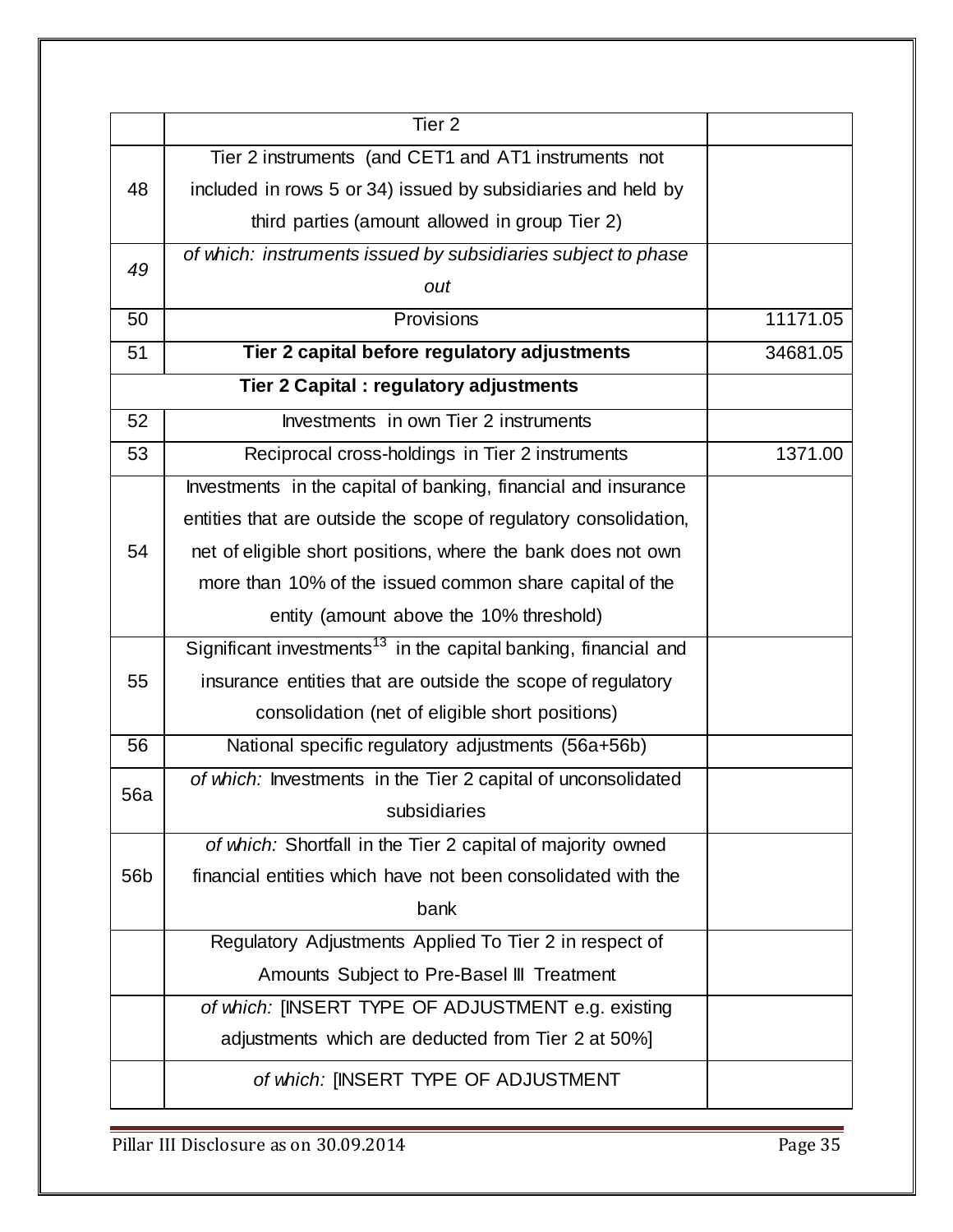| 57              | Total regulatory adjustments to Tier 2 capital                                                                                                                                                   |            |
|-----------------|--------------------------------------------------------------------------------------------------------------------------------------------------------------------------------------------------|------------|
| 58              | Tier 2 capital (T2)                                                                                                                                                                              |            |
| 58a             | Tier 2 capital reckoned for capital adequacy                                                                                                                                                     | 33310.05   |
| 58 <sub>b</sub> | <b>Excess Additional Tier 1 capital reckoned as Tier 2 capital</b>                                                                                                                               |            |
| 58c             | Total Tier 2 capital admissible for capital adequacy<br>$(58a + 58b)$                                                                                                                            |            |
| 59              | Total capital (TC=T1+T2) (45+58C)                                                                                                                                                                | 158148.41  |
|                 | Risk Weighted Assets in respect of Amounts Subject to Pre-<br><b>Basel III Treatment</b>                                                                                                         |            |
|                 | of which: [INSERT TYPE OF ADJUSTMENT]                                                                                                                                                            |            |
|                 | of which:                                                                                                                                                                                        |            |
| 60              | Total risk weighted assets (60a+60b+60c)                                                                                                                                                         | 1198252.48 |
| 60a             | of which: total credit risk weighted assets                                                                                                                                                      | 1025309.49 |
| 60b             | of which: total market risk weighted assets                                                                                                                                                      | 75199.10   |
| 60c             | of which: total operational risk weighted assets                                                                                                                                                 | 97743.89   |
|                 | <b>Capital ratios</b>                                                                                                                                                                            |            |
| 61              | Common Equity Tier 1 (as a percentage of risk weighted assets)                                                                                                                                   |            |
| 62              | Tier 1 (as a percentage of risk weighted assets)                                                                                                                                                 | 10.42      |
| 63              | Total capital (as a percentage of risk weighted assets)                                                                                                                                          | 13.20      |
| 64              | Institution specific buffer requirement (minimum<br>CET1 requirement plus capital conservation and<br>countercyclical buffer requirements, expressed as a percentage<br>of risk weighted assets) |            |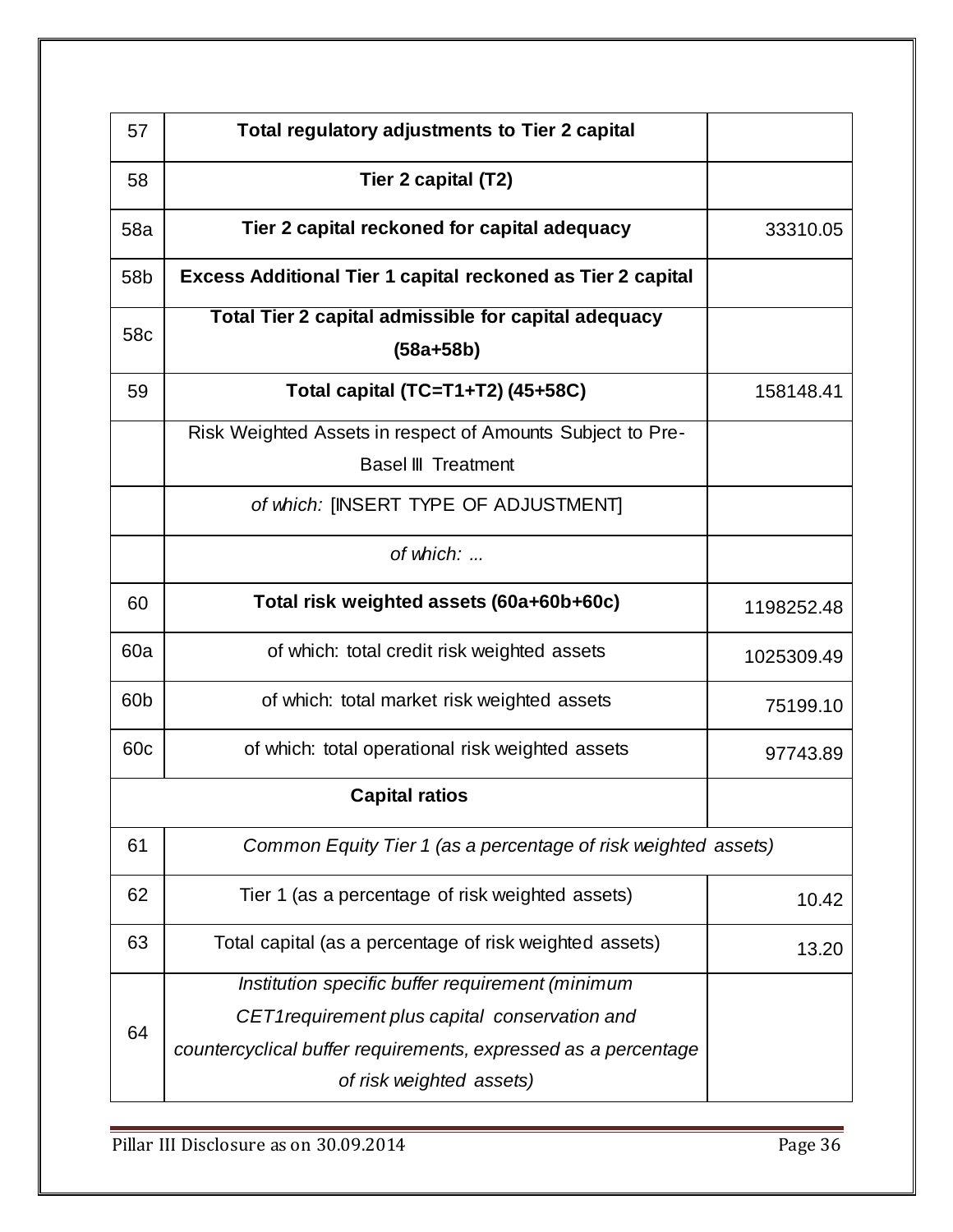| 65                                                       | of which: capital conservation buffer requirement                   |          |
|----------------------------------------------------------|---------------------------------------------------------------------|----------|
| 66                                                       | of which: bank specific countercyclical buffer requirement          |          |
| 67                                                       | of which: G-SIB buffer requirement                                  |          |
| 68                                                       | Common Equity Tier 1 available to meet buffers (as a                |          |
|                                                          | percentage of risk weighted Assets)                                 |          |
|                                                          | <b>National minima (if different from Basel III)</b>                |          |
| 69                                                       | National Common Equity Tier 1 minimum ratio (if different from      | 5.00     |
|                                                          | Basel III minimum)                                                  |          |
| 70                                                       | National Tier 1 minimum ratio (if different from Basel III          | 6.50     |
|                                                          | minimum)                                                            |          |
| 71                                                       | National total capital minimum ratio (if different from Basel III   | 9.00     |
|                                                          |                                                                     |          |
|                                                          | Amounts below the thresholds for deduction (before risk             |          |
|                                                          | weighting)                                                          |          |
| 72                                                       | Non-significant investments in the capital of other financial       |          |
|                                                          | entities                                                            |          |
| 73                                                       | Significant investments in the common stock of financial            |          |
|                                                          | entities                                                            |          |
| 74                                                       | Mortgage servicing rights (net of related tax liability)            |          |
| 75                                                       | Deferred tax assets arising from temporary differences (net of      |          |
|                                                          | related tax liability)                                              |          |
| Applicable caps on the inclusion of provisions in Tier 2 |                                                                     |          |
| 76                                                       | Provisions eligible for inclusion in Tier 2 in respect of exposures |          |
|                                                          | subject to standardized approach (prior to application of cap)      | 7731.79  |
| 77                                                       | Cap on inclusion of provisions in Tier 2 under standardized         |          |
|                                                          | approach                                                            | 14978.16 |
| 78                                                       | Provisions eligible for inclusion in Tier 2 in respect of exposures |          |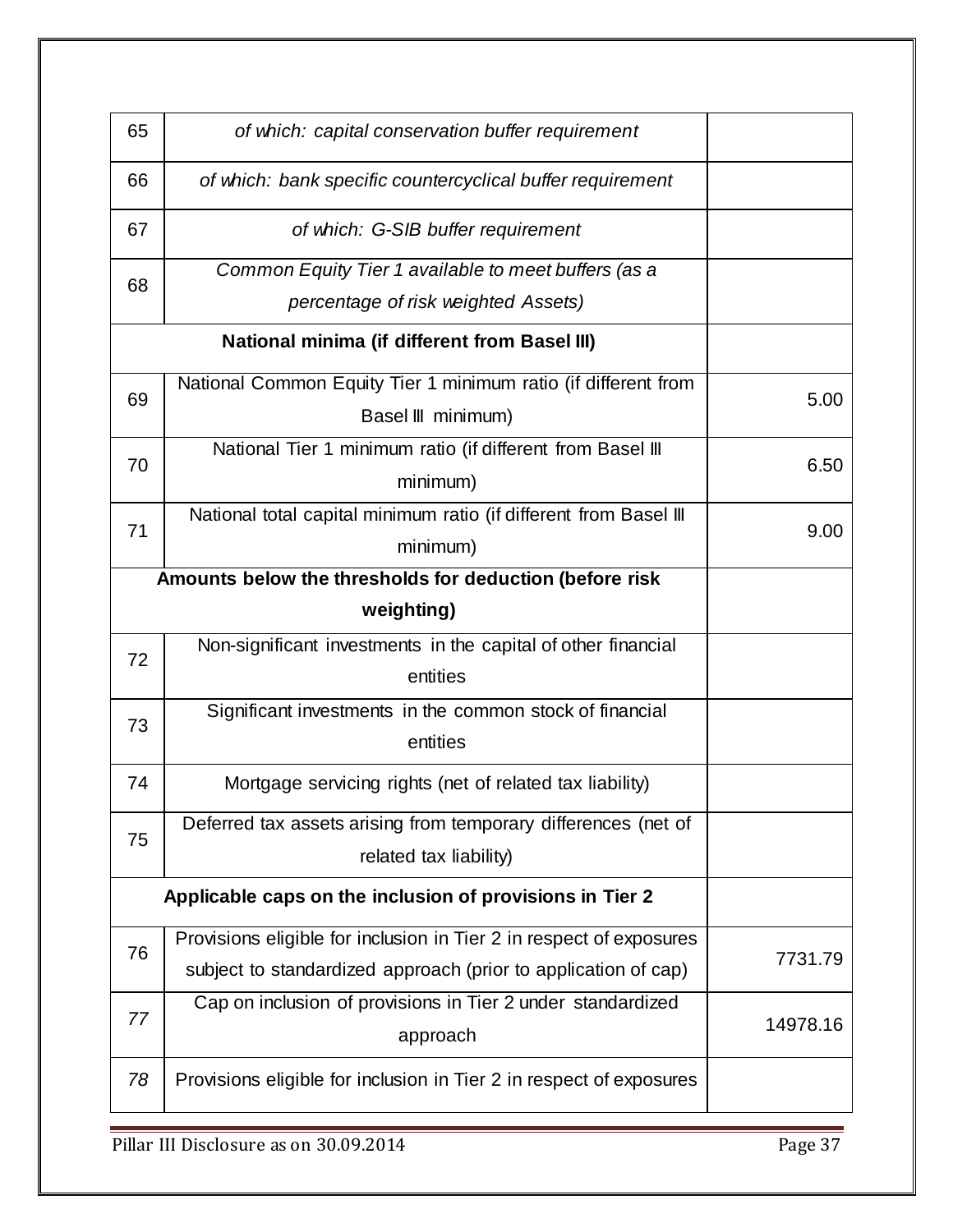|    | subject to internal ratings-based approach (prior to application  |  |
|----|-------------------------------------------------------------------|--|
|    | of cap)                                                           |  |
| 79 | Cap for inclusion of provisions in Tier 2 under internal ratings- |  |
|    | based approach                                                    |  |
|    | Capital instruments subject to phase-out arrangements (only       |  |
|    | applicable between March 31, 2017 and March 31, 2022)             |  |
| 80 | Current cap on CET1 instruments subject to phase out              |  |
|    | arrangements                                                      |  |
| 81 | Amount excluded from CET1 due to cap (excess over cap after       |  |
|    | redemptions and maturities)                                       |  |
| 82 | Current cap on AT1 instruments subject to phase out               |  |
|    | arrangements                                                      |  |
| 83 | Amount excluded from AT1 due to cap (excess over cap after        |  |
|    | redemptions and maturities                                        |  |
| 84 | Current cap on T2 instruments subject to phase out                |  |
|    | arrangements                                                      |  |
| 85 | Amount excluded from T2 due to cap (excess over cap after         |  |
|    | redemptions and maturities)                                       |  |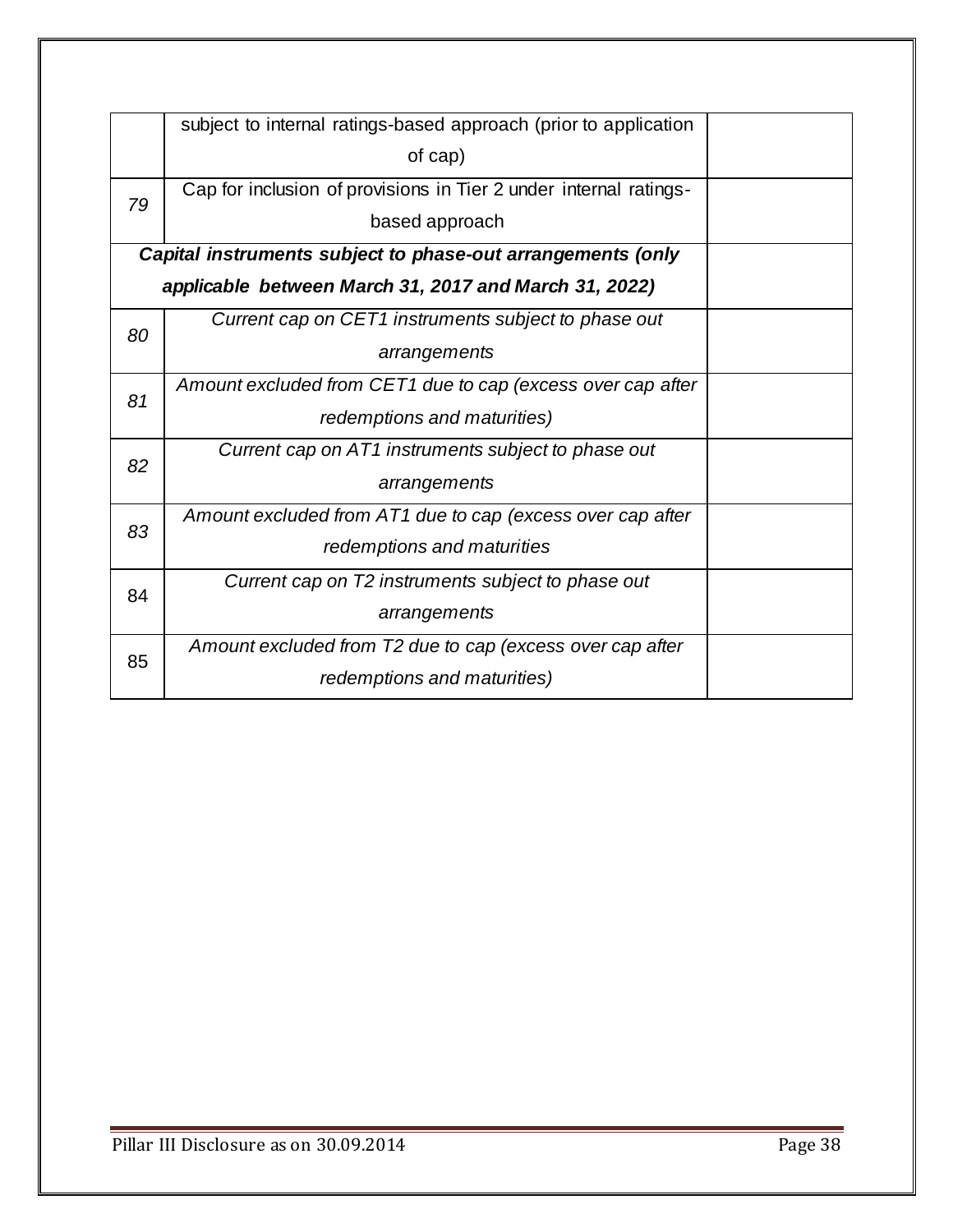# **Notes to the Template**

| <b>Row</b><br>No.of the<br>template | Particular                                                           | ₹ in lakhs |  |  |  |  |  |
|-------------------------------------|----------------------------------------------------------------------|------------|--|--|--|--|--|
| 10                                  | Deferred tax assets associated with accumulated losses               |            |  |  |  |  |  |
|                                     | Deferred tax assets (excluding those associated with accumulated     | 6112.16    |  |  |  |  |  |
|                                     | losses) net of Deferred tax liability                                |            |  |  |  |  |  |
|                                     | Total as indicated in row 10                                         | 6112.16    |  |  |  |  |  |
|                                     | If investments in insurance subsidiaries are not deducted fully from |            |  |  |  |  |  |
| 19                                  | capital and instead considered under 10% threshold for deduction,    |            |  |  |  |  |  |
|                                     | the resultant increase in the capital of bank                        |            |  |  |  |  |  |
|                                     | of which: Increase in Common Equity Tier I Capital                   |            |  |  |  |  |  |
|                                     | of which: Increase in Additional Tier I Capital                      |            |  |  |  |  |  |
|                                     | of which: Increase in Tier 2 Capital                                 |            |  |  |  |  |  |
| 26 <sub>b</sub>                     | If investments in the equity capital of unconsolidated non-financial |            |  |  |  |  |  |
|                                     | subsidiaries are not deducted and hence, risk weighted then:         |            |  |  |  |  |  |
|                                     | (i) Increase in Common Equity Tier I Capital                         |            |  |  |  |  |  |
|                                     | (ii) Increase in risk weighted assets                                |            |  |  |  |  |  |
|                                     | Excess Additional Tier I capital not reckoned for capital adequacy   |            |  |  |  |  |  |
| 44a                                 | (difference between Additional Tier I capital as reported in row 44  |            |  |  |  |  |  |
|                                     | and admissible Additional Tier I capital as reported in 44a)         |            |  |  |  |  |  |
|                                     | of which: Excess Additional Tier I capital which is considered as    |            |  |  |  |  |  |
|                                     | Tier 2 capital under row 58b                                         |            |  |  |  |  |  |
| 50                                  | Eligible Provisions included in Tier 2 capital                       |            |  |  |  |  |  |
|                                     | Eligible Revaluation Reserves included in Tier 2 capital             | 3439.26    |  |  |  |  |  |
|                                     | Total of row 50<br>11171.05                                          |            |  |  |  |  |  |
|                                     | Excess Tier 2 capital not reckoned for capital adequacy (difference  |            |  |  |  |  |  |
| 58a                                 | between Tier 2 capital as reported in row 58 and T2 as reported in   |            |  |  |  |  |  |
|                                     | 58a)                                                                 |            |  |  |  |  |  |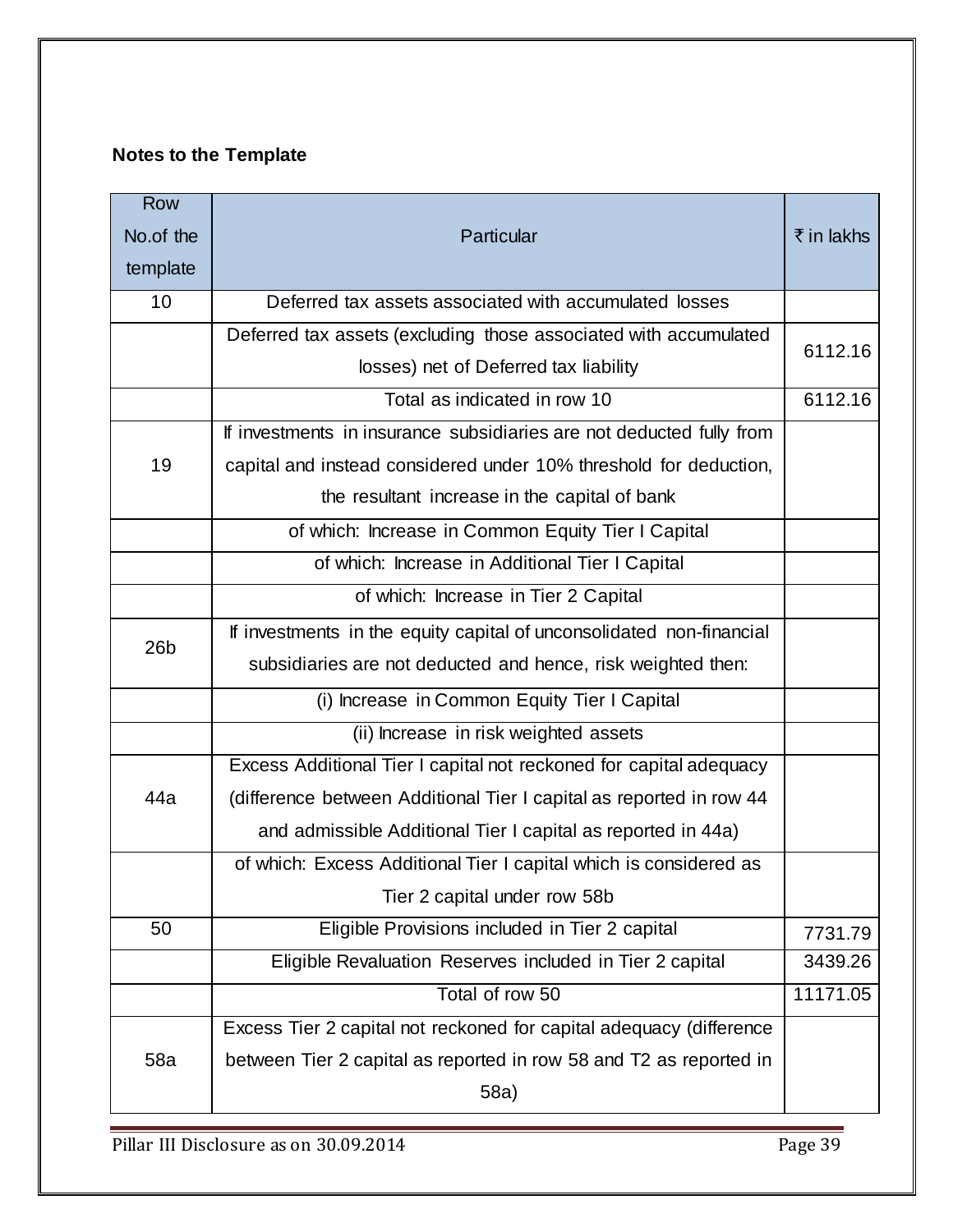| S.No           | <b>Disclosure template for</b><br>main features of<br>regulatory capital<br><b>instruments</b> | <b>Equity Shares</b>                                                                                        | Series - V                                                                                                        | <b>Series -VI</b>                                                                                       | <b>Series - VII</b><br>(A)                                                                                       | Seires -<br>VII(B)                                                                                                            | Series -<br><b>VIII</b>                                                                                                       |
|----------------|------------------------------------------------------------------------------------------------|-------------------------------------------------------------------------------------------------------------|-------------------------------------------------------------------------------------------------------------------|---------------------------------------------------------------------------------------------------------|------------------------------------------------------------------------------------------------------------------|-------------------------------------------------------------------------------------------------------------------------------|-------------------------------------------------------------------------------------------------------------------------------|
| 1              | <b>Issuer</b>                                                                                  | <b>LVB</b>                                                                                                  | <b>LVB</b>                                                                                                        | <b>LVB</b>                                                                                              | <b>LVB</b>                                                                                                       | <b>LVB</b>                                                                                                                    | <b>LVB</b>                                                                                                                    |
| $\overline{2}$ | Unique identifier (e.g. CUSIP,<br>ISIN or Bloomberg identifier for<br>private placement)       | INE694C01018                                                                                                | INE694C09060                                                                                                      | INE694C08021                                                                                            | INE694C08039                                                                                                     | INE694C080<br>47                                                                                                              | <b>INE694C080</b><br>54                                                                                                       |
| 3              | Governing law(s) of the<br>instrument                                                          | Companies Act,<br><b>SEBI Regulations,</b><br>RBI Guidelines, and<br>other related rules<br>regulations etc | RBI Guidelines,<br><b>SEBI</b><br>Regulations,<br>Companies Act<br>and other<br>related rules<br>regulations etc. | RBI Guidelines,<br>SEBI Regulations,<br>Companies Act<br>and other related<br>rules regulations<br>etc. | RBI Guidelines,<br><b>SEBI</b><br>Regulations,<br>Companies Act<br>and other related<br>rules regulations<br>etc | <b>RBI</b><br>Guidelines,<br><b>SEBI</b><br>Regulations,<br>Companies<br>Act and other<br>related rules<br>regulations<br>etc | <b>RBI</b><br>Guidelines,<br><b>SEBI</b><br>Regulations,<br>Companies<br>Act and other<br>related rules<br>regulations<br>etc |
|                | Regulatory treatment                                                                           |                                                                                                             |                                                                                                                   |                                                                                                         |                                                                                                                  |                                                                                                                               |                                                                                                                               |
| 4              | <b>Transitional Basel III rules</b>                                                            | Common Equity Tier<br>$-1$                                                                                  | Tier - II                                                                                                         | Tier - II                                                                                               | Tier - II                                                                                                        | Tier $-II$                                                                                                                    | Tier - II                                                                                                                     |
| 5              | Post-transitional Basel III rules                                                              | <b>Common Equity Tier</b><br>$-1$                                                                           | Eligible                                                                                                          | Eligible                                                                                                | Eligible                                                                                                         | Eligible                                                                                                                      | Eligible                                                                                                                      |
| 6              | Eligible at solo/group/ group &                                                                | Solo                                                                                                        | Solo                                                                                                              | Solo                                                                                                    | Solo                                                                                                             | Solo                                                                                                                          | Solo                                                                                                                          |

**Table DF-13: Main Features of Regulatory Capital Instruments**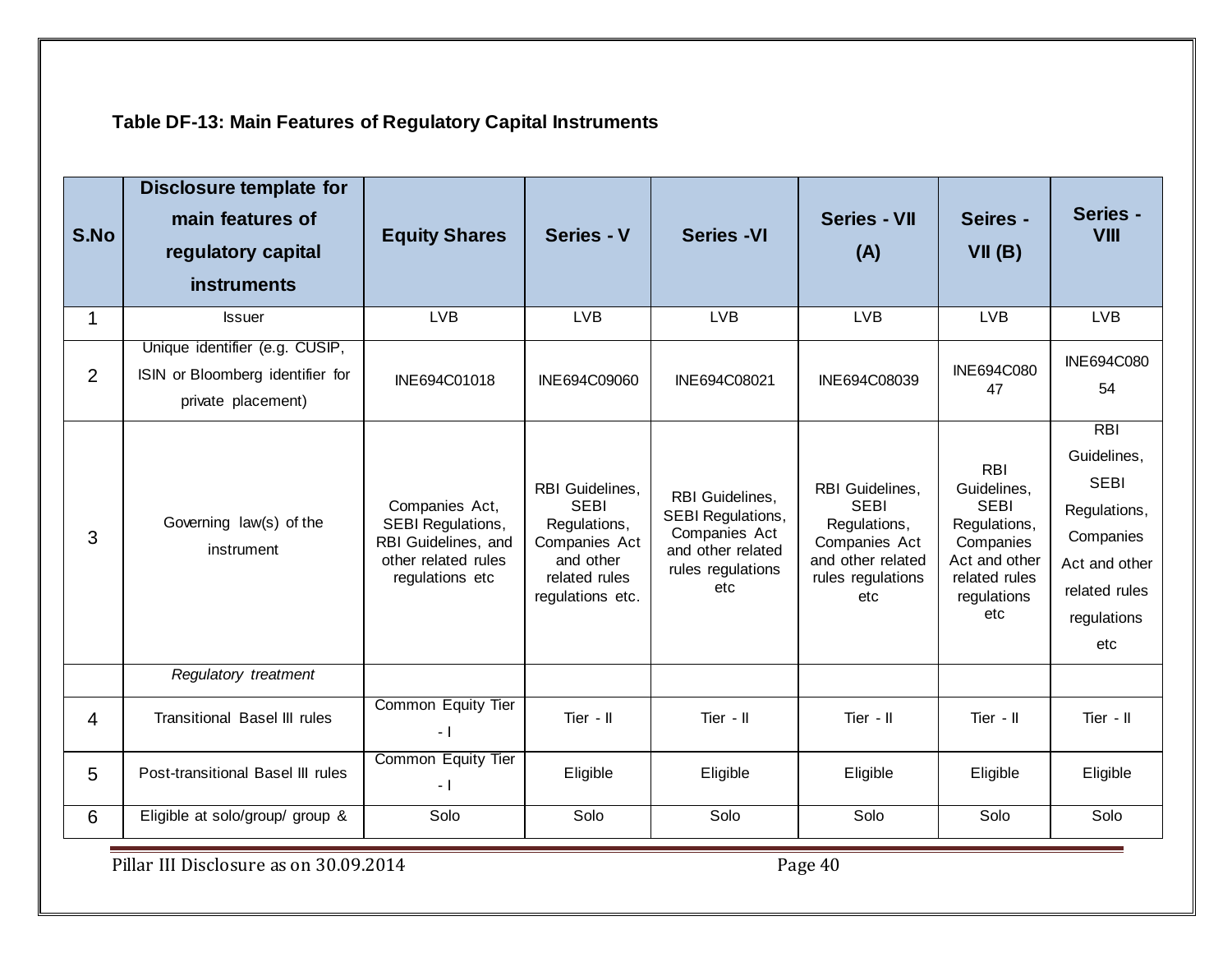|                | solo                                                                  |                                                                                                                                                                |                                                                                                                                   |                                                                                                                                                |                                                                                                                                                             |                                                                                                                                                                           |
|----------------|-----------------------------------------------------------------------|----------------------------------------------------------------------------------------------------------------------------------------------------------------|-----------------------------------------------------------------------------------------------------------------------------------|------------------------------------------------------------------------------------------------------------------------------------------------|-------------------------------------------------------------------------------------------------------------------------------------------------------------|---------------------------------------------------------------------------------------------------------------------------------------------------------------------------|
| $\overline{7}$ | Instrument type                                                       | Unsecured<br>Redeemable<br><b>Non</b><br>Convertible<br>Subordinated (<br>Tier- II) Bonds<br>in the nature of<br>Promissory<br>Notes/Debentur<br>es (Series V) | Unsecured<br>Redeemable Non<br>Convertible<br>Subordinated (<br>Tier- II) Bonds in<br>the nature of<br>Debentures (<br>Series VI) | Unsecured<br>Redeemable Non<br>Convertible<br>Subordinated (<br>Tier- II) Bonds in<br>the nature of<br>Debentures (<br>"Bonds')( Series<br>VII | Unsecured<br>Redeemable<br><b>Non</b><br>Convertible<br>Subordinated<br>$(Tier-I)$<br>Bonds in the<br>nature of<br>Debentures (<br>"Bonds")(<br>Series VII) | Unsecured<br><b>Non</b><br>Convertible<br>Redeemable<br><b>Basel III</b><br>Compliant (<br>Tier- $\  \$<br>Bonds in the<br>nature of<br><b>Debentures</b><br>Series VIII) |
| 8              | Amount recognized in<br>regulatory capital                            | 12.00 Crore                                                                                                                                                    | 20.00 Crore                                                                                                                       | 119.70 Crore                                                                                                                                   | 11.30 Crore                                                                                                                                                 | 78.10 Crore                                                                                                                                                               |
| 9              | Par value of instrument                                               | 10.00 lacs                                                                                                                                                     | 10.00 lacs                                                                                                                        | 10.00 lacs                                                                                                                                     | 10.00 lacs                                                                                                                                                  | 10.00 lacs                                                                                                                                                                |
| 10             | Accounting classification                                             |                                                                                                                                                                |                                                                                                                                   |                                                                                                                                                |                                                                                                                                                             |                                                                                                                                                                           |
| 11             | Original date of issuance                                             | 30.09.2006                                                                                                                                                     | 25.11.2009                                                                                                                        | 10.02.2012                                                                                                                                     | 10.02.2012                                                                                                                                                  | 24.03.2014                                                                                                                                                                |
| 12             | Perpetual or dated                                                    | Dated                                                                                                                                                          | Dated                                                                                                                             | Dated                                                                                                                                          | Dated                                                                                                                                                       | Dated                                                                                                                                                                     |
| 13             | Original maturity date                                                | 30.04.2016                                                                                                                                                     | 25.11.2015                                                                                                                        | 10.02.2018                                                                                                                                     | 10.02.2022                                                                                                                                                  | 24.03.2024                                                                                                                                                                |
| 14             | Issuer call subject to prior<br>supervisory approval                  |                                                                                                                                                                |                                                                                                                                   |                                                                                                                                                |                                                                                                                                                             |                                                                                                                                                                           |
| 15             | Optional call date, contingent<br>call dates and redemption<br>amount |                                                                                                                                                                |                                                                                                                                   |                                                                                                                                                |                                                                                                                                                             |                                                                                                                                                                           |
| 16             | Subsequent call dates, if<br>applicable                               |                                                                                                                                                                |                                                                                                                                   |                                                                                                                                                |                                                                                                                                                             |                                                                                                                                                                           |
|                | Coupons / dividends                                                   | $\overline{a}$                                                                                                                                                 | $\blacksquare$                                                                                                                    | $\blacksquare$                                                                                                                                 |                                                                                                                                                             |                                                                                                                                                                           |
| 17             | Fixed or floating                                                     | Fixed                                                                                                                                                          | Fixed                                                                                                                             | Fixed                                                                                                                                          | Fixed                                                                                                                                                       | Fixed                                                                                                                                                                     |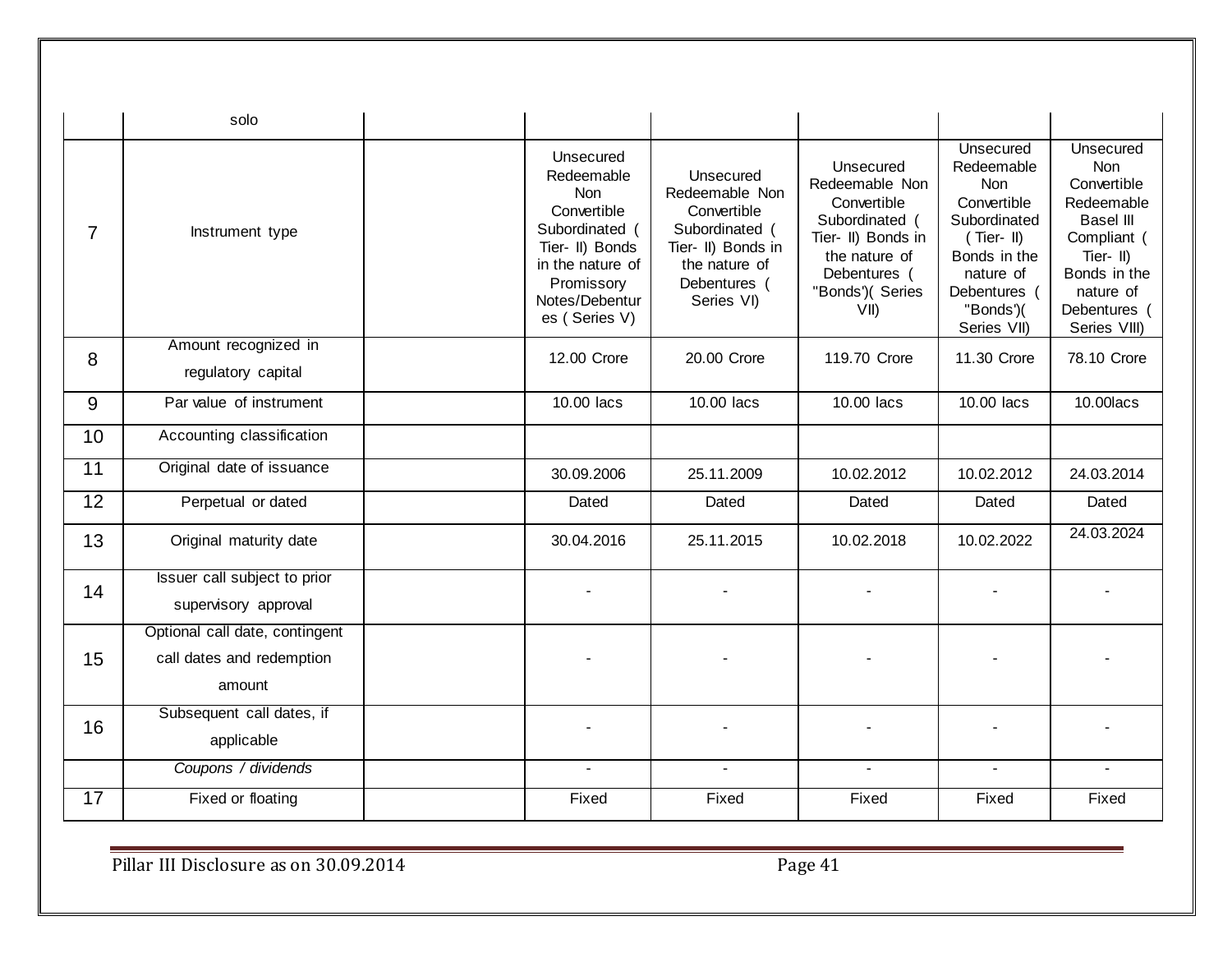|    | dividend/coupon                                                  |                     |                          |                 |                     |                          |
|----|------------------------------------------------------------------|---------------------|--------------------------|-----------------|---------------------|--------------------------|
| 18 | Coupon rate and any related<br>index                             | 9.95%               | 10.80%                   | 11.40%          | 11.40%              | 11.80%                   |
| 19 | Existence of a dividend stopper                                  |                     | $\sim$                   | $\overline{a}$  | $\overline{a}$      | $\overline{a}$           |
| 20 | Fully discretionary, partially<br>discretionary or mandatory     |                     |                          |                 |                     |                          |
| 21 | Existence of step up or other<br>incentive to redeem             |                     | $\blacksquare$           |                 |                     |                          |
| 22 | Noncumulative or cumulative                                      | $\blacksquare$      | $\overline{\phantom{a}}$ | $\blacksquare$  | $\mathbf{r}$        |                          |
| 23 | Convertible or non-convertible                                   | Non-<br>convertible | Non-<br>convertible      | Non-convertible | Non-<br>convertible | Non-<br>convertible      |
| 24 | If convertible, conversion<br>trigger(s)                         |                     |                          |                 |                     |                          |
| 25 | If convertible, fully or partially                               | $\blacksquare$      | $\blacksquare$           | $\blacksquare$  | $\blacksquare$      | $\overline{\phantom{a}}$ |
| 26 | If convertible, conversion rate                                  | $\blacksquare$      | $\sim$                   | $\blacksquare$  | $\sim$              | $\blacksquare$           |
| 27 | If convertible, mandatory or<br>optional conversion              |                     |                          |                 |                     |                          |
| 28 | If convertible, specify instrument<br>type convertible into      |                     |                          |                 |                     |                          |
| 29 | If convertible, specify issuer of<br>instrument it converts into |                     |                          |                 |                     |                          |
| 30 | Write-down feature                                               | $\overline{a}$      | $\blacksquare$           | $\sim$          | $\sim$              |                          |
| 31 | If write-down, write-down<br>trigger(s)                          |                     |                          |                 |                     |                          |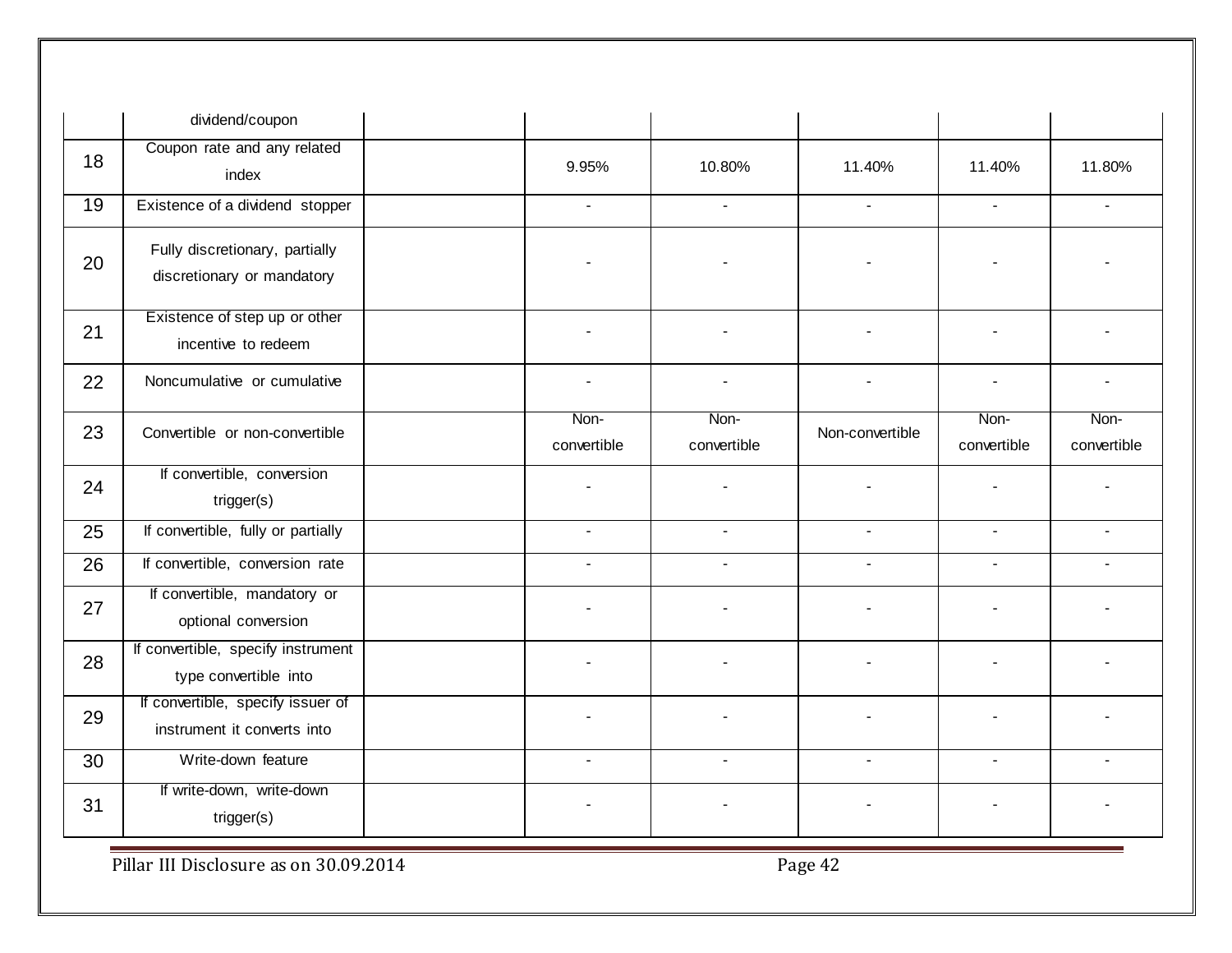| 32 | If write-down, full or partial                                                                                         |  |   |  |
|----|------------------------------------------------------------------------------------------------------------------------|--|---|--|
| 33 | If write-down, permanent or<br>temporary                                                                               |  |   |  |
| 34 | If temporary write-down,<br>description of write-up<br>mechanism                                                       |  |   |  |
| 35 | Position in subordination<br>hierarchy in liquidation (specify<br>instrument type immediately<br>senior to instrument) |  |   |  |
| 36 | Non-compliant transitioned<br>features                                                                                 |  |   |  |
| 37 | If yes, specify non-compliant<br>features                                                                              |  | - |  |